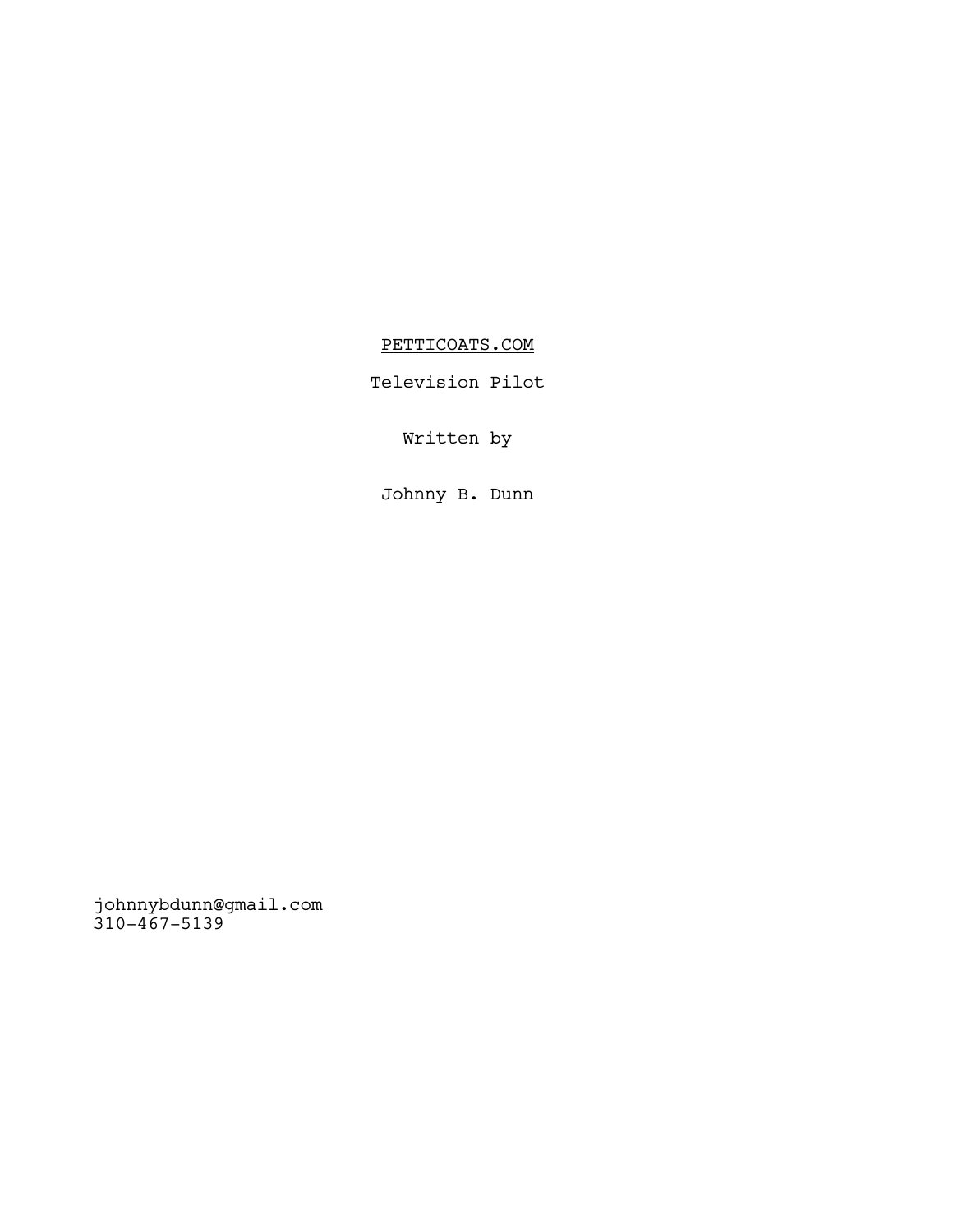### Petticoats.com

#### TEASER

EXT. KINGFISHER, OKLAHOMA - DAY BREAK

The town is just waking up as the sun BREAKS the horizon and lights up the Kingfisher WATER TOWER.

An early morning train pulls through town in front of the COOP grain elevator on it's way to transport railcars loaded with wheat.

EXT. MAIN ST. - CONTINUOUS

SHOPS and businesses like Snavely Insurance, all dark except for one, the City Cafe' next door.

On a corner of Main and Elm streets sits the CHISHOLM TRAIL BAPTIST CHURCH. The marque in front reads, *"The power position is on your knees."*

## EXT. LILLIAN'S B&B - MORNING

There is literally a rooster across the street CROWING. It's waking up the guests staying at Miss Lillian's Bed and Breakfast. A large two story late nineteenth century house with a mix of Victorian and Prairie charm. A WHITE PICKET FENCE surrounds the yard.

The paperboy, TREVOR (12) rides by in SHORTS and a HOODIE. He rides down the street tossing newspapers in yards strategically placing them in awkward places. Roofs, under a bush, it's a gift that he's proud to use.

The LIGHTS on the porch turn off and SUZANNE RAYBURN (35), once a local girl filled with vim and vinegar, steps on to the porch. She still keeps her cheerleader figure from high school. However, this morning her shoulders and eyes droop from exhaustion. Rubbing her face to wake herself up, she stands in her jeans and polo shirt with the inn's logo.

Trevor tosses a newspaper. It travels high in the air and lands in a birdbath with a SPLASH.

> SUZANNE (yelling) Nice shot, Trevor. At least put it in plastic. You little shhh--

> > SMASH CUT TO: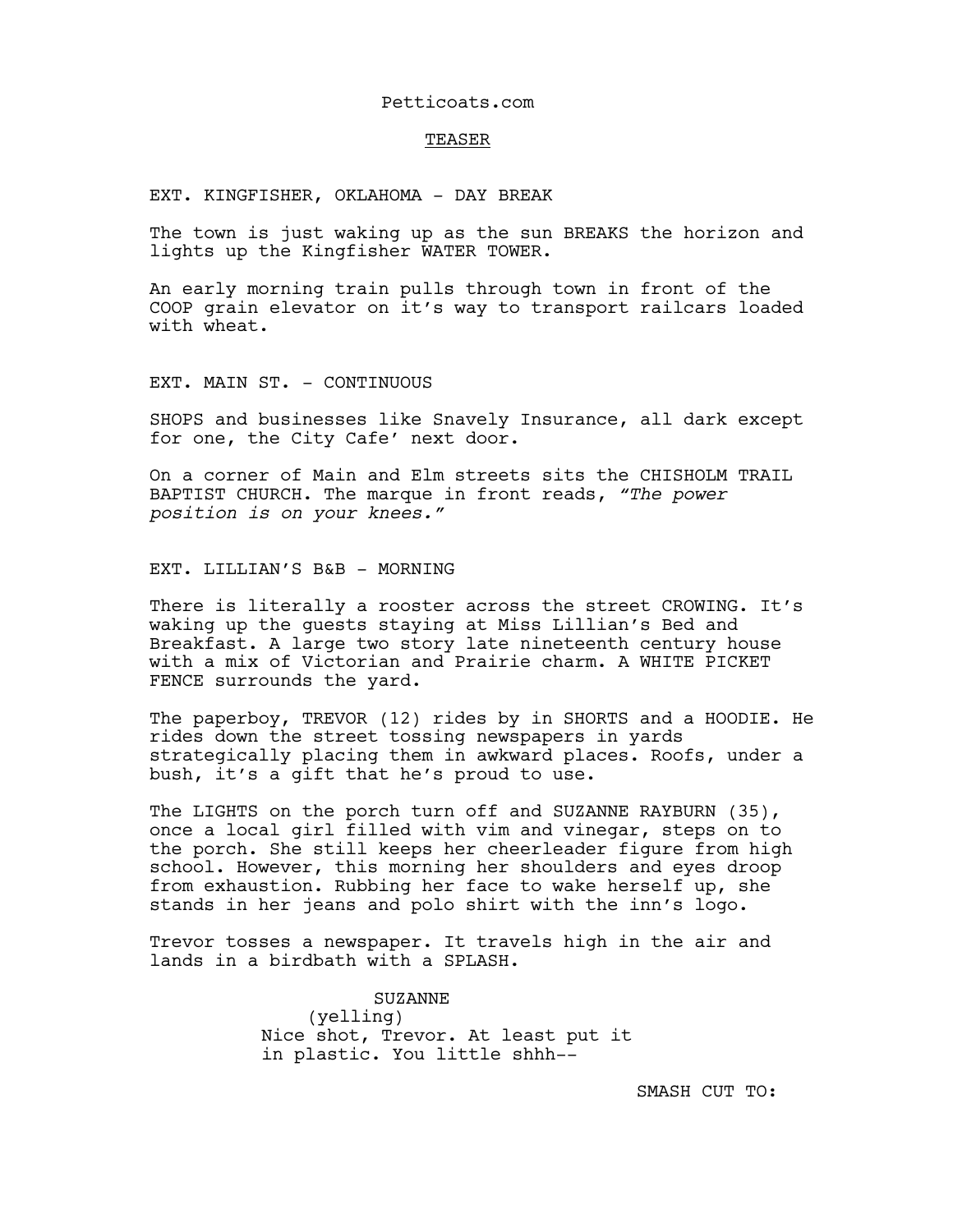### INT. KITCHEN - CONTINUOUS

SIZZLE, a handful of frozen hash browns lands in a pan on the stove. The kitchen, large with the standard appliances and a small eating table in the center of the room pulling double duty for eating and prepping.

MIKE RAYBURN (36), a California boy with looks and a smart liberal mind, washes strawberries in the sink while he watches Suzanne from the kitchen window.

EXT. PORCH

Suzanne lays the pages of the newspaper on the bannister to dry. She holds up the front page, the DATE: MAY 23, 2009.

On the page a lead article reads, "LOCAL TALENT, DICK AND THE DERBY BOYS, TO PERFORM AT PIONEER DAYS."

> SUZANNE (to herself) Daddy, good for you. At least you're having a good day.

INT. KITCHEN

Mike cuts strawberries on a cutting board. He combines them with the other fruit already in the bowl.

Suzanne enters and takes a seat at the table. She lays her head down on the table. Mike notices.

> **MTKE** Did I hear Kingfisher's little darling curse at Trevor?

SUZANNE Leave me alone.

MIKE Where was the newspaper today?

SUZANNE Trevor made it in the birdbath.

**MTKE** He's been trying for weeks. (proud) Good for him.

Mike opens the upper oven and checks the quiche.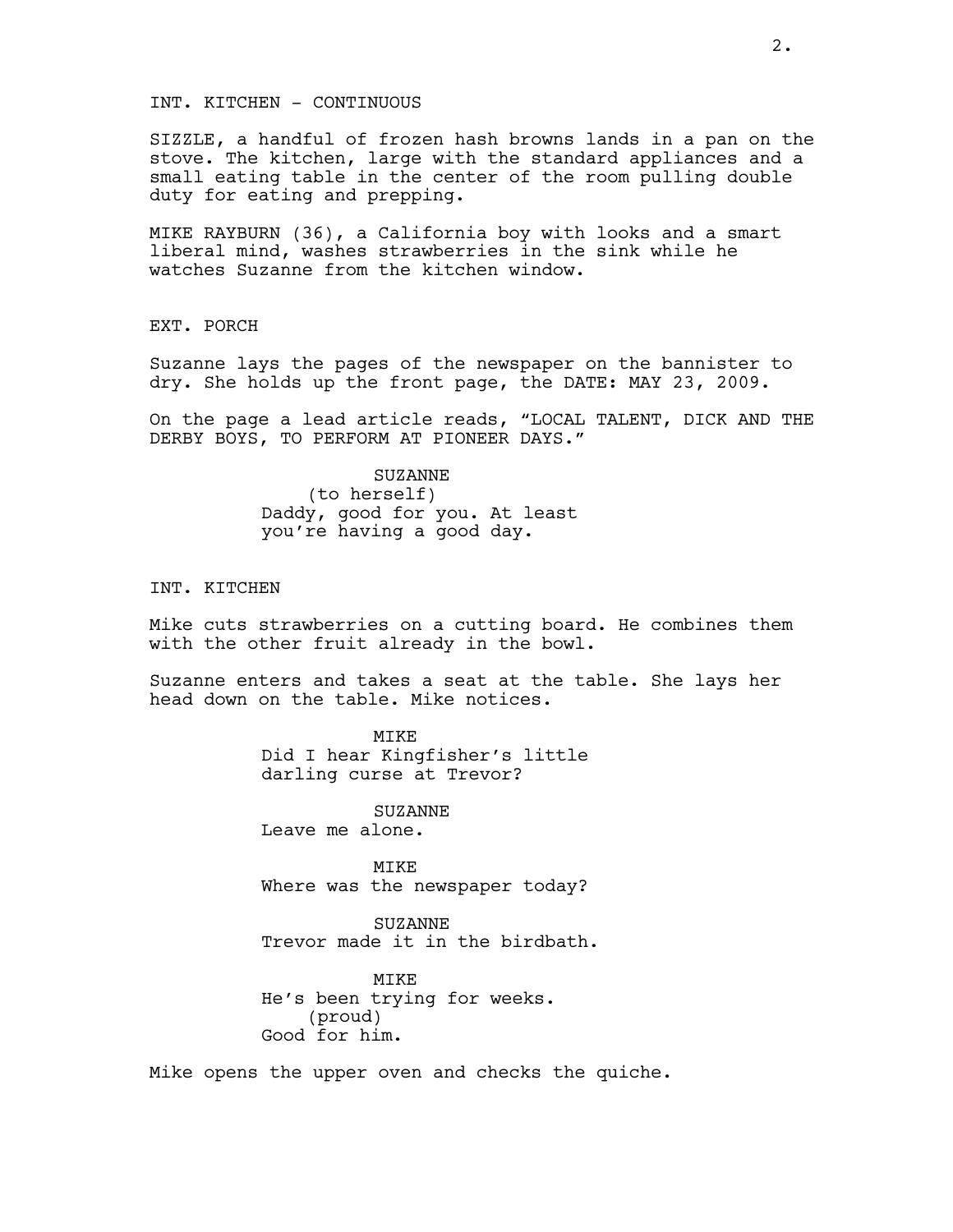At least there's one person you can be proud of this morning.

MIKE Don't beat yourself up. We'll just have to make the bed and breakfast go the old fashioned way.

SUZANNE Ugh! At least we can say we tried.

Still defeated, Suzanne drops her head back down.

MIKE That's my girl.

# SUZANNE

When we discovered the house had been a brothel in 1880, it just made sense.

Mike pulls the quiche out of the oven and places it on a cooling rack.

> **MTKE** I'm not going to lie. This is going to hurt us. All our savings went into it. I'm also worried about--

# SUZANNE

I know, Billy Rae, Christie, and Eddie. I'll have to break the news to them this morning.

MIKE (laughing) What were we thinking?

Suzanne gives Mike a "too soon" look.

#### SUZANNE

We weren't thinking. A cyber brothel in the middle of Kingfisher, Oklahoma? That goes against my core. I was raised better than that.

MTK<sub>E</sub> I'm just glad it's over before your parents found out.

Mike opens the lower oven and pulls out the bacon.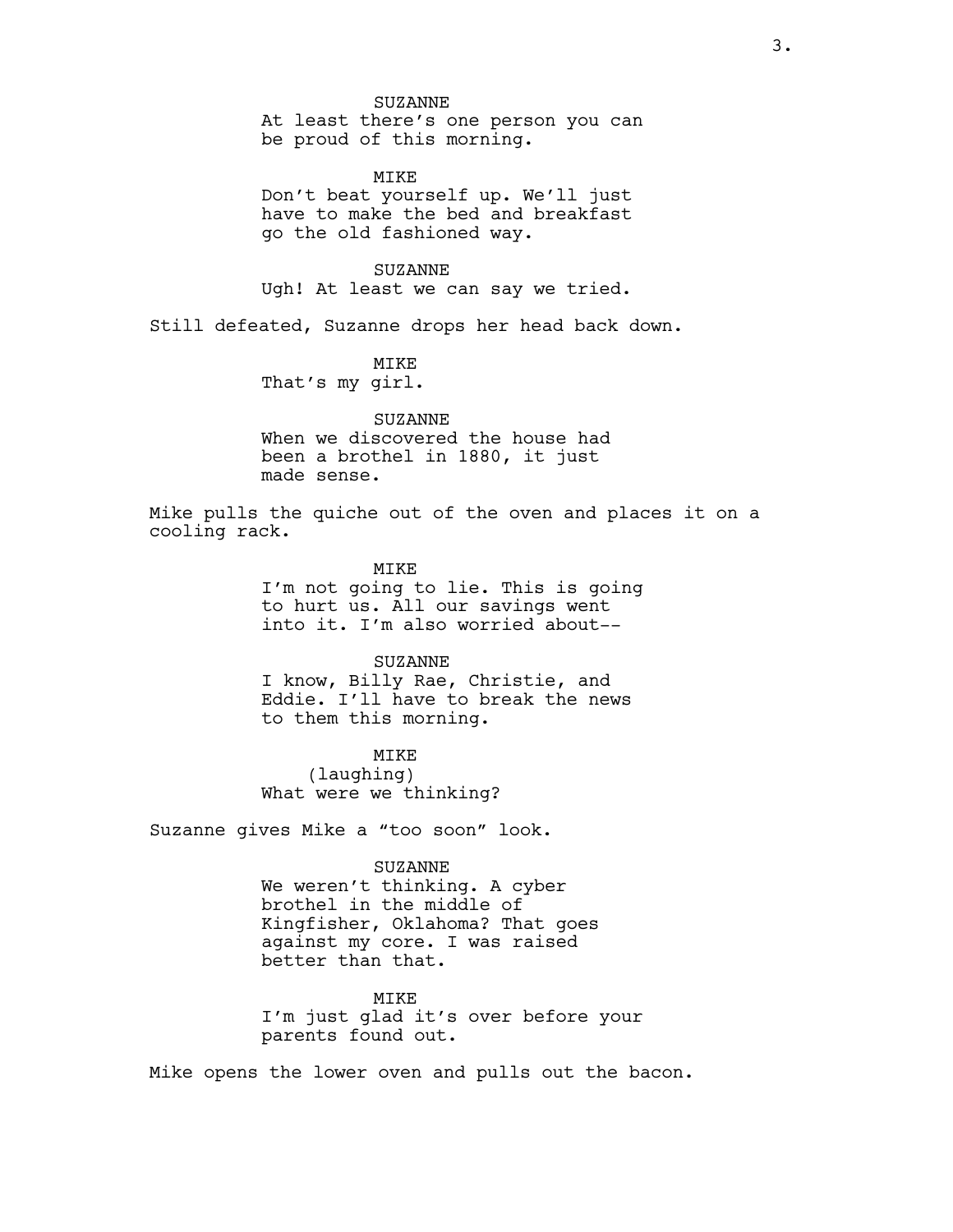MIKE (CONT'D) Bacon's done.

SUZANNE My mother would have had another heart attack.

Mike sets the bacon down on a hot pad. He faces Suzanne.

MIKE Come over here.

Suzanne goes to Mike and lays her head on his chest.

SUZANNE We could always sell...

MIKE

We could.

SUZANNE And move in with my parents.

**MTKE** We couldn't.

Suzanne pulls away. Gives him a glare.

MIKE (CONT'D) (recovering) Wherever you are, I am as well. Promise. I love you.

SUZANNE Thank you. I love you too!

MIKE Good, cause my bacon's getting cold.

Suzanne let's out an AARRGGG! Throws an oven mitt at him.

INT. DINING ROOM - LATER

Two large tables fill the massive room decorated in wallpaper and lace. Each table easily seats eight. The room is more than half empty.

A Couple in their 70's, WALTER and PAULINE sip their coffee. Pauline has cleaned her plate of quiche, bacon, and hash browns. Walter's plate still has most of his quiche left.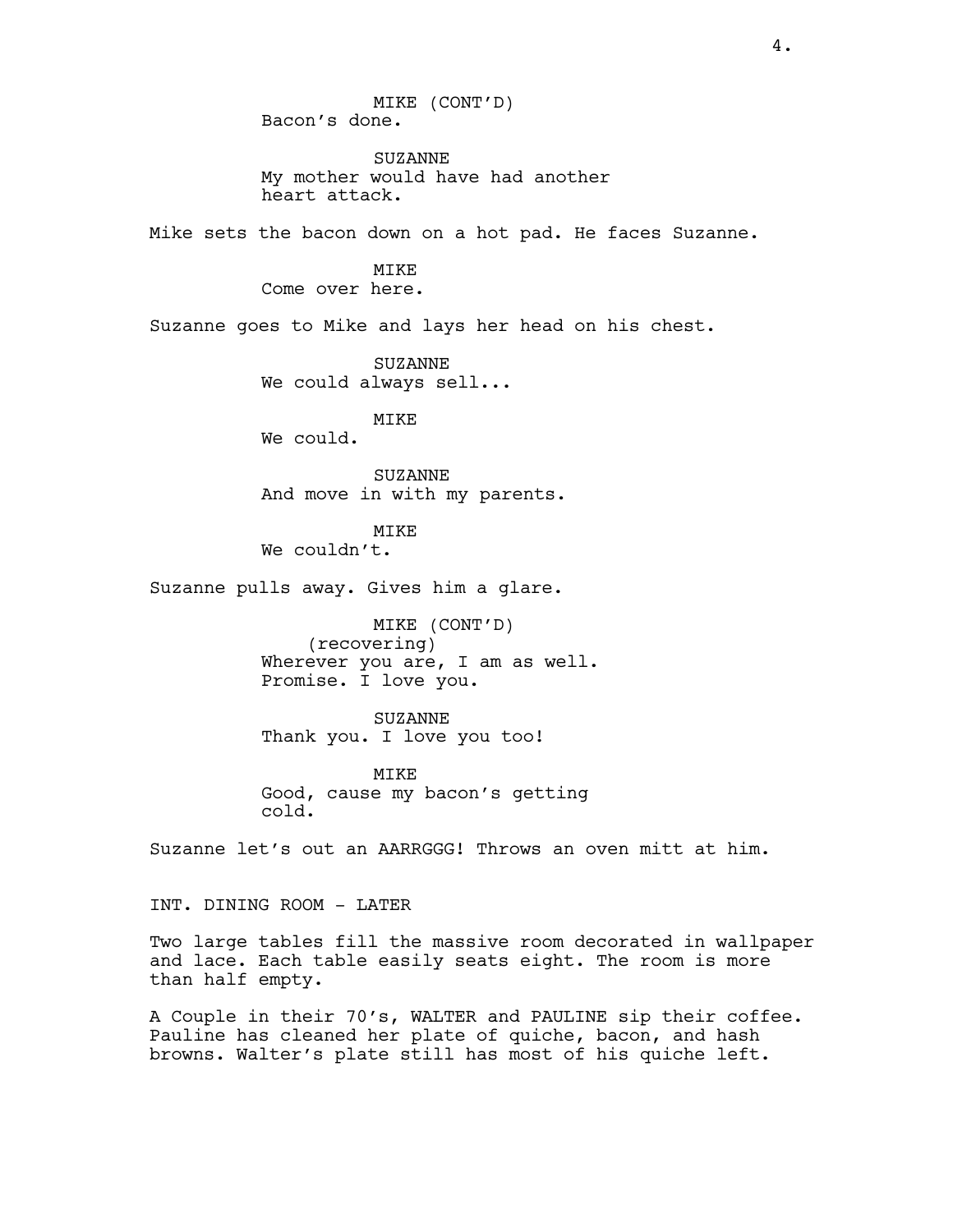At the other table a couple in their 50's, LEONARD and LUCY have finished their breakfast. Leonard has the damp newspaper spread out on the table reading.

Suzanne enters through the swinging door.

SUZANNE Can I get anyone anything else?

She grabs Walter and Pauline's plate.

SUZANNE (CONT'D) Did you not like your eggs?

WALTER Those were eggs?

PAULINE Walter! Be nice. It was quiche... (to Suzanne) And it was wonderful.

SUZANNE Thanks, Pauline.

WALTER Don't see that around here. Brought this with you from California?

SUZANNE (speaking French) No, Walter. Ce'est francais.

Walter GRUMBLES. He's still not impressed.

PAULINE When did you two come back here?

Mike enters. He grabs Leonard and Lucy's plates.

#### SUZANNE

About a year or so ago in late 2007. I was born and raised here in Kingfisher. Mike is from California. Where we met.

MIKE We worked at a hi-tech business with lots of stock options, which we took advantage.

**LUCY** Oh, that's nice?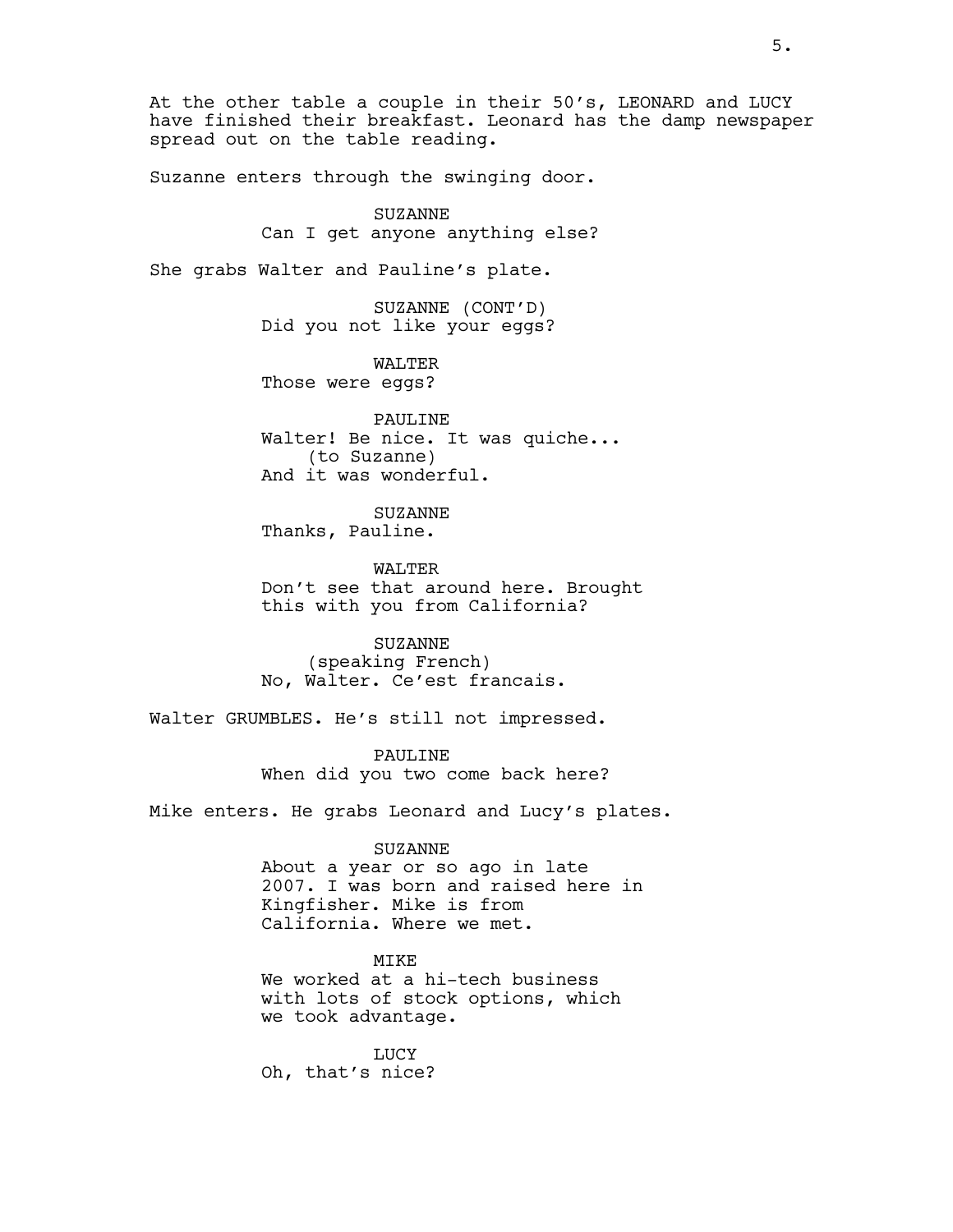MIKE And then the market crashed last year and 2008 killed the dream.

**LUCY** 

Oh, dear.

PAULINE Does that mean you'll pack up and leave? We've come here once a month for the last five years. I would hate to break in new inn keepers.

Mike gives Suzanne a 'you take this one' look. He disappears behind the swinging door.

> SUZANNE We'll stay. My mother had triple bypass. I need to be here for her.

**LUCY** I'm sure Leonard is on his way to one too. When that happens, I'm sure our son would come home.

Leonard HUFFS, rolls his eyes and turns a page of the paper.

PAULINE I love what you've done to the place; a step up from prior years.

BILLY RAE JOHNSON (34), a chiseled Adonis and former high school all-star football quarterback, wears tight, and I mean tight, black slacks, no shirt and barefoot. His body glistens from the shower he just took. He runs his fingers through his wet hair to pull it out of his face.

> LUCY (sees Billy Rae) I see what you mean.

Suzanne, surprised, rushes and grabs Billy Rae's arm. She pulls him into the parlor.

INT. PARLOR

Billy Rae looks confused. Suzanne, one hand on her hip and the other over her mouth, can't seem to keep her eyes of his perfect abs.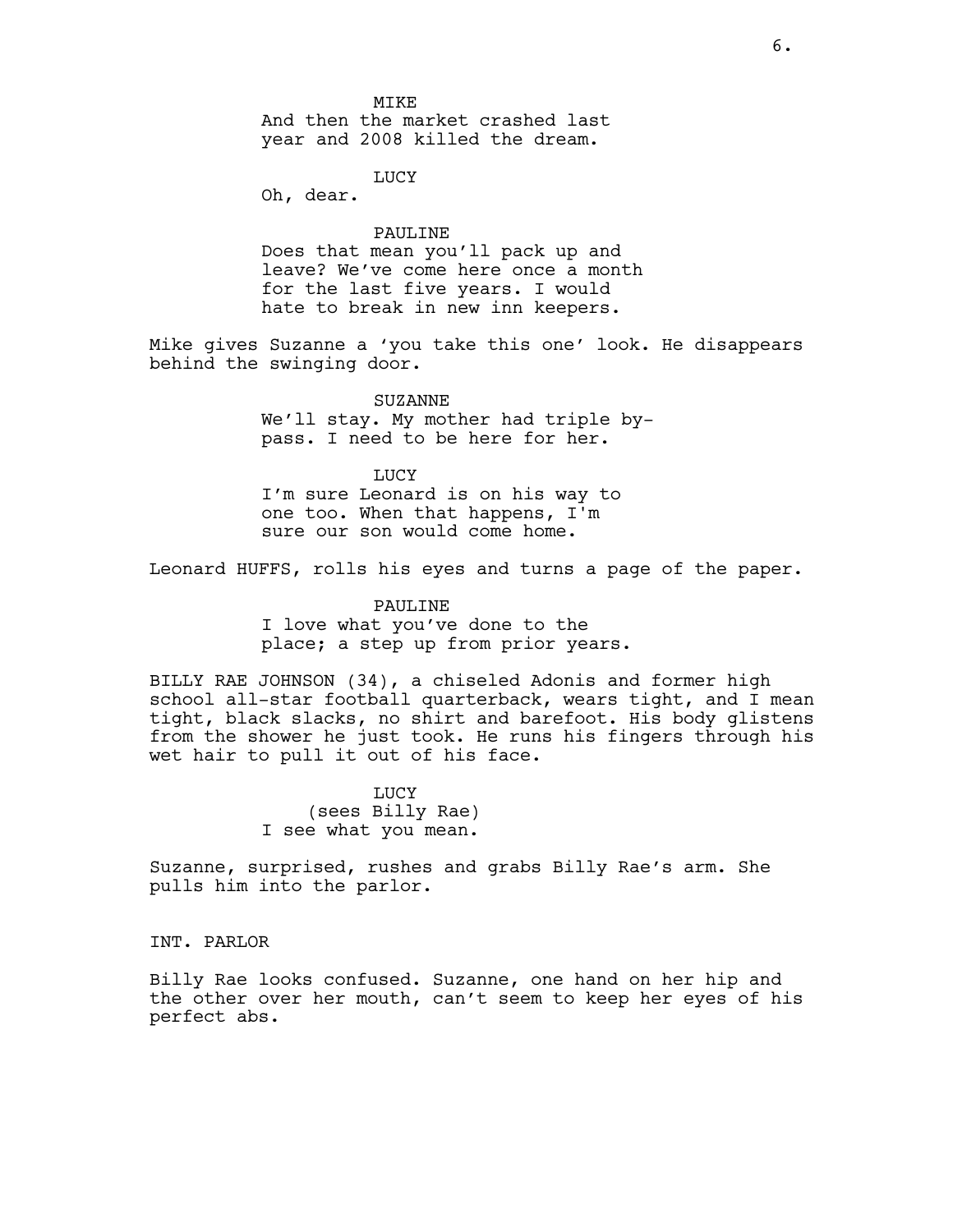BILLY RAE You told me to come down for breakfast. I looked and I couldn't find my jeans and shirt.

SUZANNE (realizing) Oh, I'm sorry. I couldn't sleep last night so I washed them. I'll run downstairs to the basement and get them.

Suzanne runs out of the parlor.

INT. BASEMENT - MOMENTS LATER

An office and laundry room combined. Light pours in from the half sized basement windows. Suzanne shakes out dried jeans from the dryer and grabs a shirt on the folding table.

Something catches her eye. She moves to the window and sees a the lower half of a man walk up the path. She realizes who it is and rushes up the stairs.

> SUZANNE Oh, dear god. No!

INT. DINING ROOM - CONTINUOUS

Billy Rae sits at the table with Lucy and Leonard. Lucy is beside herself acting like a school girl.

> **LUCY** You look just like my first beau, before this one came along.

Billy Rae, not sure how to take the compliment, looks at Leonard with a CHUCKLE. Leonard ignores Lucy and Billy Rae. He's purposely engrossed in the paper.

CROSS CUT TO:

EXT. LILIAN'S PLACE B&B - CONTINUOUS

RICHARD SNAVELY (63), one of the founding families of the community, wears a short sleeve dress shirt, tie, and pocket protector. He walks up on the porch.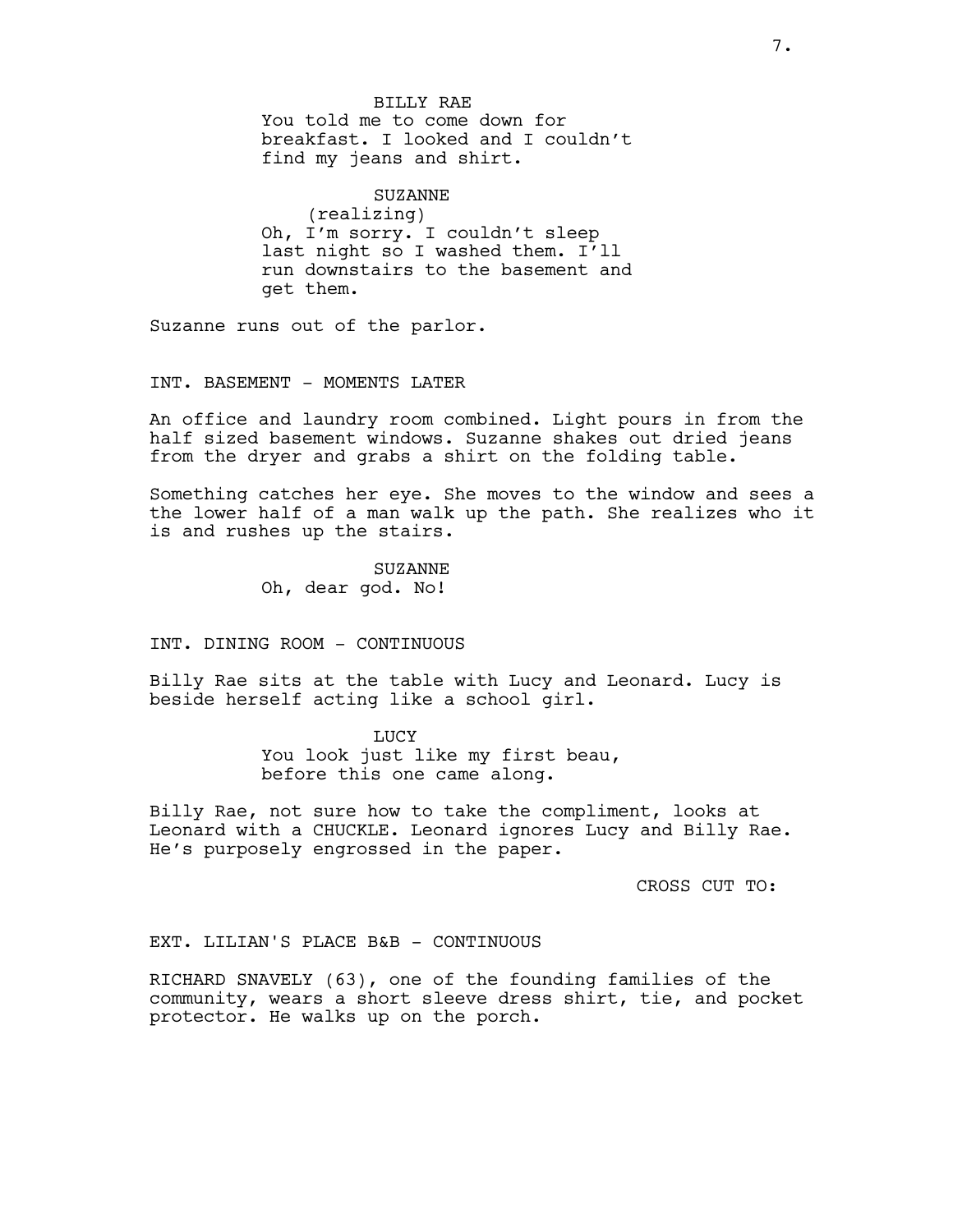INT. ENTRY WAY

Richard closes the front door behind him.

RICHARD

Suzanne?

INT. KITCHEN

Suzanne bolts into the kitchen from the staircase.

Mike washes dishes, turns around as Suzanne runs through the swinging door to the dining room.

INT. DINING ROOM

Suzanne blasts through the door and stops at the sight of Richard looking at a half naked Billy Rae.

> SUZANNE Good morning, daddy.

Suzanne hands the jeans and shirt to Billy Rae.

SUZANNE (CONT'D) Hear you go, Billy Rae. (pleading with her eyes to go along) I got all the dirt out from the landscaping you did for us... early, early this morning.

Billy Rae buttons up his shirt to the dismay of Lucy.

Richard offers a scrutinizing look as Suzanne nervously twists her hair around her finger.

CHRISTY CHAMBERS (25), African American, cute and wears short shorts and a tee-shirt.

Leonard looks up from his paper, eyes wide open. A KNOCK from under the table. Leonard grimaces from a kick he just received from a miffed Lucy.

> RICHARD Christy? What are you doing here?

WALTER (to Richard) Good morning Dick. You off to work on a Saturday?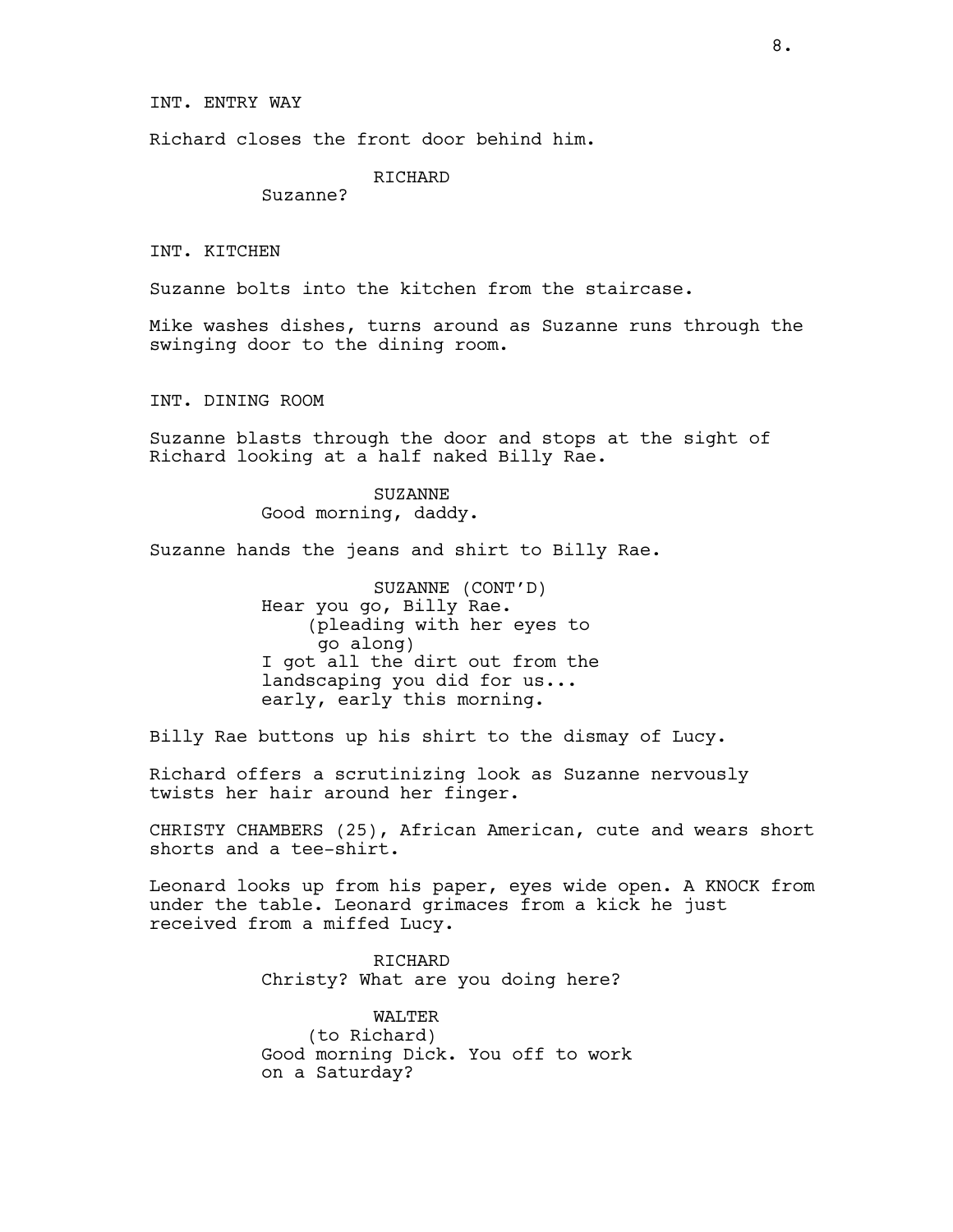Walter pinches dip of SKOAL from a can and shoves it between his bottom lip and dentures.

> RICHARD Leonard, Pauline, enjoy your stay?

WALTER (bulging bottom lip) Grinnin' like a possum eatin' a sweet tater.

PAULINE

I'll say.

Mike returns to grab more dishes.

MIKE

Richard.

Without stopping, Mike returns to the kitchen.

SUZANNE Daddy, would you like to come with me to the kitchen?

Richard doesn't move trying to figure out the scene.

PAULINE It's nice to have some young people around. We don't get out much. (to Christy) Honey, what's your name?

CHRISTY Christy Chambers.

PAULINE I thought I recognized you. How are you holding up?

EDDIE WEBSTER (30), attractive Music Minister with a flair sings as he walks in wearing make-up and a red silk robe.

> EDDIE "Good Morning, Good Moooorning!"

Eddie sees Richard, SCREAMS like a girl and runs out.

LEONARD What the hell was that?

**LUCY** Things just got interesting.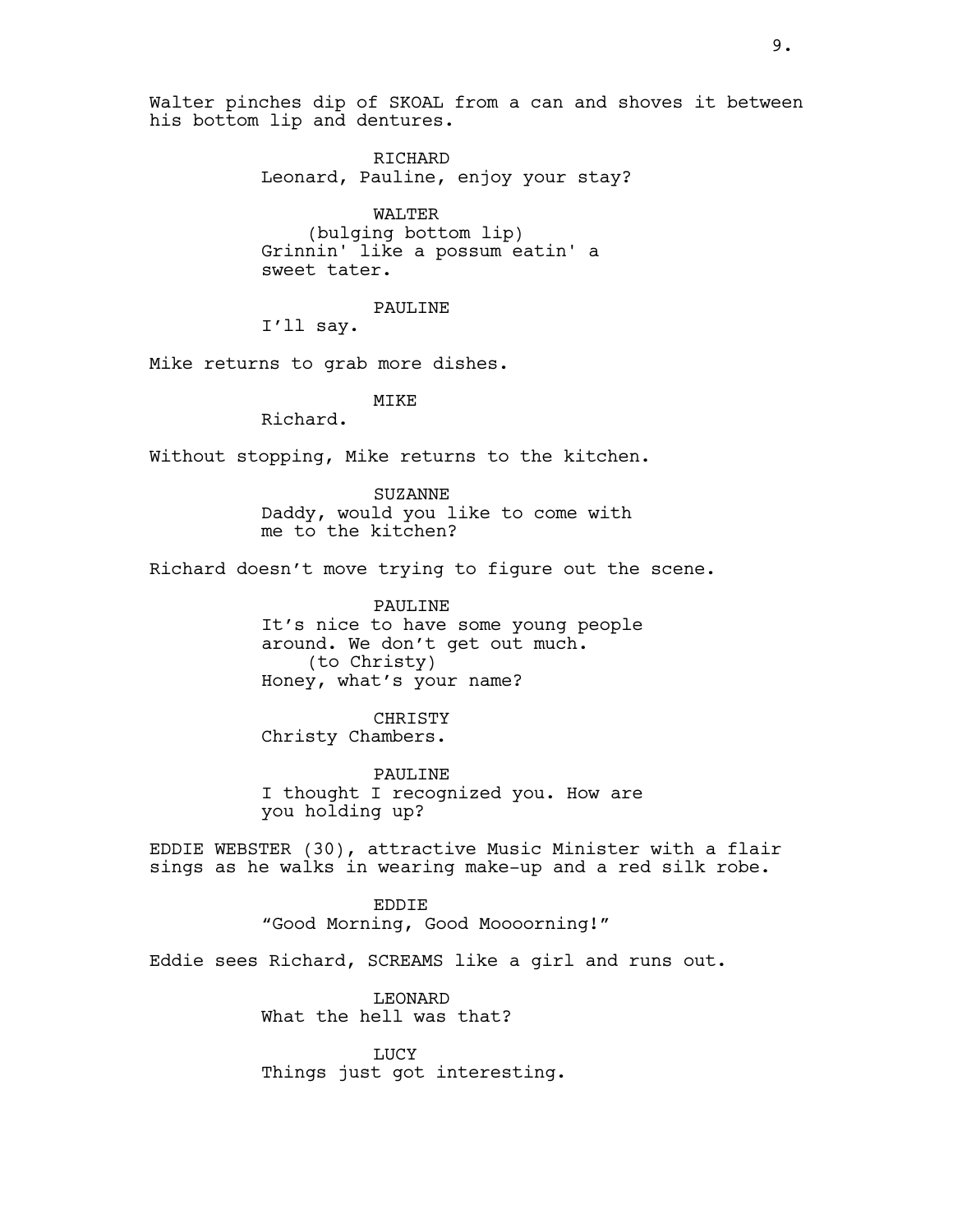Walter LAUGHS and SPITS in his coffee cup. Suzanne watches with muted disgust.

> WALTER God, I love this place.

> > SMASH CUT TO:

TITLE SEQUENCE

END OF TEASER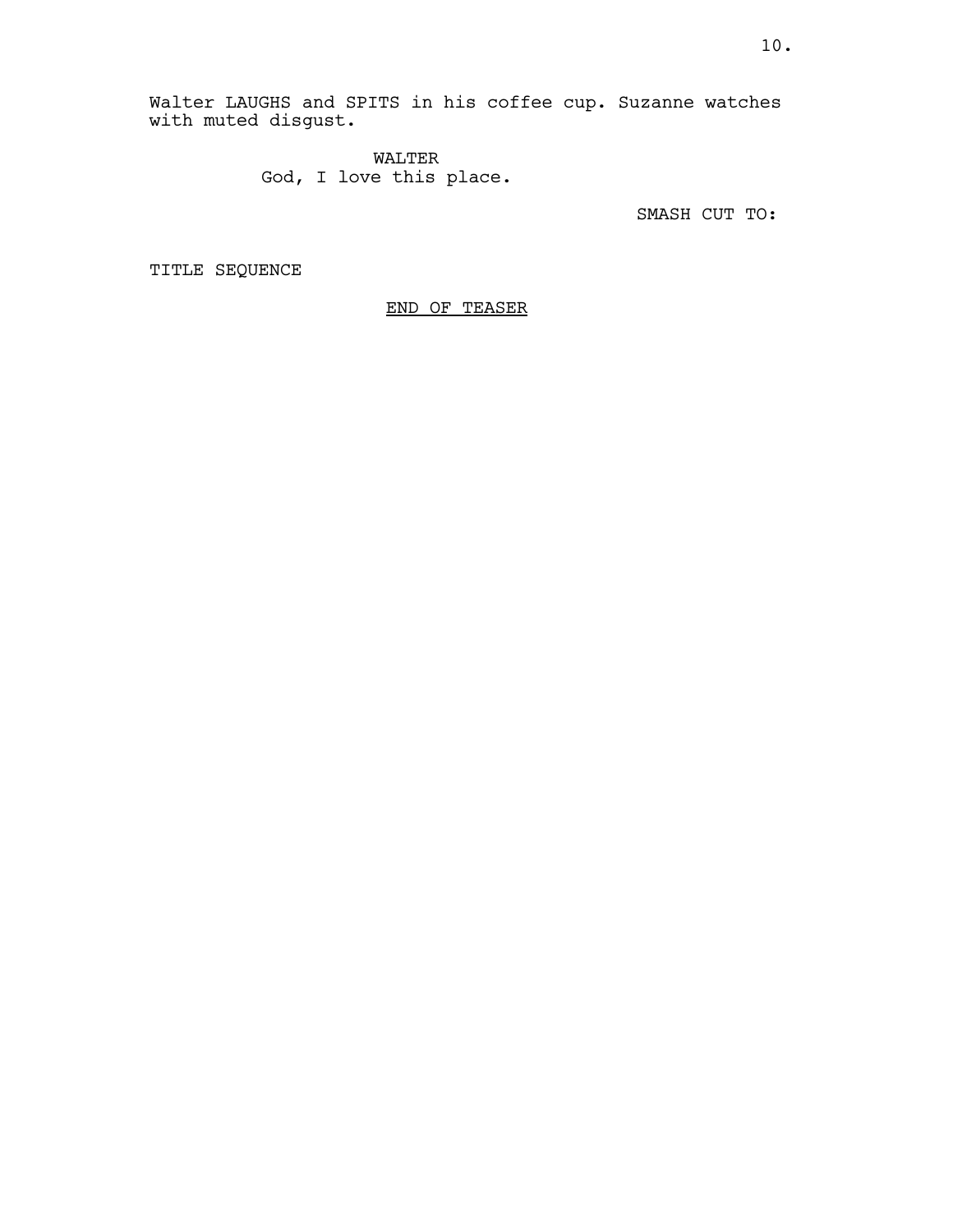# ACT I

INT. KITCHEN - LATER Mike washes dishes in the sink. Suzanne and Richard sit at the table. His arms are crossed as he leans back.

> RICHARD Don't tell me that Billy Rae and Christy--

SUZANNE Oh, daddy, of course not.

MIKE (offended by the implication) And that would be a bad thing? How long has it been since her husband died in Iraq?

SUZANNE Mike, not helping. (to Richard) Daddy, she's a hard working single mother who just needed a spa day.

RICHARD Where is her son?

SUZANNE He's staying with Christy's mother.

RICHARD (pulls out his wallet) Paying for her room. Her husband was a war hero for god's sake.

SUZANNE

Put it away. We're not charging her. Thanks for the offer anyway.

Richard tucks his wallet back into his back pocket.

RICHARD Now, we going to talk about the red silk robed elephant in the room?

SUZANNE Just a guest.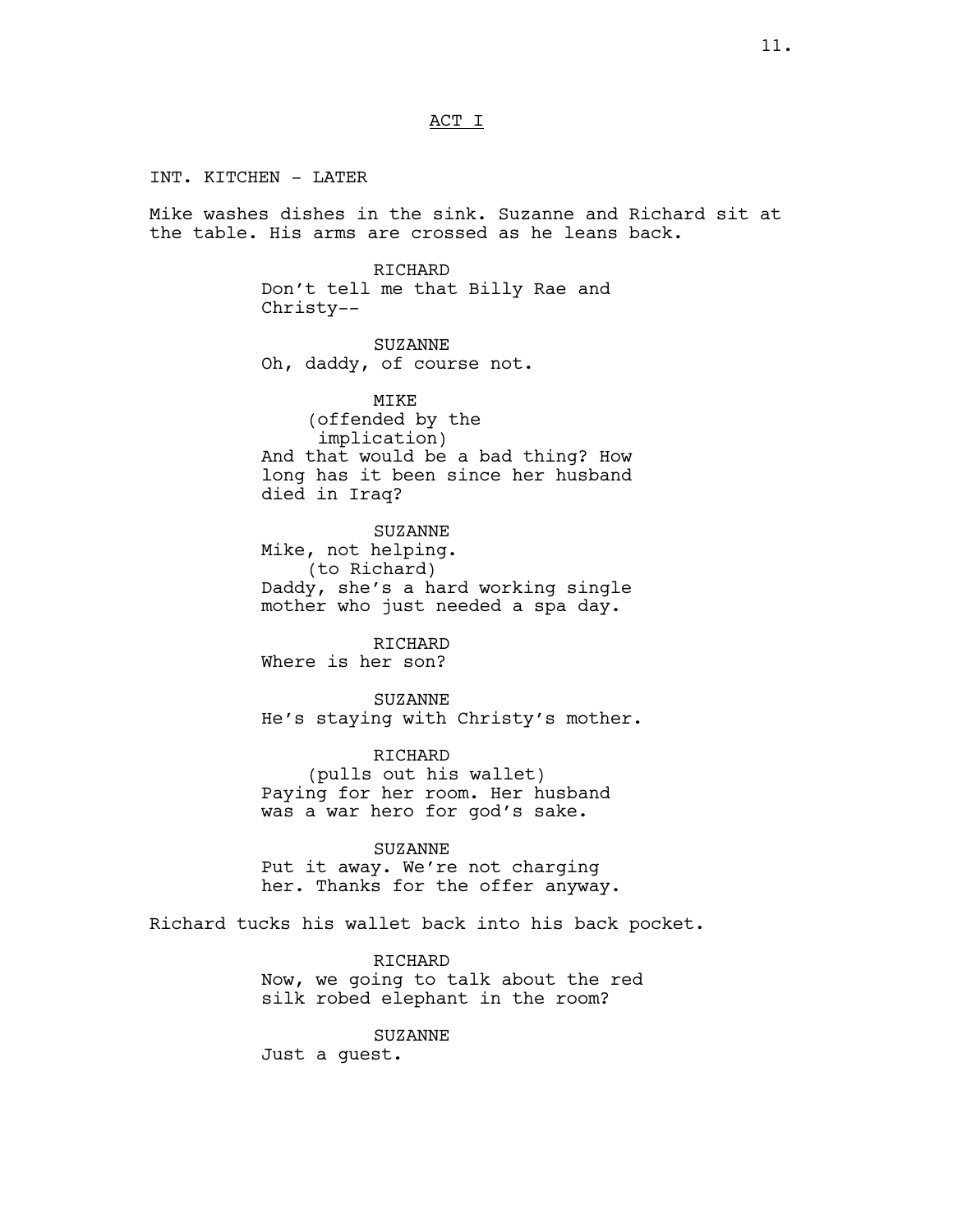Mike starts to plate three servings of breakfast. He gives a sympathetic look to Suzanne.

> RICHARD You can't pull the wool over my eyes. It was Eddie Webster. I would recognize that singing voice anywhere. Especially every Sunday.

Suzanne, caught, finds this one tougher to explain. Instead, she does what anyone else would do. Changes the subject.

> SUZANNE Speaking of singing, I saw the paper this morning. Congratulations. I'm proud of you.

MIKE What did I miss?

## SUZANNE

(to Mike) Daddy's blue grass band, Dick and the Derby Boys, are performing during Pioneer Days.

MTK<sub>E</sub> That's fantastic.

#### RICHARD

That's quite enough. You two stop changing the subject. You gonna tell me what's going on?

Mike picks up the three plates and heads out of the kitchen.

MTKE Got to feed some people.

SUZANNE (calling out to him as he exits) Just abandon me.

# RICHARD

Suzanne?

SUZANNE You're right. It's Eddie Webster, music minister from church. One of the most devout Christians I know.

RICHARD You know very few, but go on.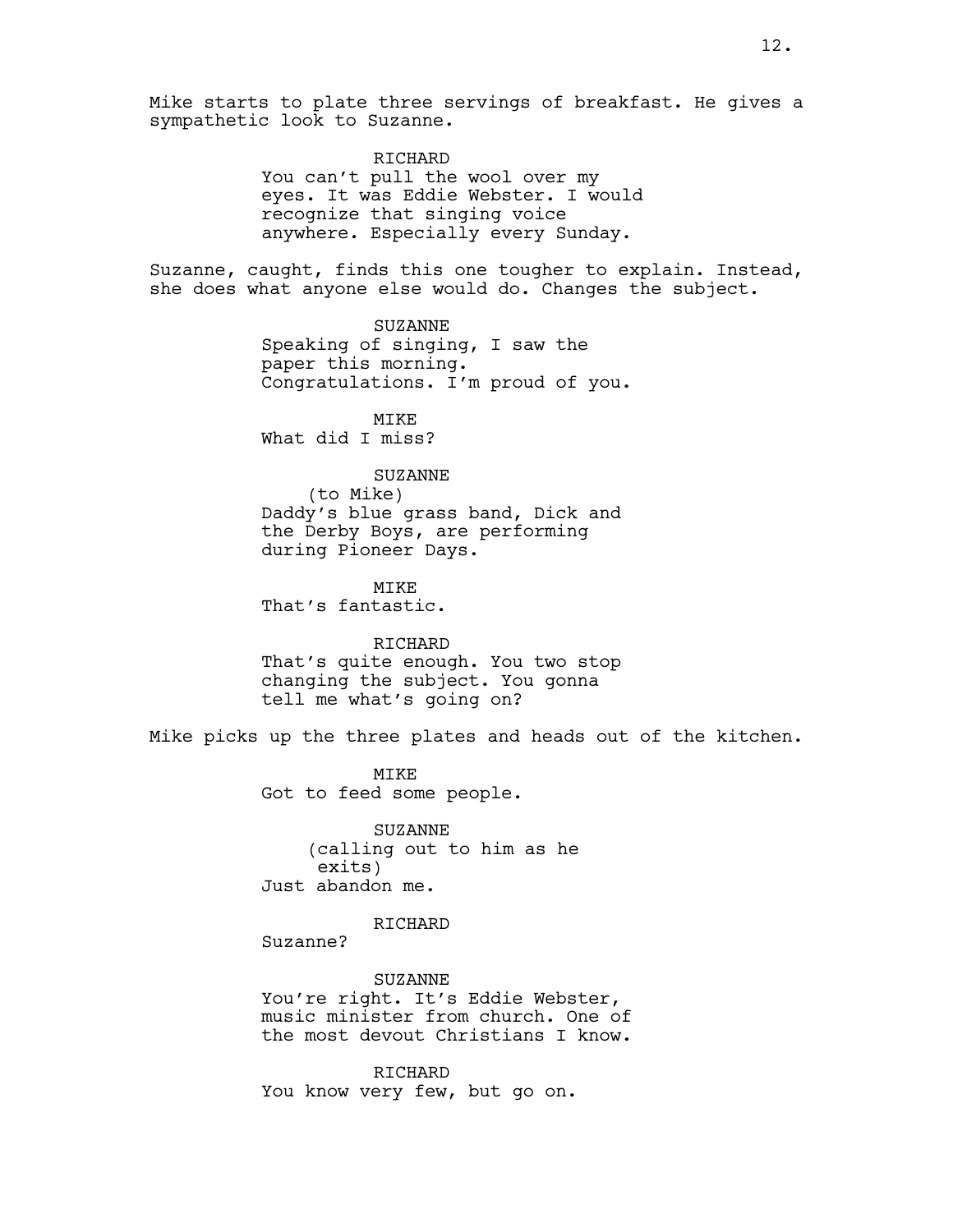INT. DINING ROOM

Mike enters and drops a plate in front of Billy Rae sitting next to Lucy. At Pauline and Walter's table, Mike gives plates to Christy and Eddie now with a cleanly washed face dressed in slacks and a button down shirt.

> WALTER (getting up) Thanks for breakfast, Mike. Me and the misses are going upstairs to pack. I need to be home in time to watch the game.

MIKE Game day in Stillwater. OSU, right?

WALTER

Go, Cowboys.

**LUCY** I'm more of a Sooner fan.

WALTER And on that note.

Pauline and Walter exit.

BILLY RAE I'd rather be fishing.

LEONARD Know any good fishing holes round here? I thought I'd cast a pole.

BILLY RAE Bubba's Bait Shop. They keep a chalk board with a list of where they're biting.

LEONARD Good tip, thanks. Lucy, you ready?

Leonard and Lucy exit.

EDDIE Is Richard still here?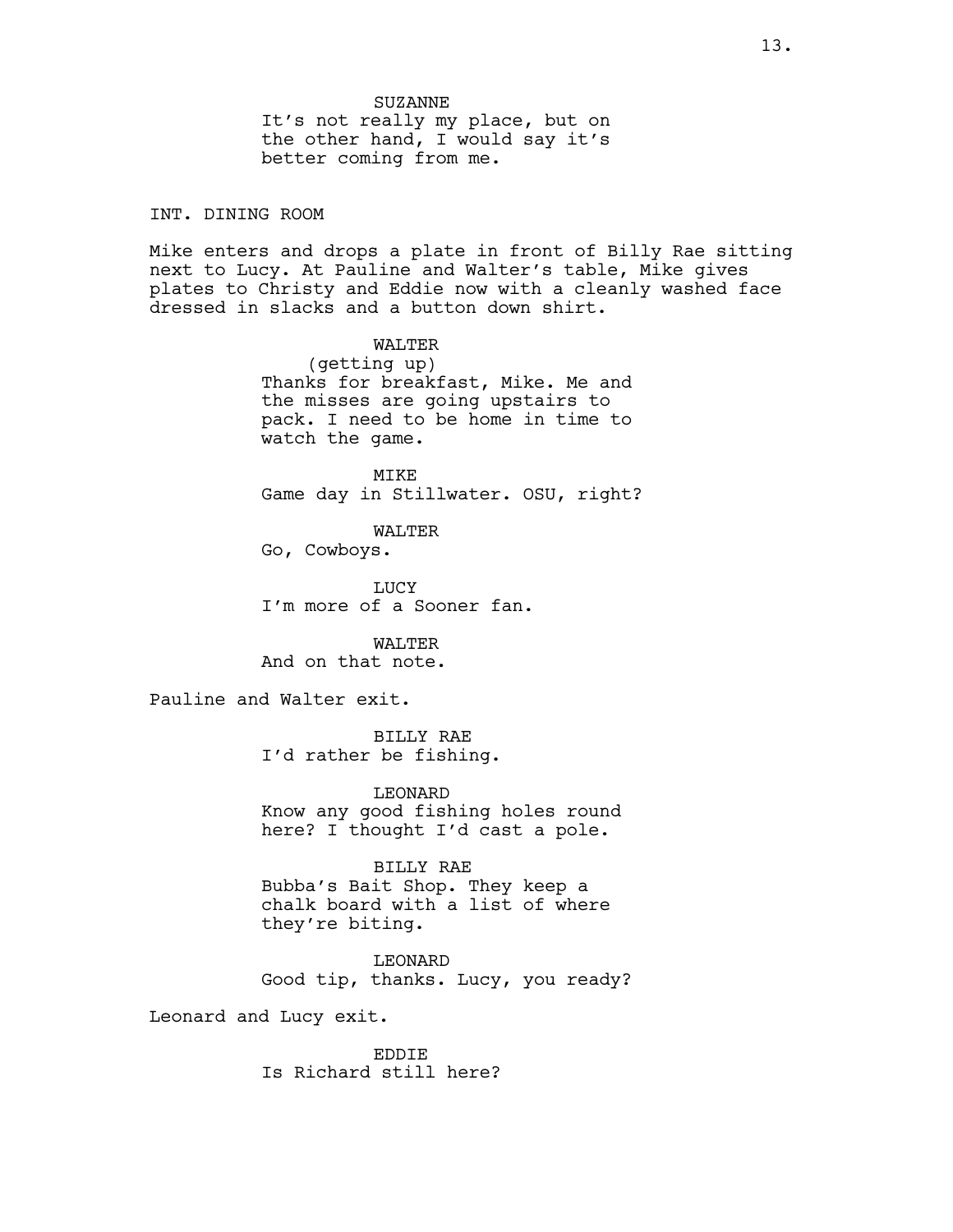MIKE In the kitchen.

CHRISTY Suzanne mentioned she needs to talk with us?

MIKE I'll go get her.

Mike, loaded with dishes, returns to the kitchen.

INT. KITCHEN - CONTINUOUS

Mike enters and drops the dishes in the sink.

Richard, dazed and confused, gets up and walks to the back door. He stops with his hand on the doorknob.

RICHARD

(without turning around) Does his wife know he likes to wear women's clothes?

SUZANNE Yes, but no one else knows.

RICHARD Let's keep it that way.

Richard exits.

MIKE You told him everything? About the cyber brothel?

SUZANNE You crazy? No, just about Eddie.

MIKE

Pauline and Walter are upstairs packing. Lucy and Leonard are heading out. The employees are waiting to hear from you.

SUZANNE Oh, god. That's right. They were all counting on that money.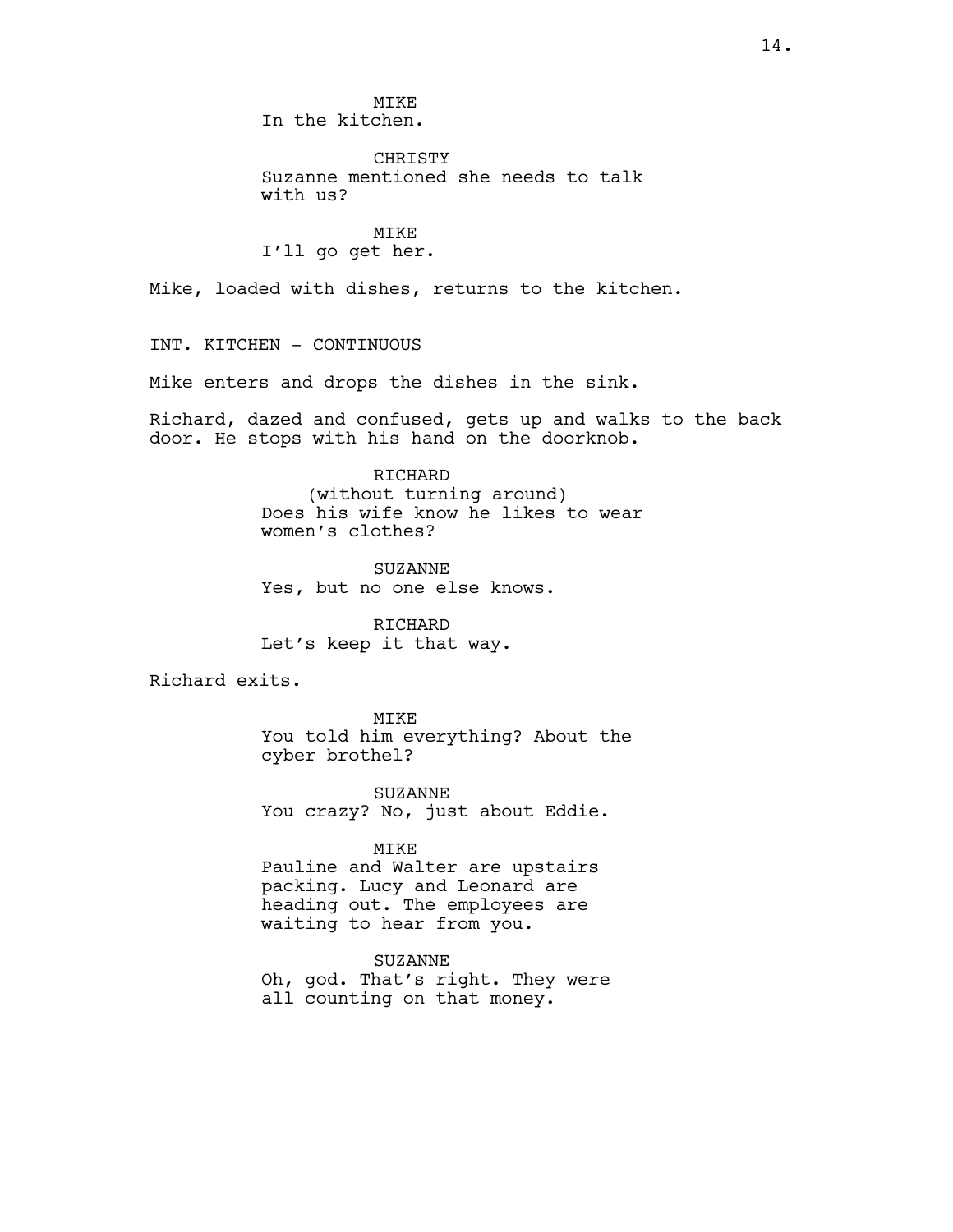INT. BASEMENT - LATER

Suzanne and Mike sit at the desk with Christy and Eddie in chairs on the other side of the desk. Billy Rae sits on the table for folding linens. He leans against a stack of towels. They all look like their dog died.

> SUZANNE (placing her hand on a stack of papers) The numbers don't lie. We just didn't get the hits and clicks we needed. Mike has your checks for last night. I hope it can help, even if a little.

Billy Rae jumps down off the table. He grabs an overnight bag and his check.

> SUZANNE (CONT'D) You going?

BILLY RAE (depressed) My landscaping business ain't gonna run itself.

Billy Rae exits.

Mike hands out the other checks.

SUZANNE Christy, I'm sorry.

CHRISTY Back to the Supercenter. Can't believe I got up the nerve and now it's over.

EDDIE (to Christy) God bless. I'll be praying for you.

Christy gets up, hugs Eddie, Suzanne and Mike, then leaves.

SUZANNE Eddie you're welcome here any time and wear whatever you want.

EDDIE Thank you, darling. Back home to the wife. You know, she loves me even in a dress. I'll need her when Richard tells the church.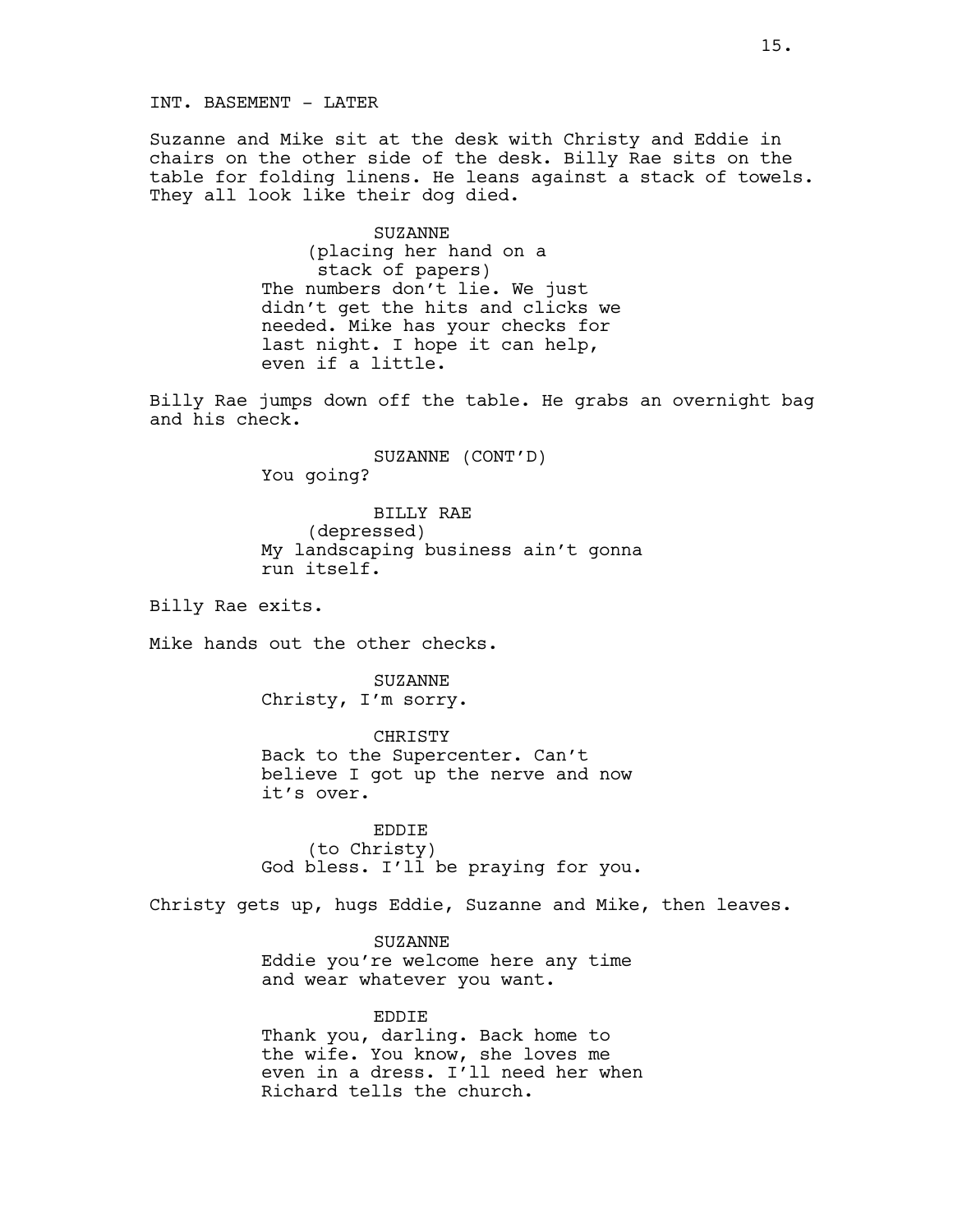SUZANNE Oh, he didn't recognize you. You're in the clear.

Eddie, big smile, raises his hands to the ceiling. Mike gives Suzanne a confused look.

> EDDIE Praise the Lord. I was so worried.

SUZANNE You be who you are in your own time. You're secret is safe.

Eddie hugs Suzanne and shakes Mike's hand.

EDDIE Hope to see you tomorrow... It's Sunday church.

MIKE Doubt it, but thanks anyway.

Eddie leaves.

MIKE (CONT'D) I can't believe you lied to Eddie.

SUZANNE Daddy won't say anything. Denial ain't just a river in Egypt. It's a way of life in this little town.

FADE OUT:

END OF ACT I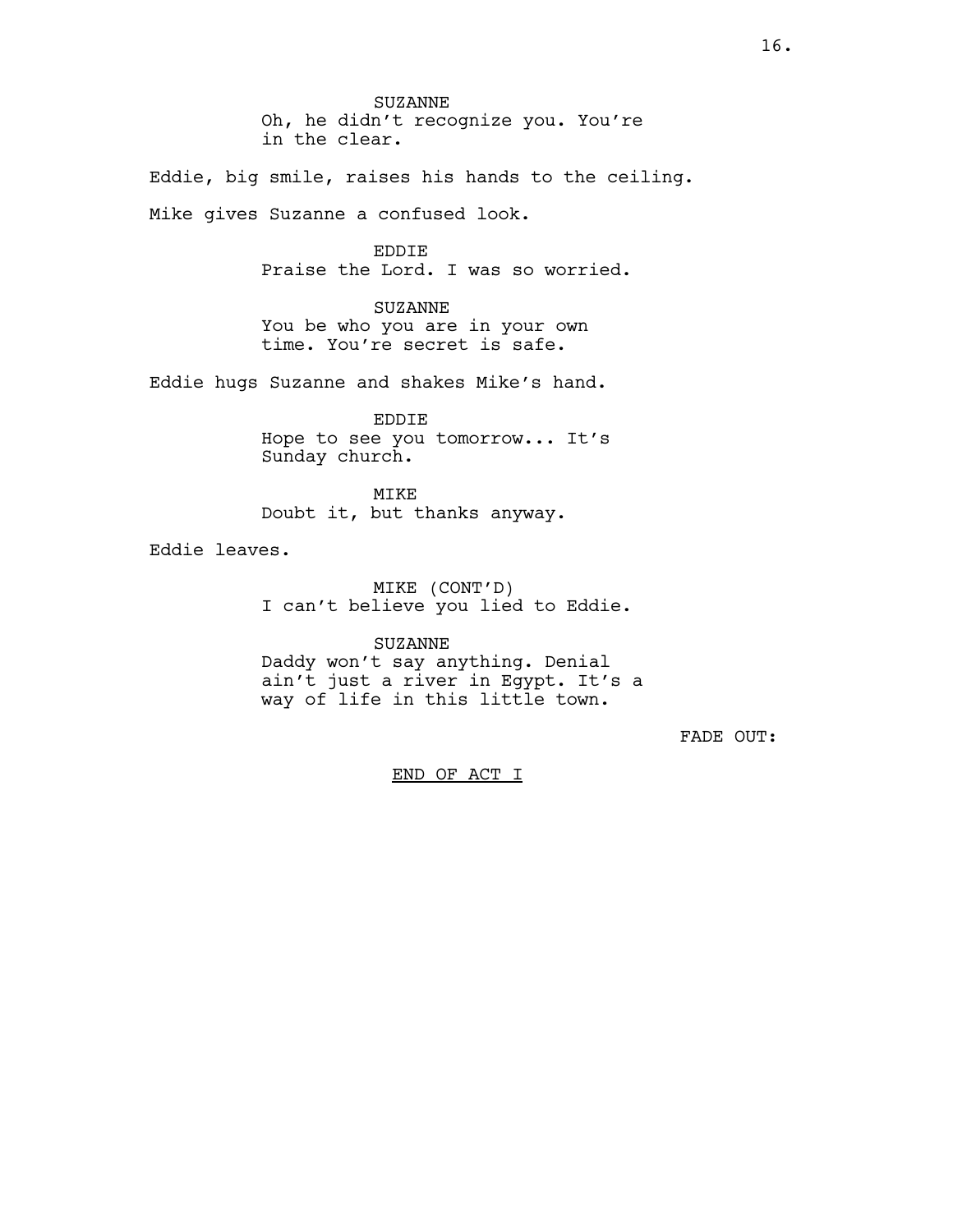# ACT II

INT. BASEMENT - AFTERNOON

Suzanne folds sheets. Mike reviews papers at the desk.

SUZANNE I called the committee for Pioneer Days. I told them we would host an open house next weekend.

Mike is engrossed in the spreadsheets.

SUZANNE (CONT'D) Are you listening to me?

MIKE (placating) Uh, huh.

SUZANNE Tour the rooms, give the history of the house. Maybe costumes?

MIKE

Sure.

Mike still engrossed in spreadsheets.

SUZANNE Your beating a dead horse. The numbers are right there. I don't care how many times you look at it, the brothel didn't work.

MIKE (ignoring her) Yeah, could be fun.

SUZANNE (frustrated, grabs sheets) Come on. We need to clean rooms.

INT. ROSE ROOM - LATER

Like a bouquet of red roses, the room is decorated with shades of red and a four poster bed carved to simulate stems.

Suzanne pulls the pillow cases off.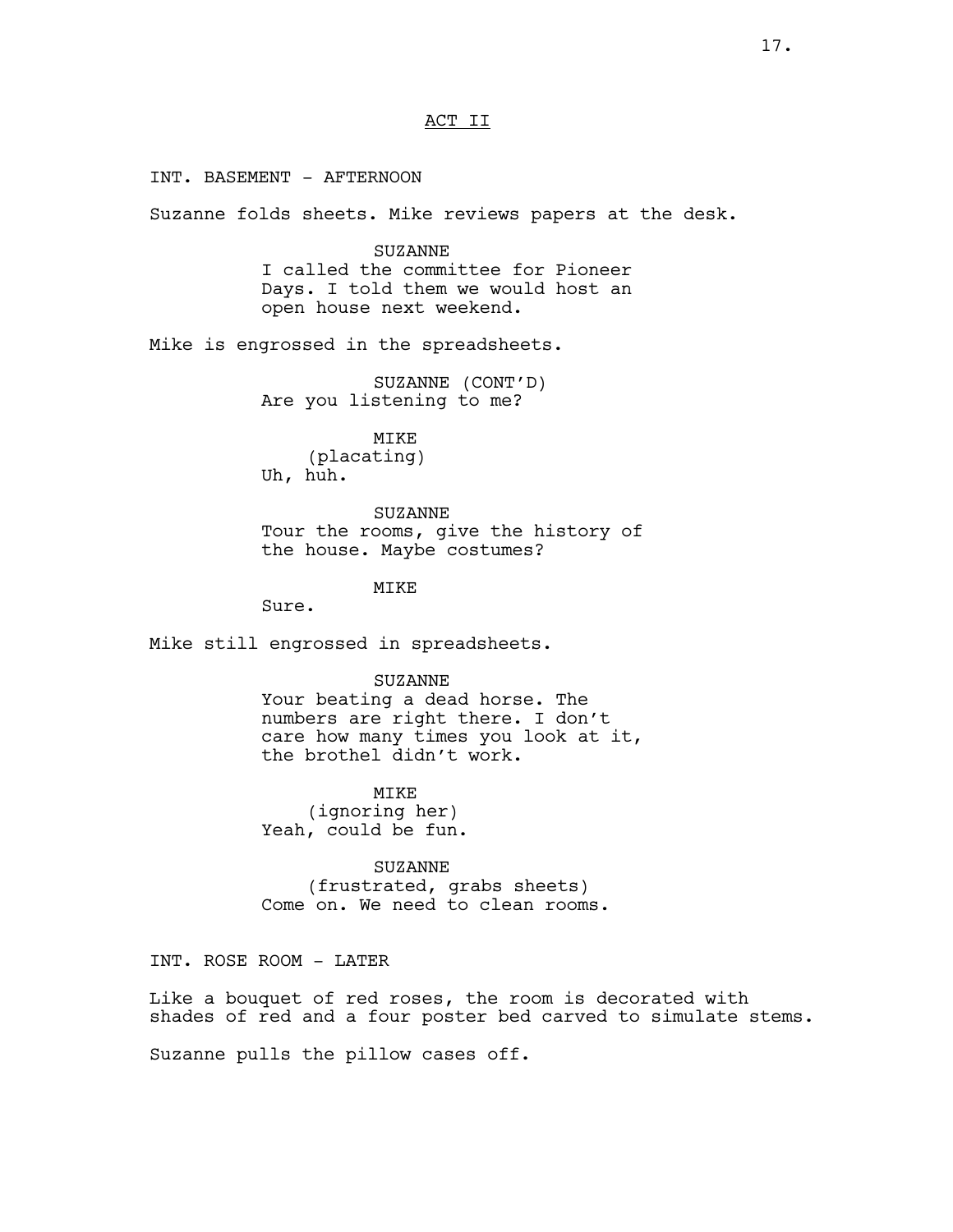SUZANNE After we finish I've got to go over and see mom.

Mike enters with a bottle of bathroom cleaning fluid.

MIKE What number were you looking at that said we crashed and burned?

> SUZANNE (scolding)

Mike.

### MIKE (O.S.)

Humor me.

Mike returns to the bathroom.

SUZANNE

(big sigh) Number of hits and clicks were less than 20% of what they need to be.

FLUSH of the toilet in the bathroom.

SUZANNE (CONT'D) Well said. I knew you would agree.

Suzanne throws the sheets back. She slowly pulls a pair of handcuffs from the bed and holds it up.

> SUZANNE (CONT'D) (yelling) Mike?

Mike steps into the room wearing rubber gloves and holding a toilet brush.

> MIKE Wow. Huh, who was staying in here?

SUZANNE They're like 100 years old.

Suzanne opens the drawer of one of the side tables.

**MTKE** Pauline and Walter know how to party.

SUZANNE Yes, they do.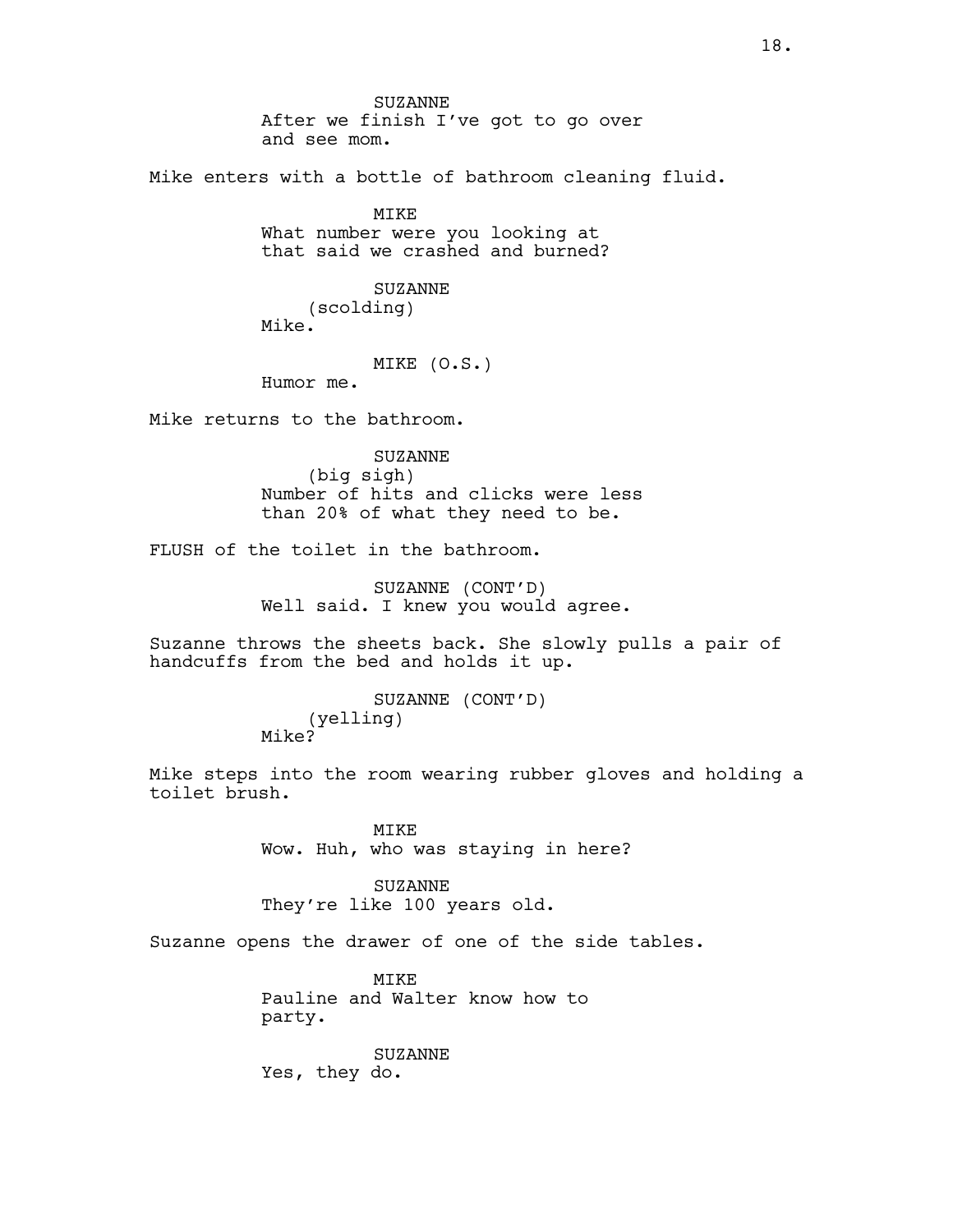Suzanne holds a feather and can of whipped cream.

MIKE I think we're looking at this whole thing wrong.

SUZANNE (making the bed) Their sex life is none of our--

# **MTKE**

No, the business. The length of time a customer stayed in the chat room was three times the industry average. You look at credits purchased?

SUZANNE Once I saw the low rate of customers I assumed--

### MIKE

Exactly, it's not how many customers, it's how long they stay. In order to stay, they have to buy credits. We made triple the revenue we thought we made.

SUZANNE What? Don't tease me, Mike Rayburn.

MTK<sub>E</sub> I swear on this toilet brush.

Suzanne runs to Mike and kisses him.

SUZANNE I'm so glad I married you. (thinking) I wonder what they were doing to keep them in the chat rooms?

Mike shrugs his shoulders and returns to the bathroom.

MIKE (O.S.) Reading the comments when we get done here. I'll let you know.

Suzanne lays down on the bed.

# SUZANNE

(dazed in shock) What do you know. We're back in the cyber brothel business. Holy sh--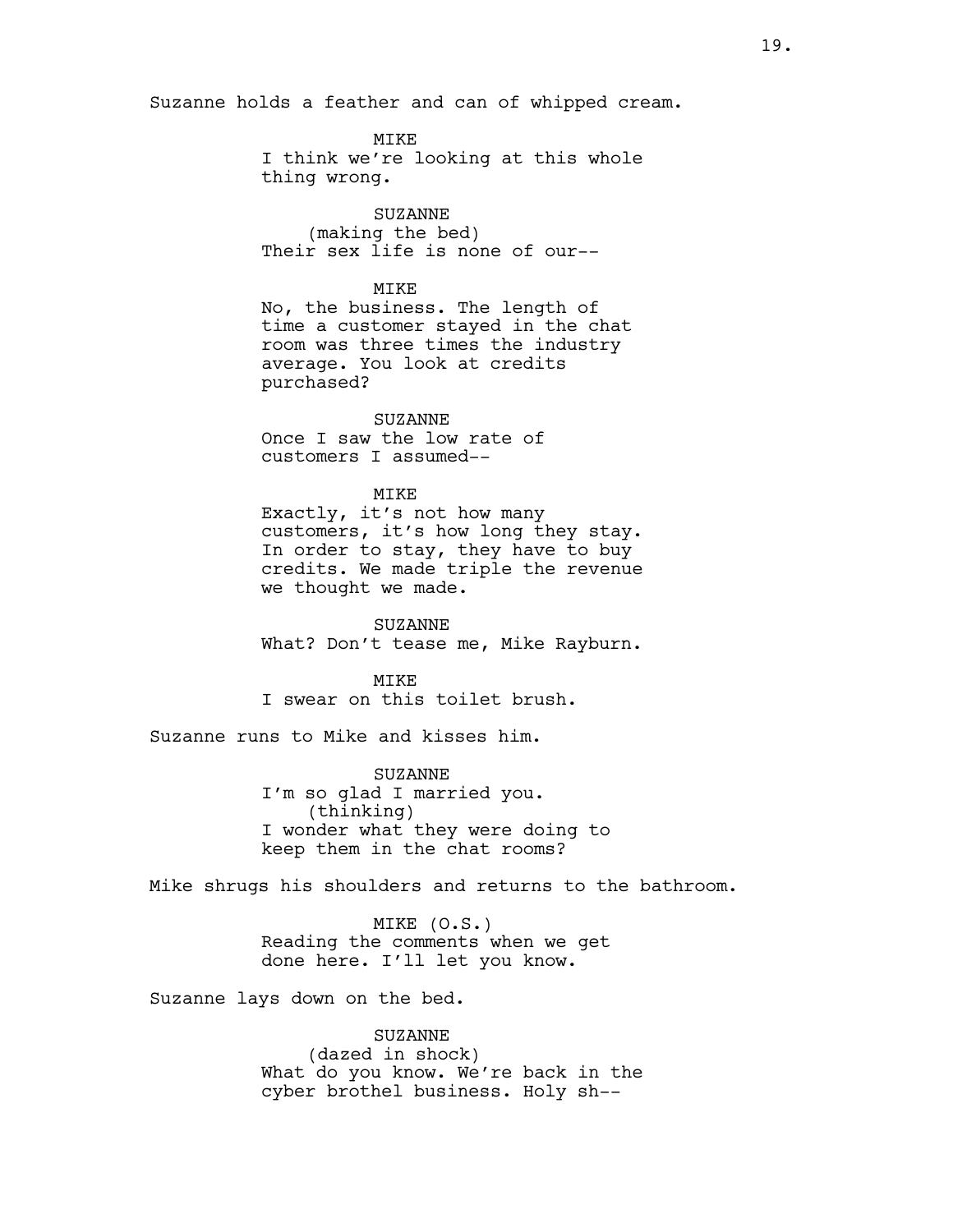### EXT. SNAVELY HOUSE - LATER

Suzanne's childhood home. A modest 1930's three-bedroom, twobath, partially brick with siding and a single car detached garage. It's red brick, white trim and black shutters.

The yard is well manicured with two old-fashioned metal lawn chairs on the porch.

Suzanne steps out of a blue TESLA in front of her parents' house. She takes a moment and reminisces of growing up in the old house.

Suzanne takes a DEEP BREATH.

#### INT. SNAVELY BEDROOM - MOMENTS LATER

The bedroom of an old couple. The lamps and furniture look like a scene out of *THE BRADY BUNCH*, 1970's chic.

BETTY SNAVELY (62), recovers from open heart surgery. She sits in bed propped up by several pillows. Her "bear coughing pillow" lies on the bed next to her.

Betty writes in a spiral notebook.

Suzanne examines a grooming set of antique yellowed hairbrush, comb, and mirror on the dresser. Each piece has a hand painted floral design on the back.

> SUZANNE (brushing her hair) What were these made of again?

BETTY Bovine bone. I've had them forever. Your grandfather had them made from one of his first head of cattle.

SUZANNE Ah, that's sweet that he would sell his first head of cattle and buy her this.

**BETTY** No, he actually made them from the cow's bones.

Suzanne puts the brush down and backs away.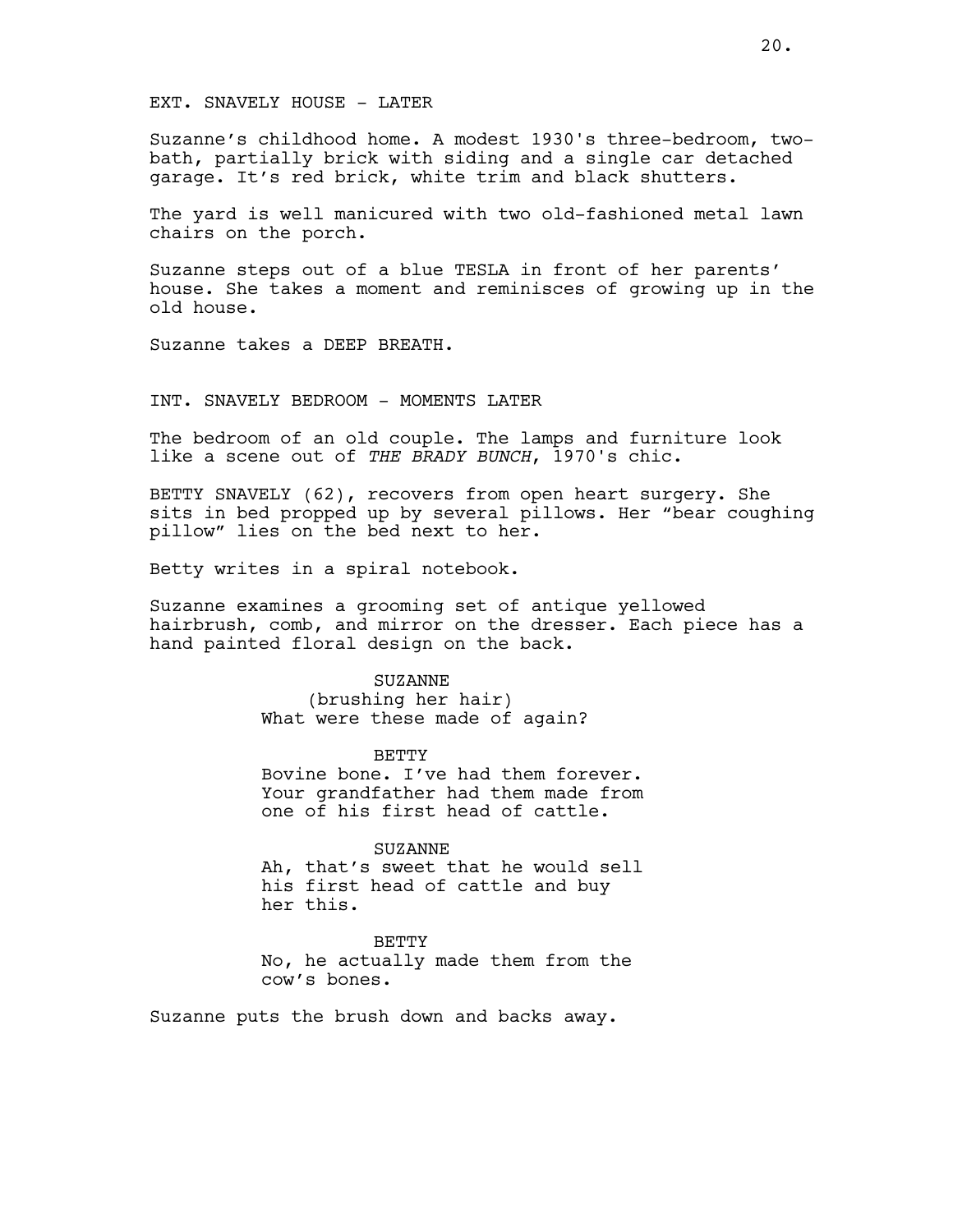SUZANNE Ewww. I understand why I forgot. (turns to Betty) What are you writing?

BETTY Why don't you go ahead and take those home with you.

SUZANNE (stern) Mom, what are you writing?

Suzanne sits in a chair near the bed.

**BETTY** Just some very specific directions for my will.

### SUZANNE

Mother, you're not dead yet. So, just stop. You're doing great.

**BETTY** I know you don't want to hear this. But, I nearly died during my triple by-pass. Who knows what's next.

SUZANNE But, you didn't.

# BETTY

Honey, I saw a light when I was on the operating table. (reenacting) I reached out to Jesus... (arms collapsing) No one was on the other side.

# SUZANNE

(feigned yelling) And why do you think Jesus wasn't there? It's because, Betty Jean Snavely... (calming down) It wasn't your time. Mike and I didn't come all the way back to Kingfisher to have you die on us.

BETTY (very dramatic) Just remember, you're father will need you when I'm gone.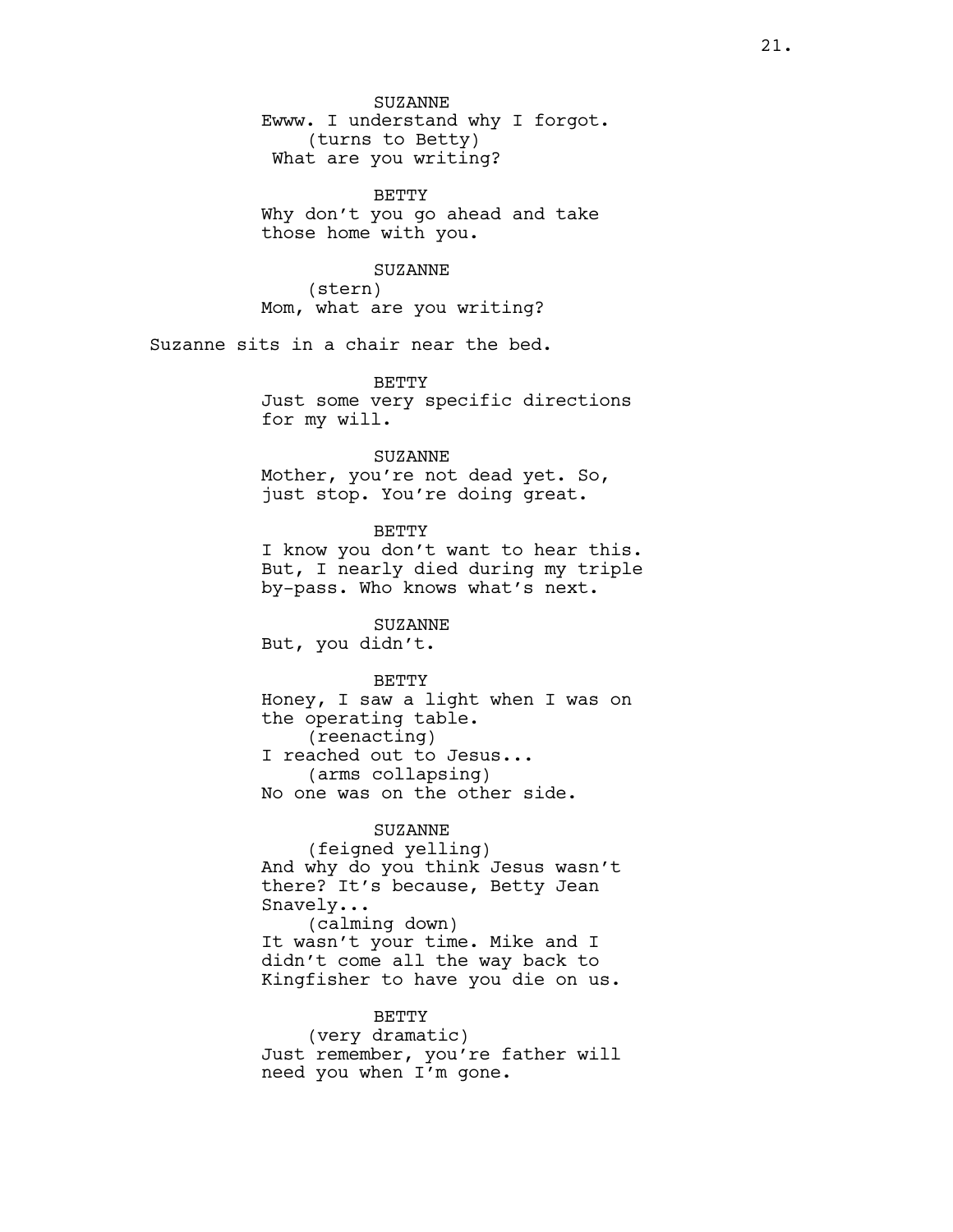Betty rapidly changes her tone and gets serious. She sits up and looks Suzanne straight in the eye.

> BETTY You listen to me Suzanne Snavely--

#### SUZANNE

My last name is Rayburn.

# BETTY

And, don't you go pulling any shenanigans at that bed and breakfast of yours and embarrasin' your daddy when I'm gone. His family goes way back and have a proud history, here. Don't you go digging up any crap from the past. You hear me, Suzanne Snavely.

### SUZANNE

(calm and collected) I don't know what you're talking about old woman.

Betty picks up a book sitting on the night stand. It's entitled, *LIFE CHANGING FOODS FOR BODY AND MIND*.

> SUZANNE (CONT'D) Did you read the book I got you?

### BETTY

It's a little woo woo for me. (whispering) They talk about meditation and all that new age garbage.

SUZANNE Why are you whispering?

## BETTY

All I need is my B-I-B-L-E as I walk through the valley of the shadow of death.

# SUZANNE

You truly are ridiculous. The book's about food, eating healthy to get better.

BETTY

Pastor Bob--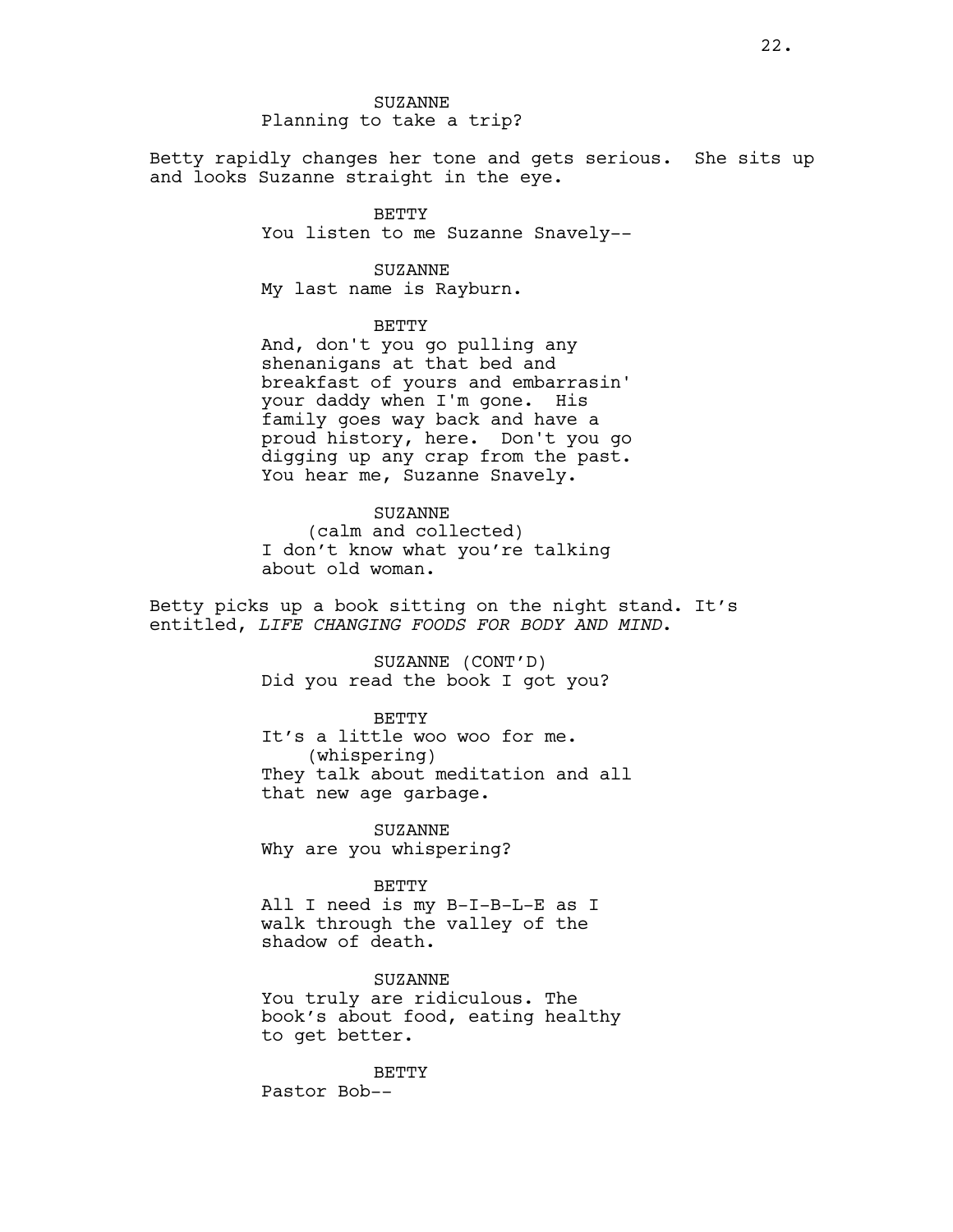#### SUZANNE

(indignant) Don't tell me Pastor Bob told you not to read a book about food?

BETTY Pastor Bob believes, and so do I, that whatever is going to happen will. It's God's plan.

#### SUZANNE

I don't think God's plan included ingesting chemical additives and processed foods. Now, that's killing us. I'll just talk to Pastor Bob, myself.

BETTY Honey, praise the Lord. I knew you would come around.

# SUZANNE

What?

BETTY Your daddy and me have saved you and Michael seats in our row every Sunday since you came back.

SUZANNE Mother, that's never... (gives in) I'm not making any promises.

Betty reaches out for Suzanne's hand. Suzanne reciprocates.

BETTY You're so good for me. (pause) Shame it may not help.

Suzanne cries out with an "ARRGGGG".

DING a timer goes off next to Betty's bed.

BETTY (CONT'D) Time for my pills.

SUZANNE More like, saved by the bell.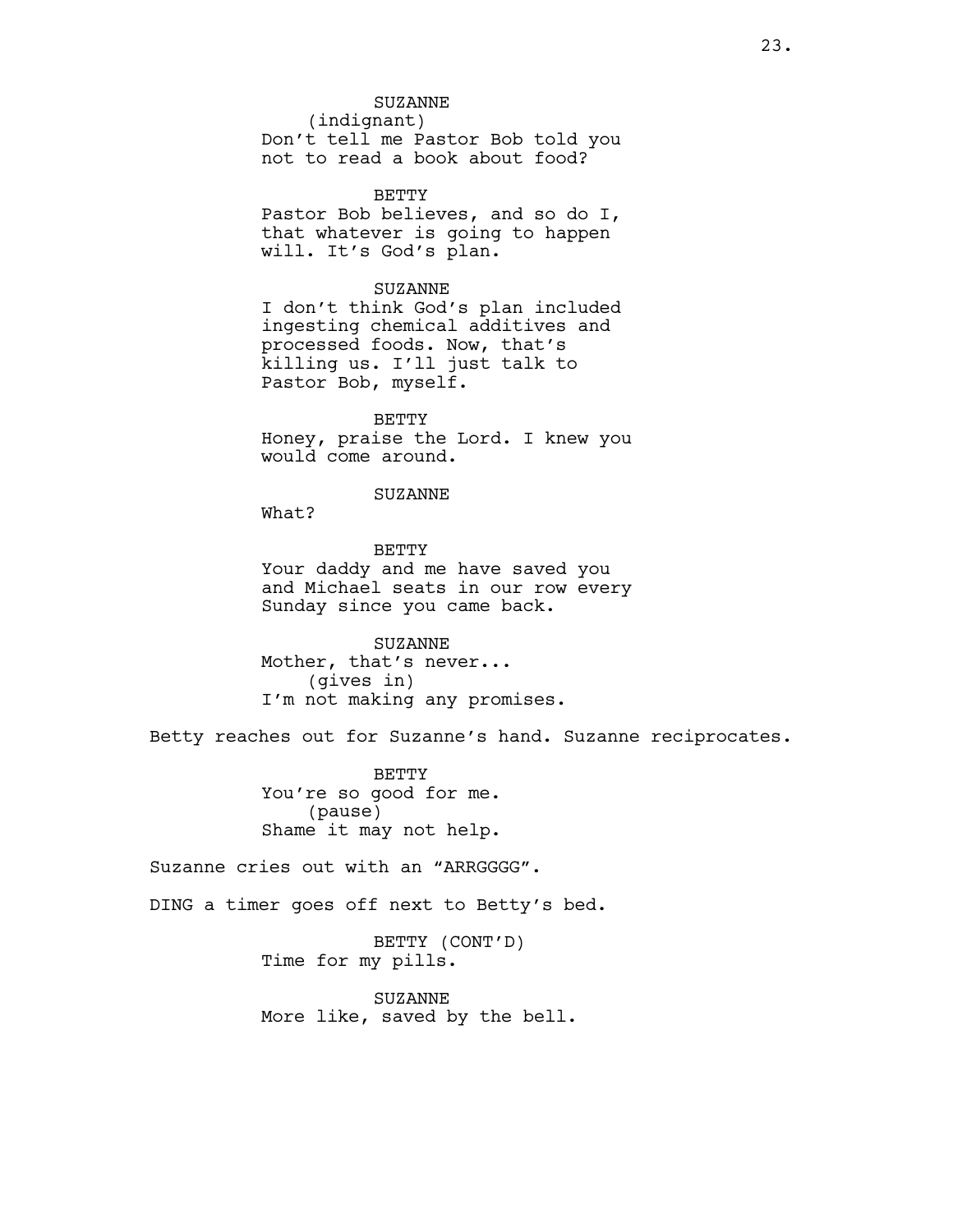Mike works on a laptop at the small table in the kitchen. Stacks of reports are covering the table.

Mike's phone DINGS. He looks at it and pushes a button.

MIKE (to phone) I'll be right there.

He opens the back door.

Billy Rae stands at the door wearing cargo shorts and a teeshirt with the logo for his company, *Dirty Habitats*.

> MIKE (CONT'D) Hey, Billy Rae. I'm sorry we put you through that this morning. Did Suze find you?

#### BILLY RAE

No, why?

MIKE I'm sure she'll tell you. So, what's up Billy Rae?

# BILLY RAE

I'm fix'in to mow and wanted to know if you wanted me to pull that dead bush.

MIKE Sure, Billy. Did you bring your guy with you to help?

BILLY RAE No. He's no longer working for me, a difference of opinion.

MIKE Sorry to hear that. Need help?

# BILLY RAE

No, I'm good. Thanks anyways.

As Billy Rae leaves he walks past, PASTOR BOB WILCOX (40), a Joel Osteen type with an old-fashioned pompadour haircut. He sports a forced smile. Billy Rae picks up pace to avoid him.

PASTOR BOB

Billy Rae.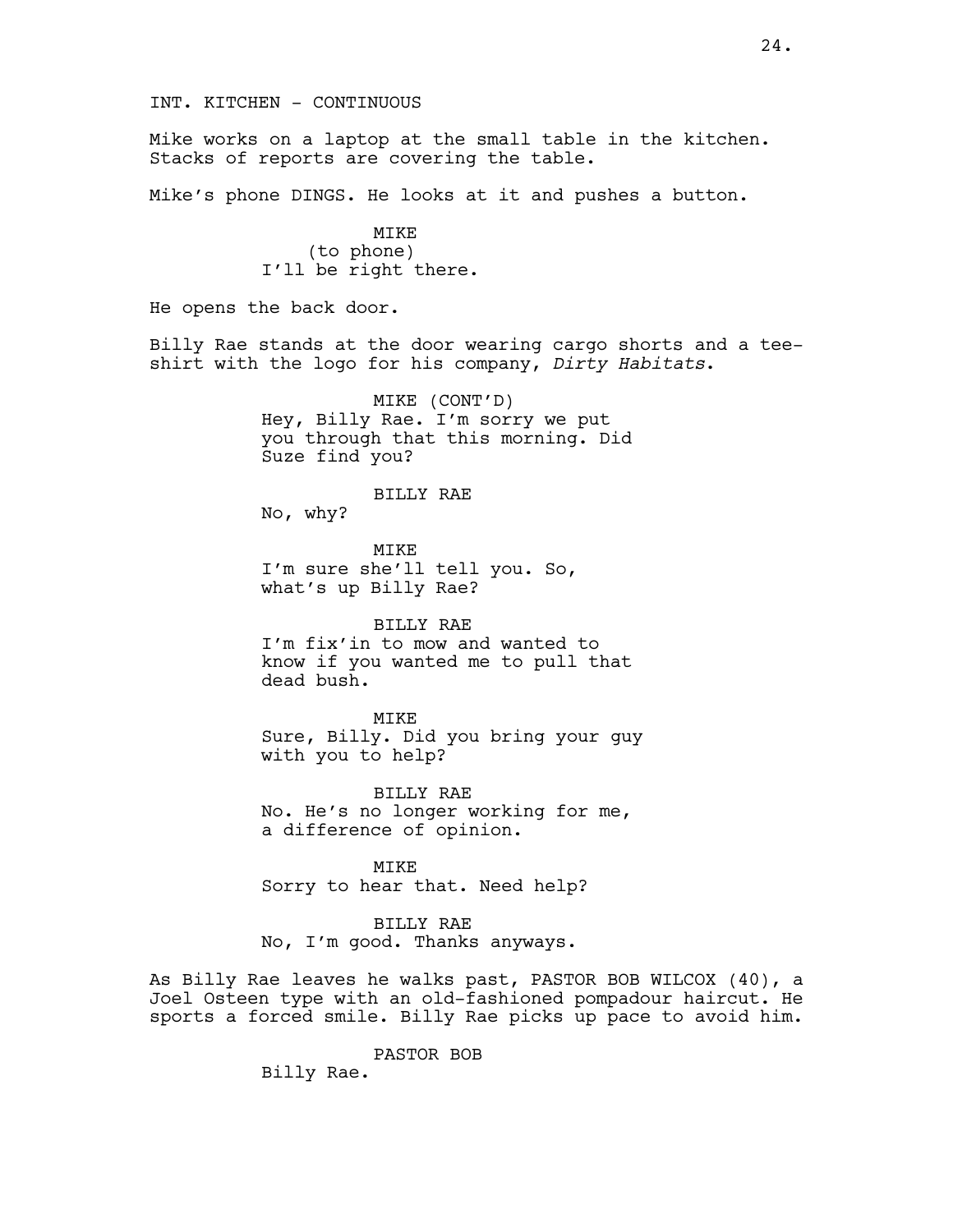BILLY RAE (gritted teeth) Pastor.

Pastor Bob steps into the kitchen uninvited.

MIKE (surprised) Come on in.

He closes the door.

MIKE (CONT'D) What can I do for you?

PASTOR BOB (looks around the kitchen) Bob Wilcox, pastor at Chisholm Trail Baptist Church.

Pastor Bob approaches Mike to shake his hand.

PASTOR BOB (CONT'D) Suzanne and her parents are members. I haven't seen you at our services.

MIKE This place is 24/7. Not much time. Besides, I was raised agnostic.

PASTOR BOB Don't believe in God?

MIKE I believe in God. I just don't worship any gods.

PASTOR BOB I would never judge. But, you really should attend somewhere. (points to swinging door) May I take a look?

MIKE

Sure.

Pastor Bob walks through the swinging door as Mike reluctantly follows.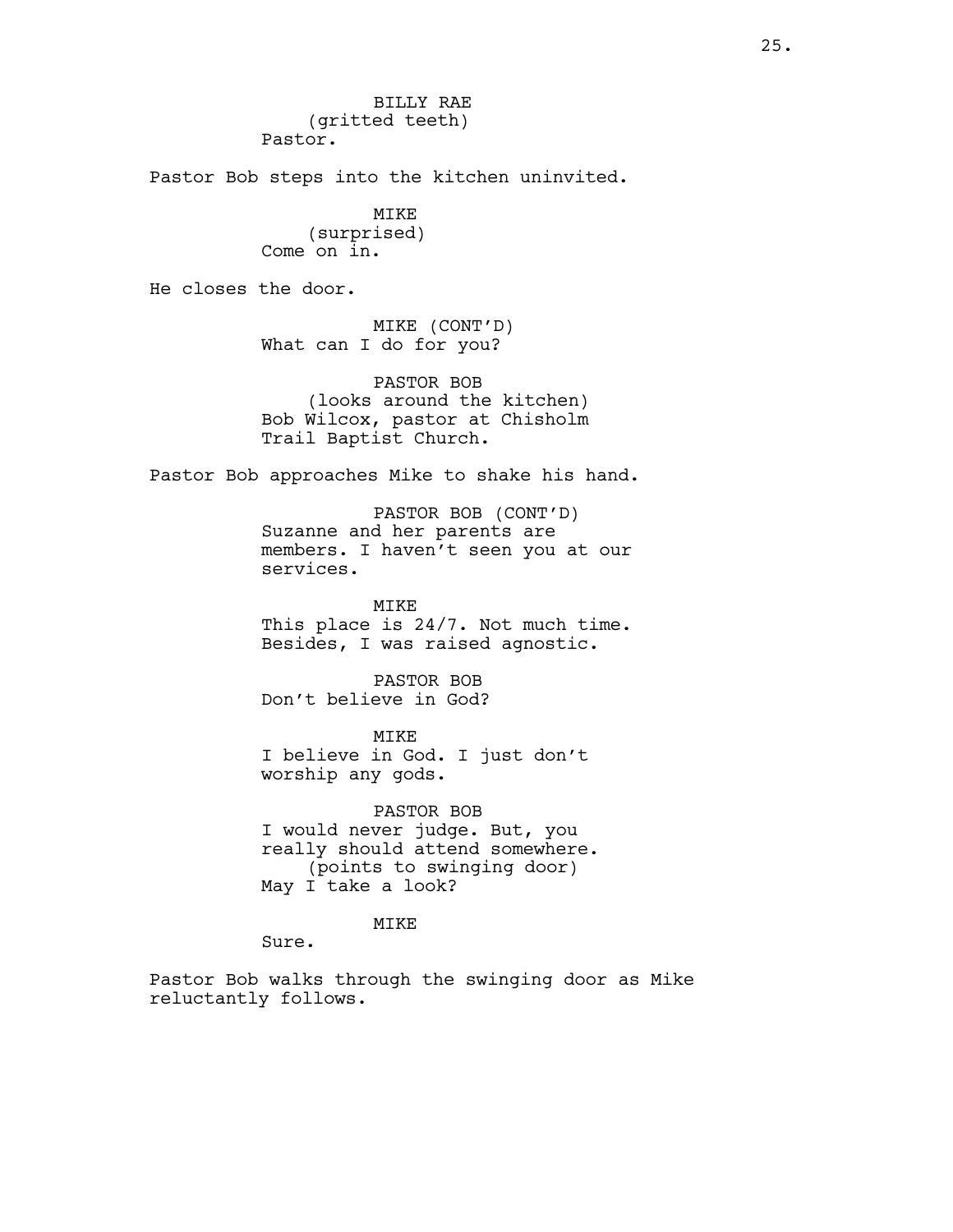INT. PARLOR - CONTINUOUS

Victorian furnished parlor with hurricane lamps, fresh cut flowers, and lace on the tables.

> PASTOR BOB Absolutely beautiful. I don't know why I hadn't stopped by before.

MIKE (suspicious) Yeah, why today?

PASTOR BOB It's nice that you refurbished it back to a more wholesome time.

MIKE Gunslingers and lawlessness?

PASTOR BOB The land run 1889, offering opportunity, fresh start for some.

MIKE It was actually built in 1880.

Pastor Bob looks around the room with great satisfaction to the decorating and style.

> PASTOR BOB Well, I'll be. So, you know?

> > MIKE

That the house was originally a brothel? Yeah, we know. Doesn't everyone?

PASTOR BOB How in God's good judgement, would knowing be good for this town.

MIKE Good to know.

PASTOR BOB Well, the reason why I stopped by was to do a blessing on the house.

MIKE

Blessing?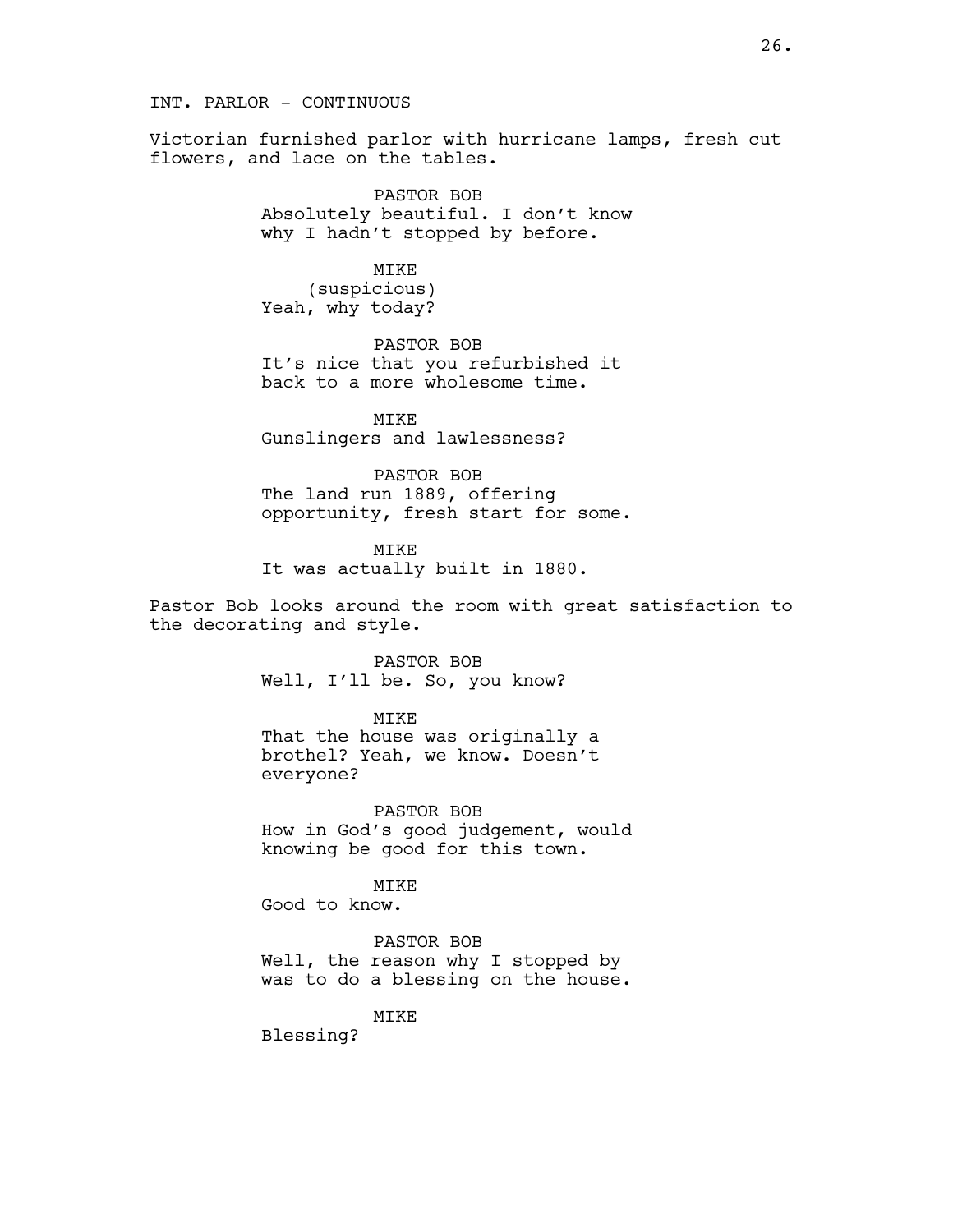Pray with you to protect you, your home, and your guests. Your father in-law reminded me at the cafe' earlier today that I had promised to do it.

Mike blurts out an uncomfortable laugh.

PASTOR BOB (CONT'D) Something funny?

MIKE

Funny he would remind you today.

PASTOR BOB God works in mysterious ways.

MIKE As far as a blessing goes, I think that should be Suzanne's call and she's with her mother right now.

PASTOR BOB Did you know my father baptized her? (pantomimed) He pushed her completely under water for the burial of the old life, and the resurrection.

**MTKE** Sounds a little cruel.

There's an awkward silence as the two stare at each other trying to size each other up.

> MIKE (CONT'D) Suzanne will give you a call. She'll need to decide. My guess is no to a blessing.

Mike walks to the front door and opens it.

Pastor Bob takes the hint.

PASTOR BOB Well, now. You have a blessed day.

Mike closes the door with great relief.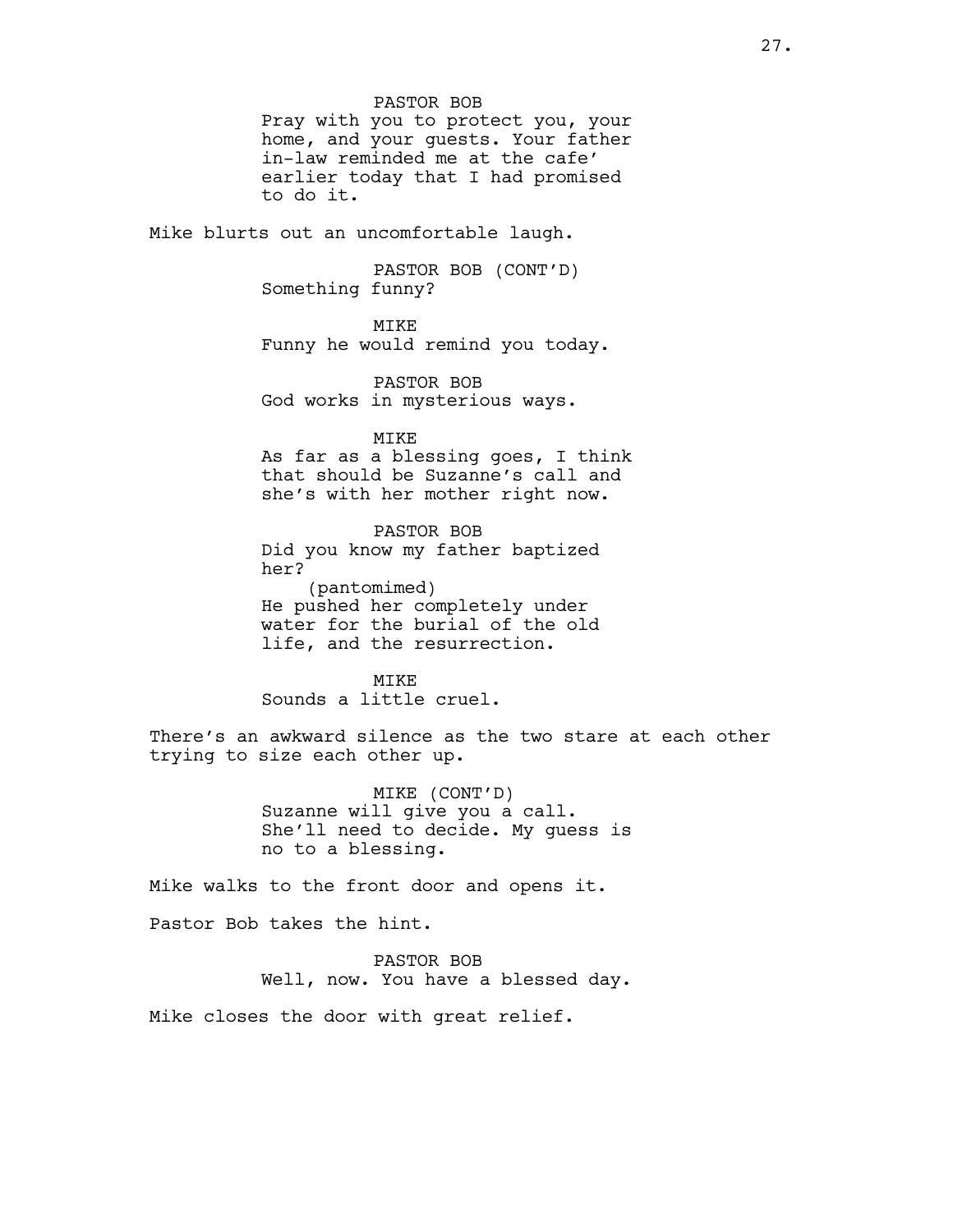MIKE (sarcastic) That was fun.

CUT TO:

INT. SUPERCENTER - DAY

Suzanne stands in line for one of the 30 cash registers. Christy checks a person out in front of Suzanne.

Suzanne moves to the register with a couple bottles of cleaning fluid in her hands. It's her turn.

> CHRISTY Howdy, Suzanne.

BEEP, Christy scans the bottles and places them in a bag.

SUZANNE

(whispering) I have great news. We misread the numbers. We're back on.

CHRISTY I have other customers. Will that be cash or credit?

SUZANNE You're not listening. What I'm saying is you can quit. The other is going to make you more money than you can ever imagine.

CHRISTY (smiles) For real?

Suzanne swipes her card and enters her pin.

SUZANNE I'll call you. I'm glad this is going to work out.

Suzanne grabs her bag and leaves.

Christy stands at the register in a daze.

CUSTOMER Are you going to wait on me or not?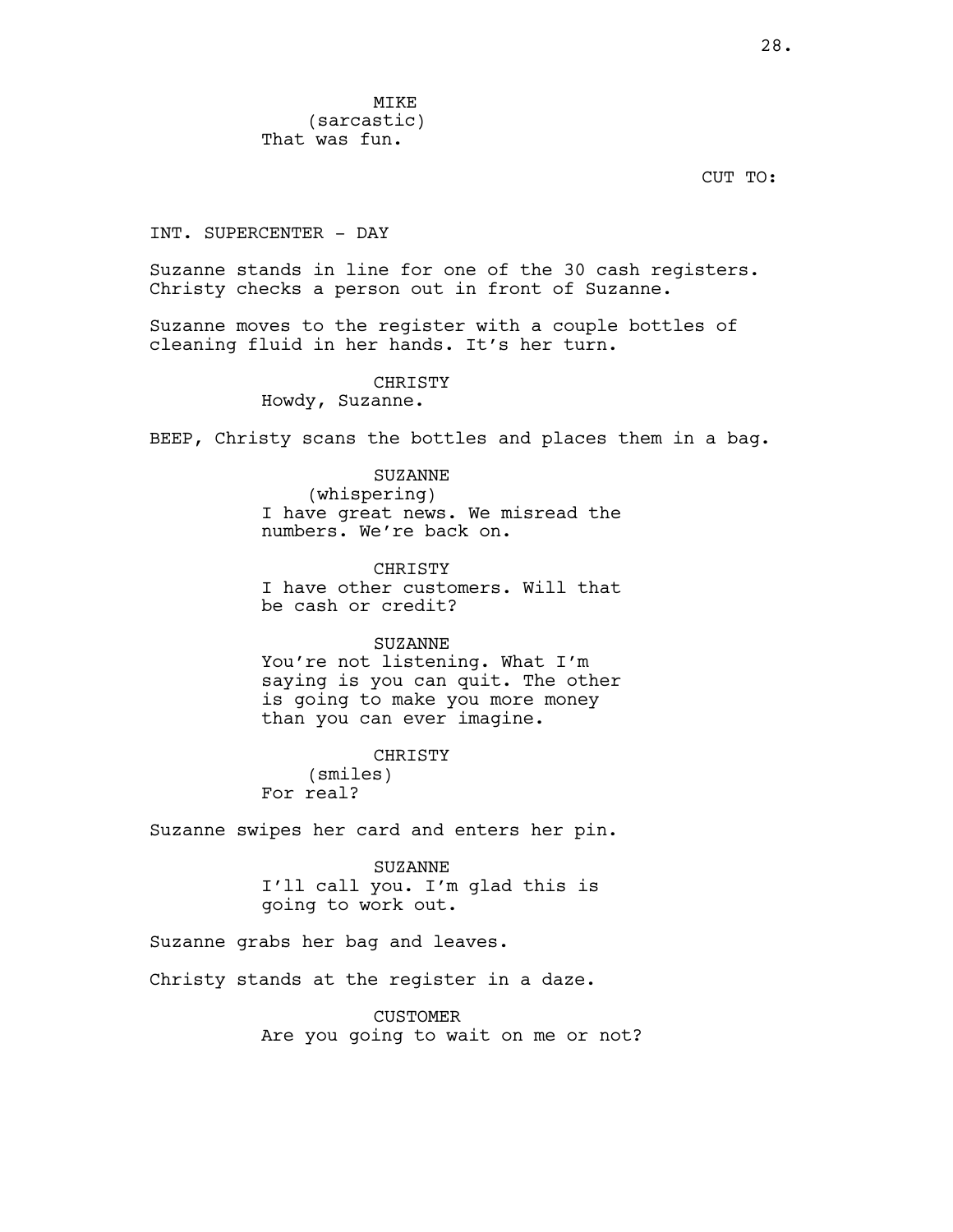**CHRISTY** (snapping out of it) What did you say?

CUSTOMER Could you move any slower? Christ almighty. Should've gone to the Piggly Wiggly.

Christy grabs the LANE CLOSED SIGN and sets it on the check out stand. She takes off her store vest.

> CHRISTY Maybe you should have. I'm going home to see my son whose father is a war hero and died to protect your freedom to shop here and be a bitch to hard working people like me.

Well, I never! CHRISTY It shows. You can do it yourself.

CUSTOMER

Christy hands the vest to the Customer and walks out.

EXT. CHISHOLM TRAIL BAPTIST CHURCH - LATE AFTERNOON

Suzanne walks down the sidewalk leading to the front door of the church. The HARMONIZING SOUND of the choir filters out of the stained glass windows.

INT. CHISHOLM TRAIL BAPTIST CHURCH - MOMENTS LATER

Suzanne enters from the back. She sits in a back pew as she watches the CHOIR practice. They're practicing,"All Creatures Of Our God And King."

Eddie stands in front of them with his arms flaying. His baton snaps through the air with gusto. He makes a circle with his hands and baton cutting the Choir off.

> EDDIE Judy, you're a little sharp.

A CHOIR MEMBER points to the back of the sanctuary. Eddie turns and sees Suzanne sitting in the back pew.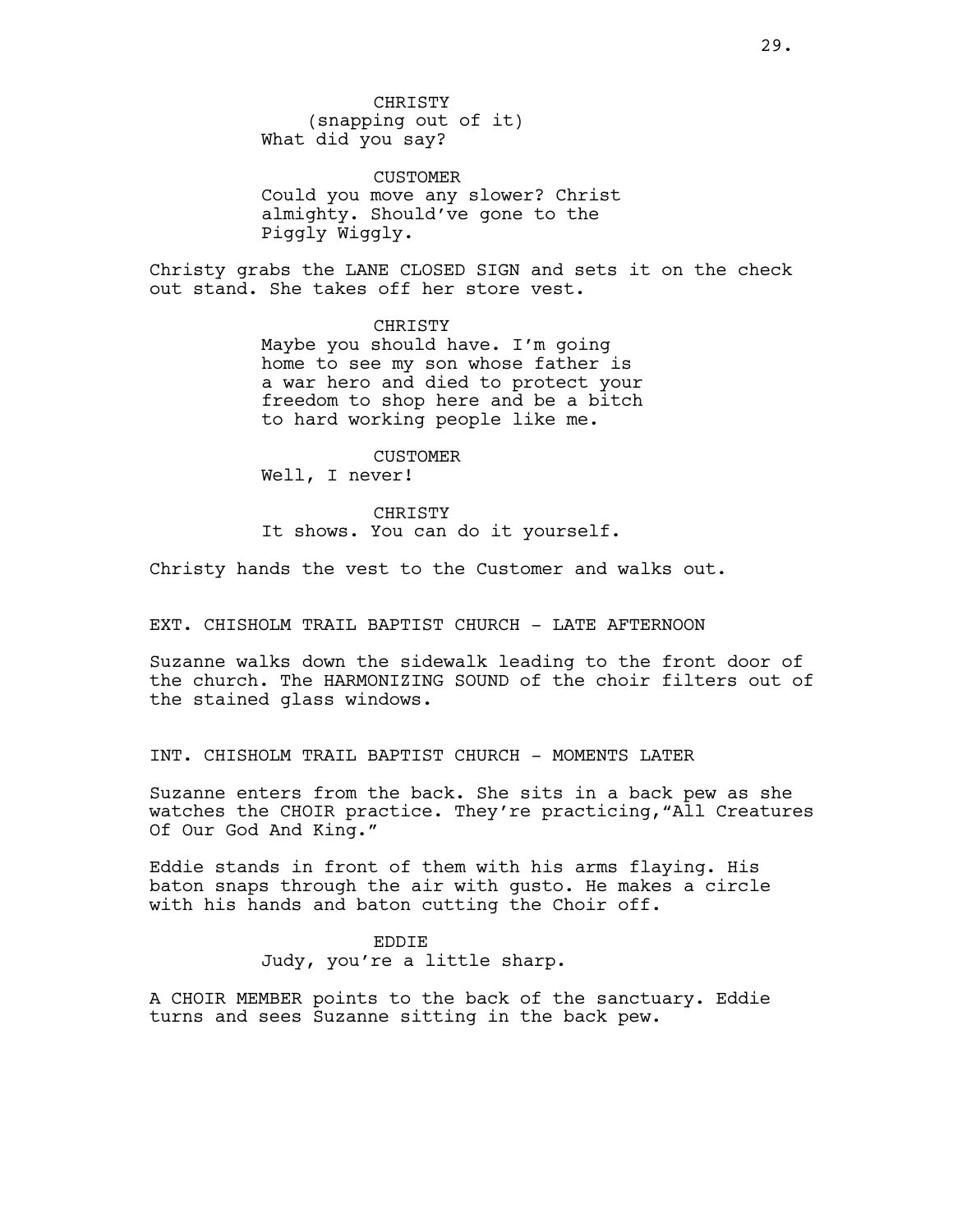EDDIE (CONT'D) (back to the Choir) Let us go ahead and take our Kool-Aid break now. I understand Martha brought some of her snickerdoodles.

Several members of the Choir give a "Mmmm" and "HALLELUJAH" as they all leave the loft for snacks.

#### SUZANNE

Eddie, they sound really good.

# EDDIE

(approaches her) Mighty nice of you. They work hard. We're doing one last practice before tomorrow's service. (sits next to her) Your daddy missed practice today.

### SUZANNE

I didn't know he was in the Choir.

## EDDIE

You don't think it was because of what happened this morning?

### SUZANNE

Huh. I wouldn't worry about it. I think he was working today.

#### EDDIE

Who buys insurance on the weekend?

### SUZANNE

I have some good news. We read the data wrong. We're back in business.

Eddie's smiles, then moves to worry.

### EDDIE

I don't know. The morning was a little too close. This town will eat me alive if they find out.

#### SUZANNE

I'm offering you a chance to chat with others who accept you just as you are.

# EDDIE

I do get to be the way God made me when I was in the chat room.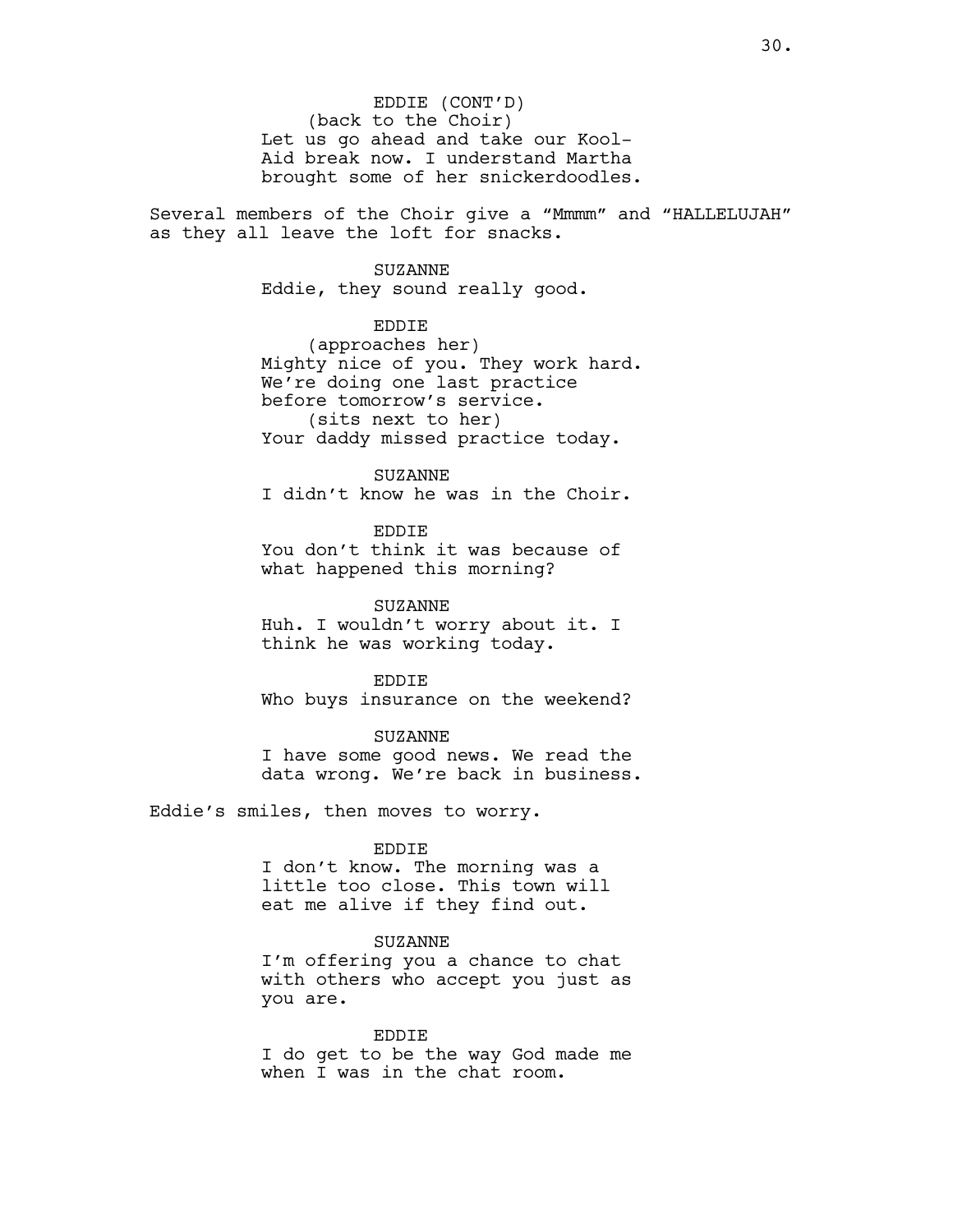SUZANNE That's the spirit. I'll call you and we'll set up a time next week to regroup.

Eddie stands up proud and sings "Just as I am" on his way back to the front of the church.

# EXT. LILLIAN'S PLACE B&B - EVENING

The landscaping is gorgeous. Flowers are in bloom and the grass is perfectly manicured.

Billy Rae loads his equipment in his PICK-UP. Suzanne pulls into the drive beside him. She gets out of the car.

> SUZANNE Howdy. The yard looks great.

BILLY RAE Thanks. It's the one thing I do right. Shame business is down.

SUZANNE Did Mike talk with you?

BILLY RAE No. When I showed up, so did Pastor Bob. He gives me the creeps.

SUZANNE

Why would he show up here? (refocusing) Anyway, when you were in the chat rooms, what did you do?

BILLY RAE I don't... That's kind of personal.

#### SUZANNE

Let me ask it a different way. When you were in the chat rooms, what made the women stay so long?

# BILLY RAE

I don't know. We talked. I listened most of the time. I think the women were just lonely. Talking was fine with me. Otherwise, you know...

SUZANNE Think you could do that again?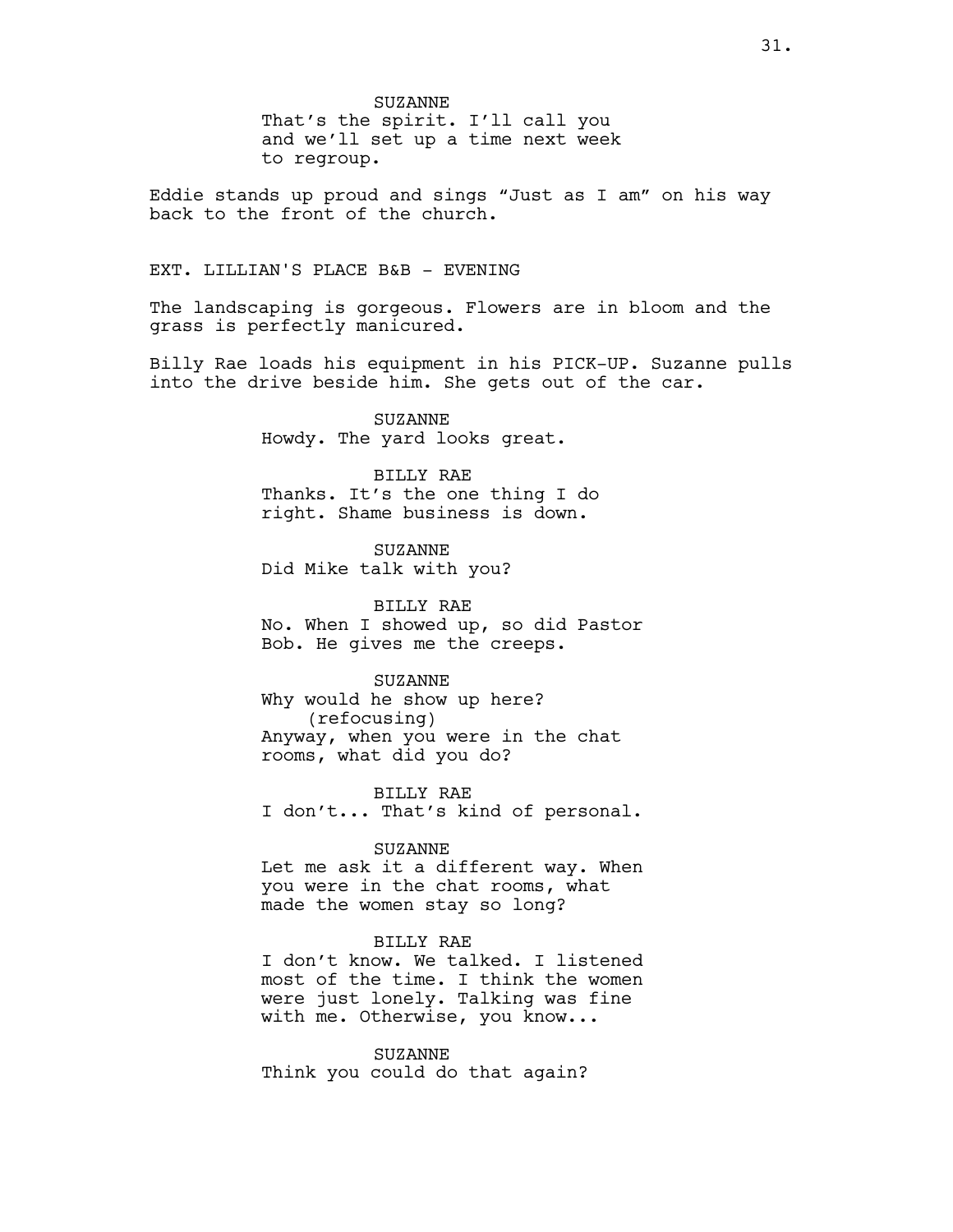BILLY RAE I thought we went bust?

SUZANNE Appears we actually did very well. And that has a lot to do with you.

Billy Rae smiles with satisfaction and a boost of confidence.

SUZANNE (CONT'D) (patting his chest) See, there is something else you're good at.

BILLY RAE We're back in business. Hot dang.

END OF ACT II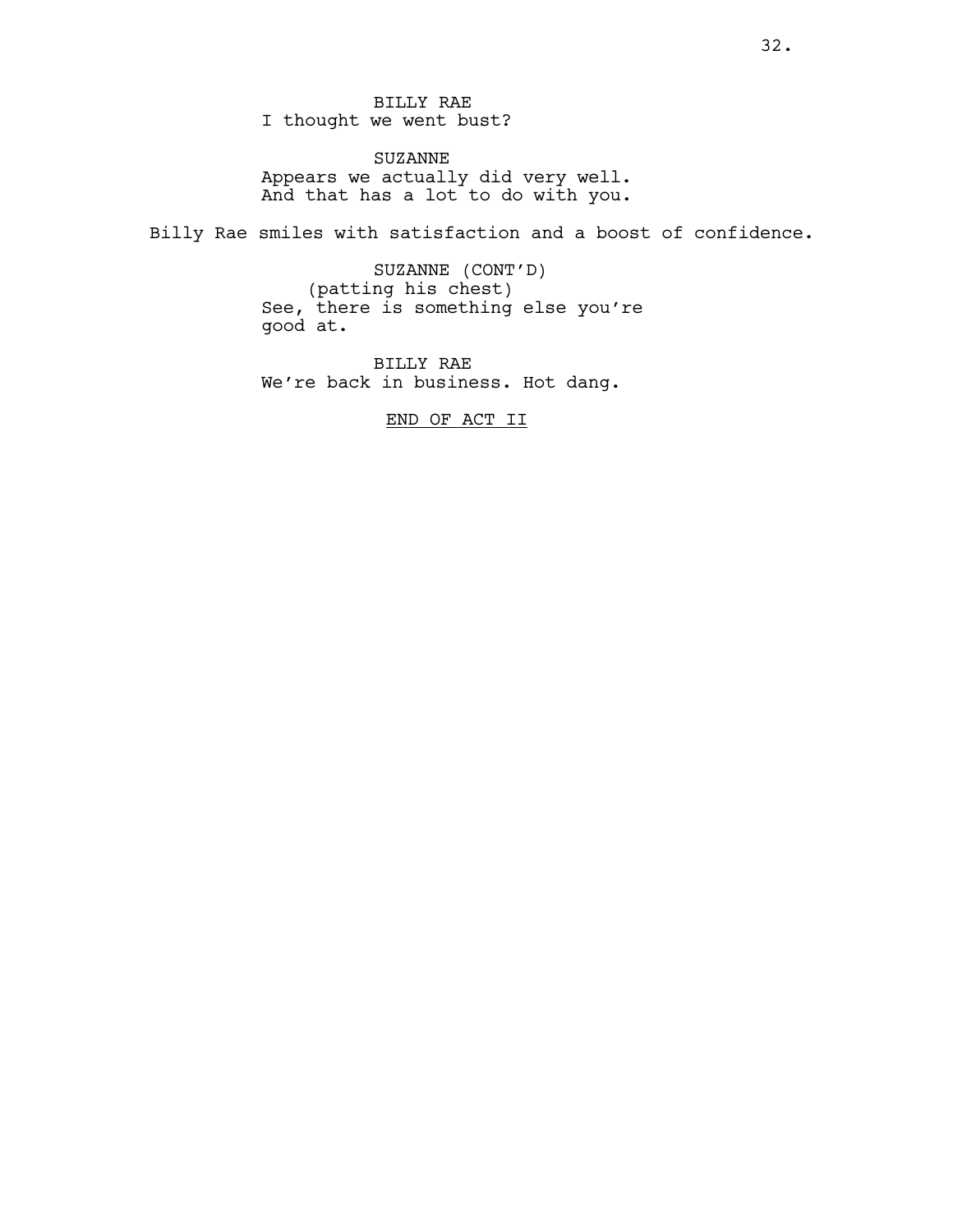# ACT III

INT. CITY CAFE - LATE AFTERNOON

A modestly decorated diner style cafe. A smattering of PATRONS sit in booths and tables in the greasy spoon.

Richard, wears a short sleeve dress shirt, tie, and a napkin in his collar, sips on his CUP OF COFFEE, then digs into his PIE, a daily ritual.

Suzanne sits across from him.

RICHARD You sure you don't want one?

# SUZANNE

No, thanks, Daddy. Have you ever missed a day coming here at exactly the same time for a piece of pie?

RICHARD My office is right next door. No reason to drive across town. (pause) Don't you have guests checking in?

SUZANNE

We're doing an open house and tour for Pioneer Days.

RICHARD

Be careful.

SUZANNE That's a weird response. Why--

RICHARD Sometimes keeping things in the closet, hidden, is the best.

SUZANNE

Like what our house used to be? It's just a piece of history. It was a brothel, not Satan's den.

RICHARD Shush. Keep your voice down.

SUZANNE And, another thing. We said we would keep things quiet. (MORE)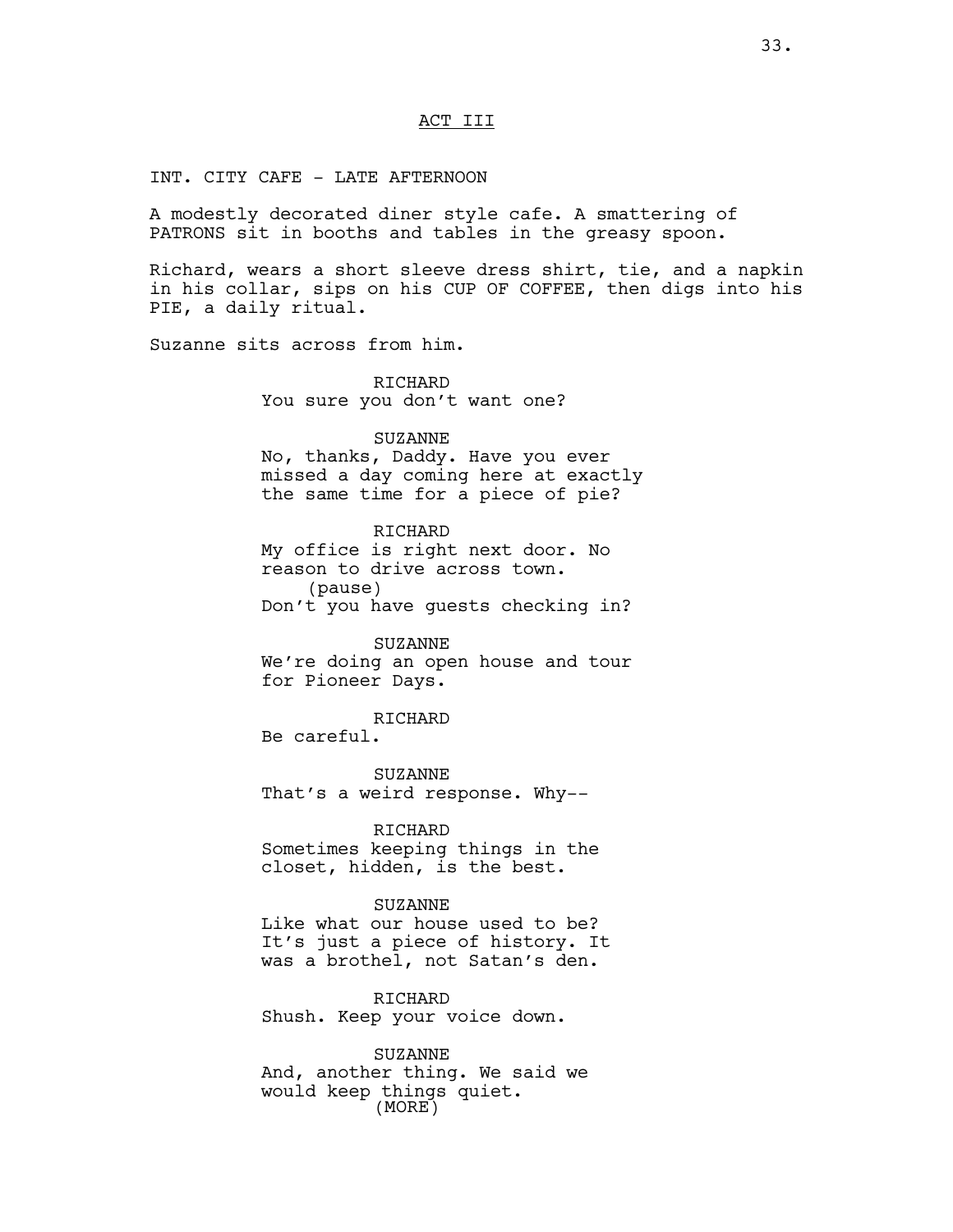(whispering) About Eddie. SUZANNE (CONT'D)

RICHARD I didn't say specifics, just that there were some undesirables in town and we should heed caution.

SUZANNE We, meaning you and Pastor Bob.

#### RICHARD

I sensed something odd the other day when I came by. Don't deny it. I'm just watching out for you.

SUZANNE I can take care of myself. And run the business the way I want to.

RICHARD You're going to run with it, aren't you? Of course you are.

SUZANNE Maybe... Wait... What are you talking about?

Pushes his plate away.

RICHARD Can't even finish my god dang pie.

EXT. HOUSE - EVENING

Billy Rae stands on the porch of an expensive house. A cantankerous CUSTOMER is ready to slam the door.

> CUSTOMER I'm not going to tell you again, I don't need your services no more.

BILLY RAE I got your voice mail. I don't--

CUSTOMER Things change. People change. Hell, some ain't who you thought they was. Now, get off my yard.

The Customer slams the door.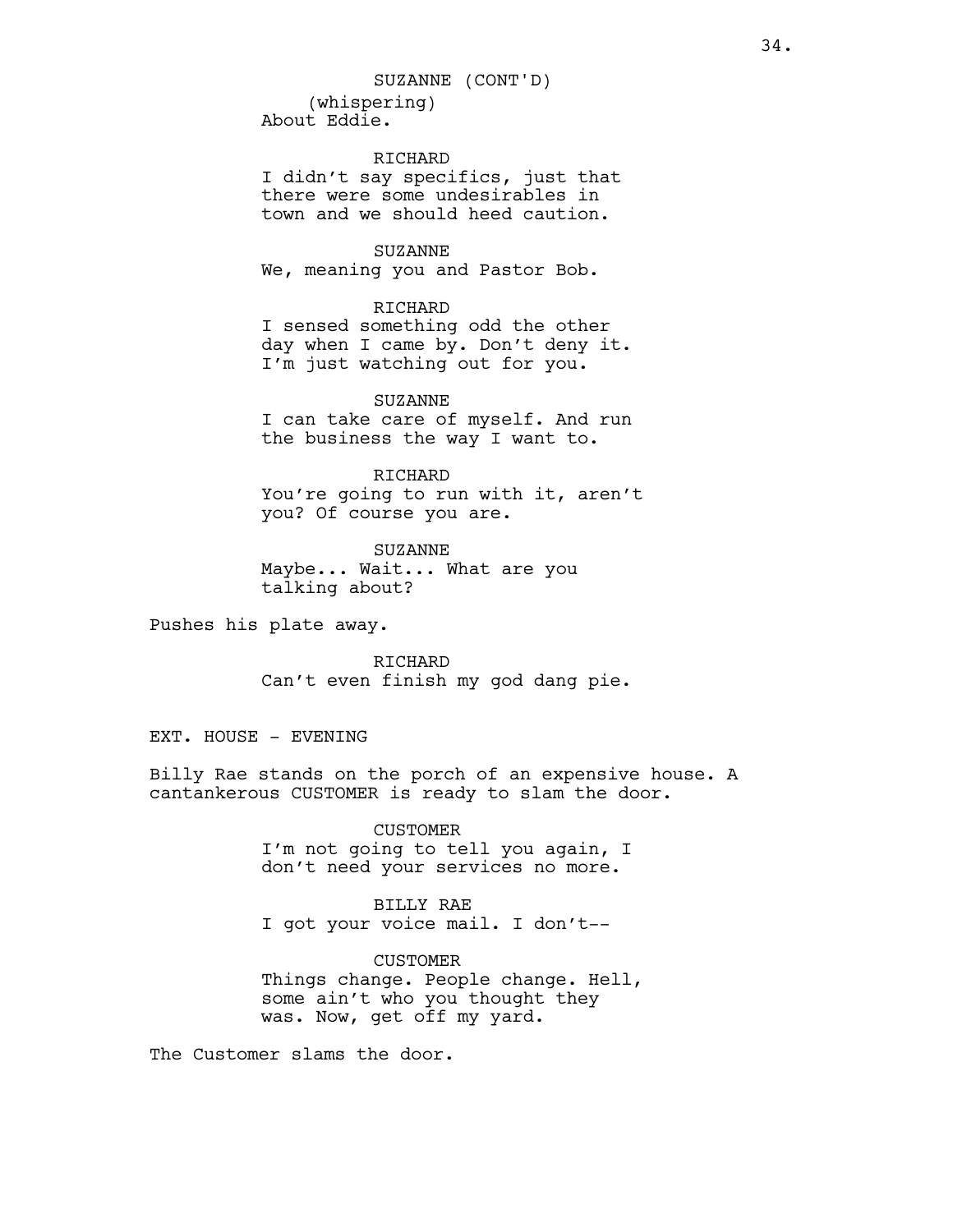Billy Rae, defeated, crosses the street and gets into his pickup sitting at the curb. He shuts his door with a SLAM!

FADE TO BLACK:

EXT. LILLIAN'S PLACE B&B - MORNING

SPLAT! The newspaper lands in the birdbath.

SMASH CUT TO:

INT. KITCHEN - CONTINUOUS

DROP, an egg falls and SIZZLES in the frying pan. Mike drops another egg.

> MIKE How did Leonard want his eggs?

Suzanne chops FRUIT and places it in chilled MARTINI GLASSES.

# SUZANNE

Over hard.

MTK<sub>E</sub> Of course he does.

Mike turns ham slices frying in another pan.

SUZANNE

He caught some fish yesterday and asked if you could fry them up for him tonight.

MTKE I'll see what I can do.

SUZANNE

Everyone's coming over this afternoon to coordinate this weekend. The tours end at 7:00 p.m. I think if we keep the brothel chat rooms locked, we'll be fine.

MIKE

You'll have to meet without me. Your dad railroaded me into playing golf with him and his cronies.

SUZANNE Try to have fun and let my dad win.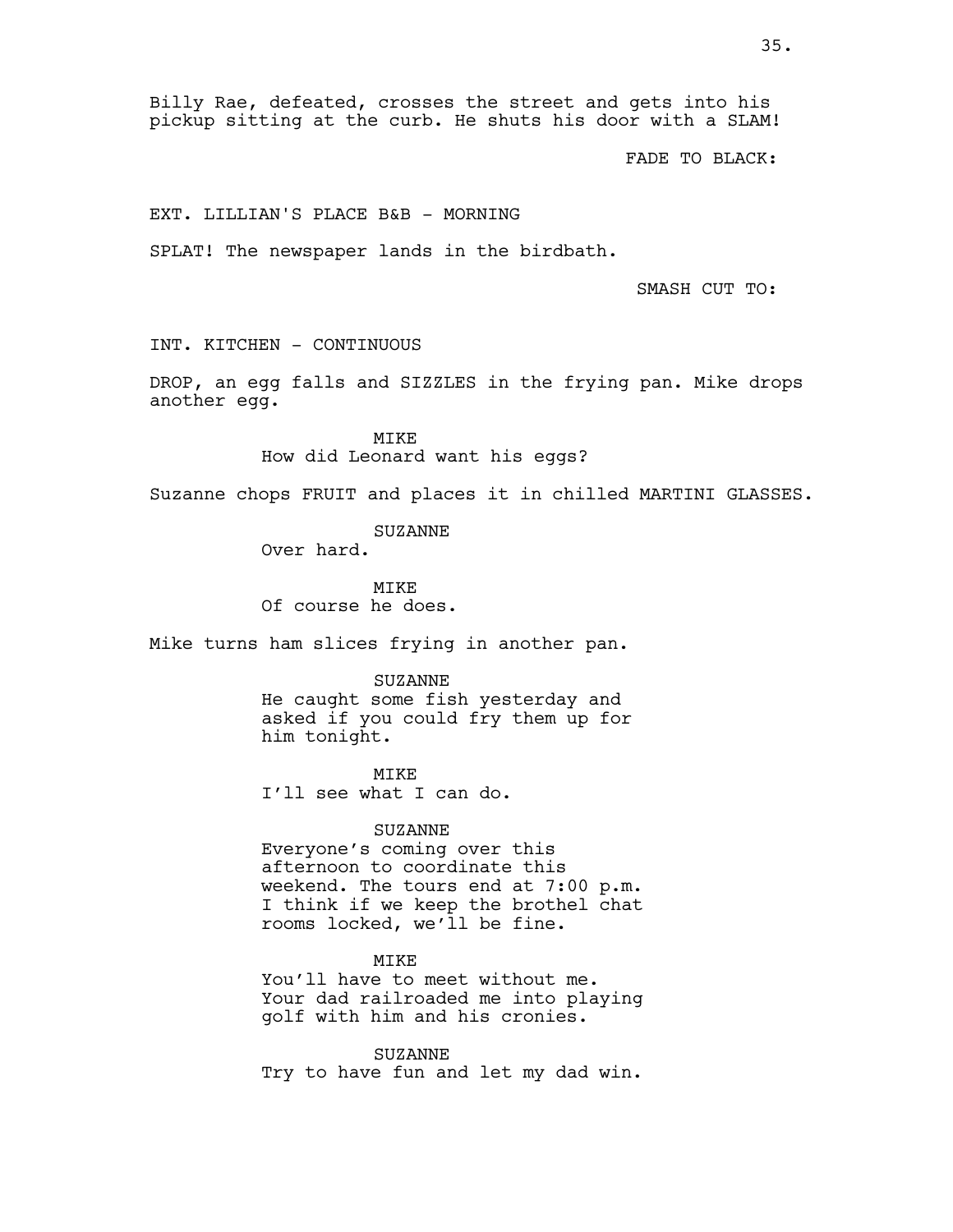MIKE That should be easy. I'm terrible. (changing the subject) Anyway, can we cancel the open house? Now that we're "chatting" again, It's a little risky.

SUZANNE Come on. What could go wrong?

INT. BILLY RAE'S PICKUP - CONTINUOUS

SLAM! Billy Rae wakes up with a jolt. He slept through the night still parked across the street from his ex-customer's house. He sees TYLER WOOD (21) unloading his landscaping equipment from a flatbed trailer.

CROSS CUT TO:

EXT. HOUSE - CONTINUOUS

Tyler pulls the chord on his mower. The engine revs up.

INT. BILLY RAE'S PICKUP

Billy Rae, agitated, BEATS his fist on his steering wheel.

BILLY RAE God damn it, Tyler Wood!

He watches Tyler mow.

EXT. TYLER'S TRUCK - LATER

Tyler pushes his mower up the ramp and on to his trailer.

Billy Rae approaches inspecting the sign on the side of Tyler's truck door.

> BILLY RAE *Woody for landscaping with Tyler Wood*. Interesting name.

Tyler approaches. Bottom lip fat from a dip of Copenhagen.

TYLER Why, does that turn you on?

His smile is broad revealing pieces of tobacco sticking to his teeth.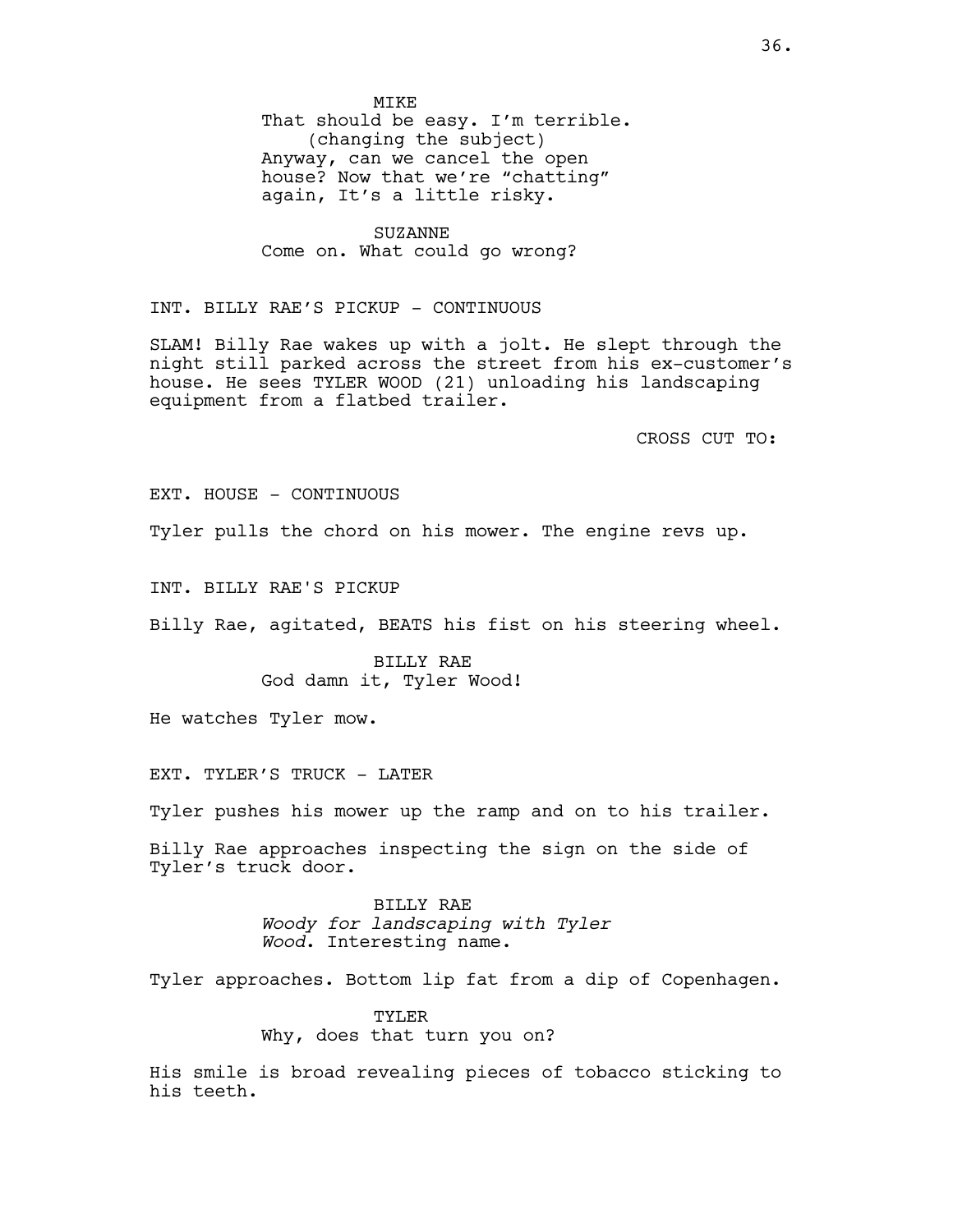BILLY RAE (points to his mouth) You got something on your... (remembering why he was there) What makes you such an asshole?

TYLER You're just pissed because I stole one of your clients.

BILLY RAE How is it you did that? You're no where as good as me.

TYLER Come on. Everybody's talking. I'm just using it to my advantage.

BILLY RAE (gritted teeth) You son of a bitch.

TYLER Bring it on, old man.

Billy Rae clinches his fists. He turns his back on Tyler and slams his fist in the hood of Tyler's truck leaving a dent.

> TYLER (CONT'D) Oh, you're going to pay for that.

> > BILLY RAE

Like hell!

Tyler spins Billy Rae around and punches him in the face.

SMASH CUT TO:

EXT. COUNTRY CLUB GOLF COURSE - MORNING

PING! Richard drives his ball down the fairway. Mike and two other players, STEVE TRUESDALE (55) and ARNIE BISHOP (45).

> ARNIE That's a beautiful shot, Dick.

RICHARD Thanks, Arnie. You're up.

Arnie approaches the tee box for hole 8. He pushes his tee in the grass and set his ball. Before he makes his stance, he bows his head and prays.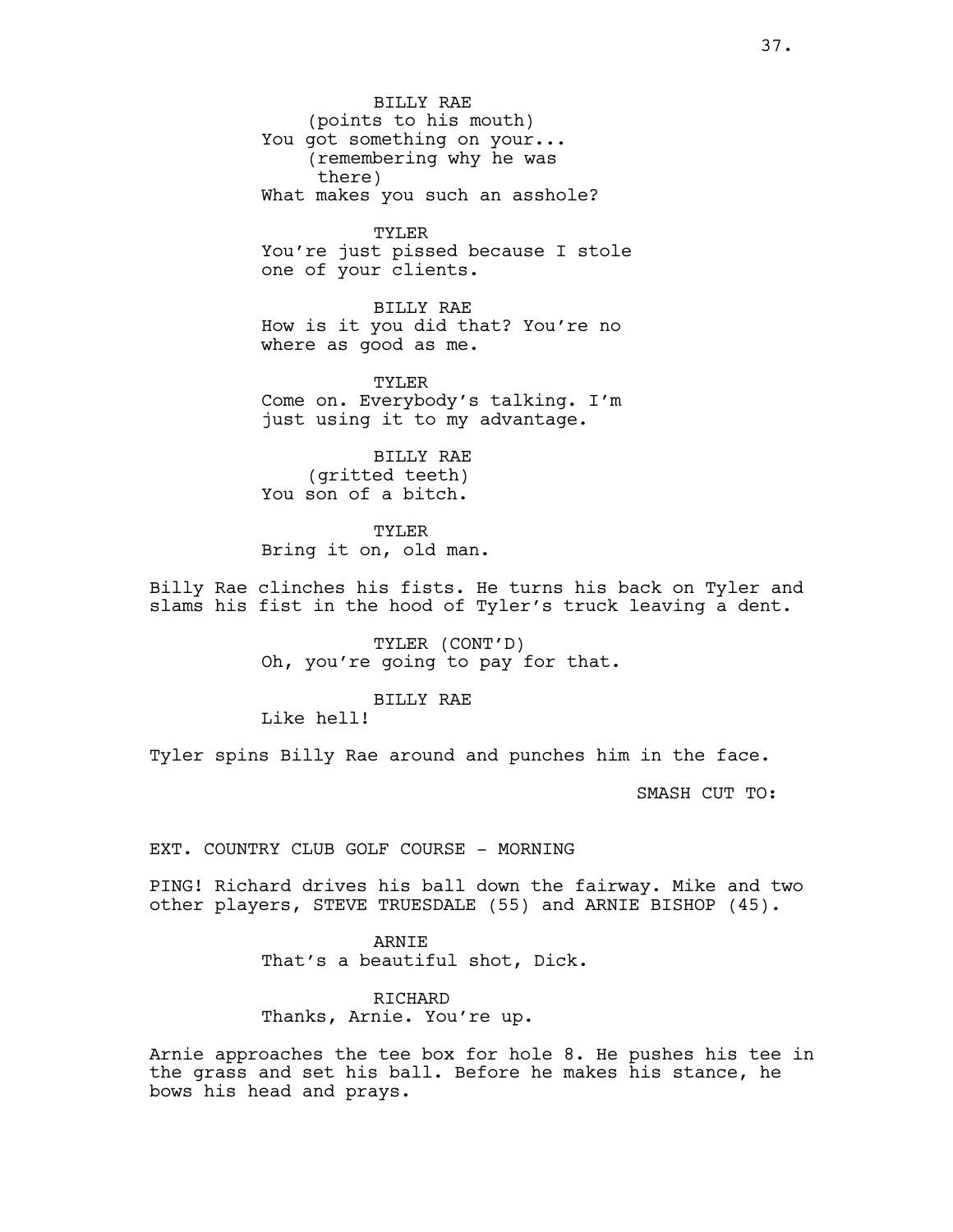MIKE (whispering to Richard) Does he do that on every hole?

RICHARD Maybe you should. Maybe you and Susie should go to church.

### ARNIE

Amen.

STEVE Drive already. I'm hungry.

MIKE (under his breath) And I could use a drink.

PING! Arnie's ball slices.

MIKE (CONT'D) So much for prayer.

Arnie SLAMS his driver in the grass.

ARNIE God damn. Damn, damn...

RICHARD I guess Arnie's buying lunch.

# ARNIE

Shit!

MIKE Because he sliced?

RICHARD Because he cursed.

EXT. GOLF CART - MOMENTS LATER

Richard drives along the fairway toward Mike's ball.

MIKE (pointing) That's it over there.

Richard pulls to the outside of Mike's ball.

Mike pulls out his 8 iron. After a couple practice swings, PING, he sends the ball to the green.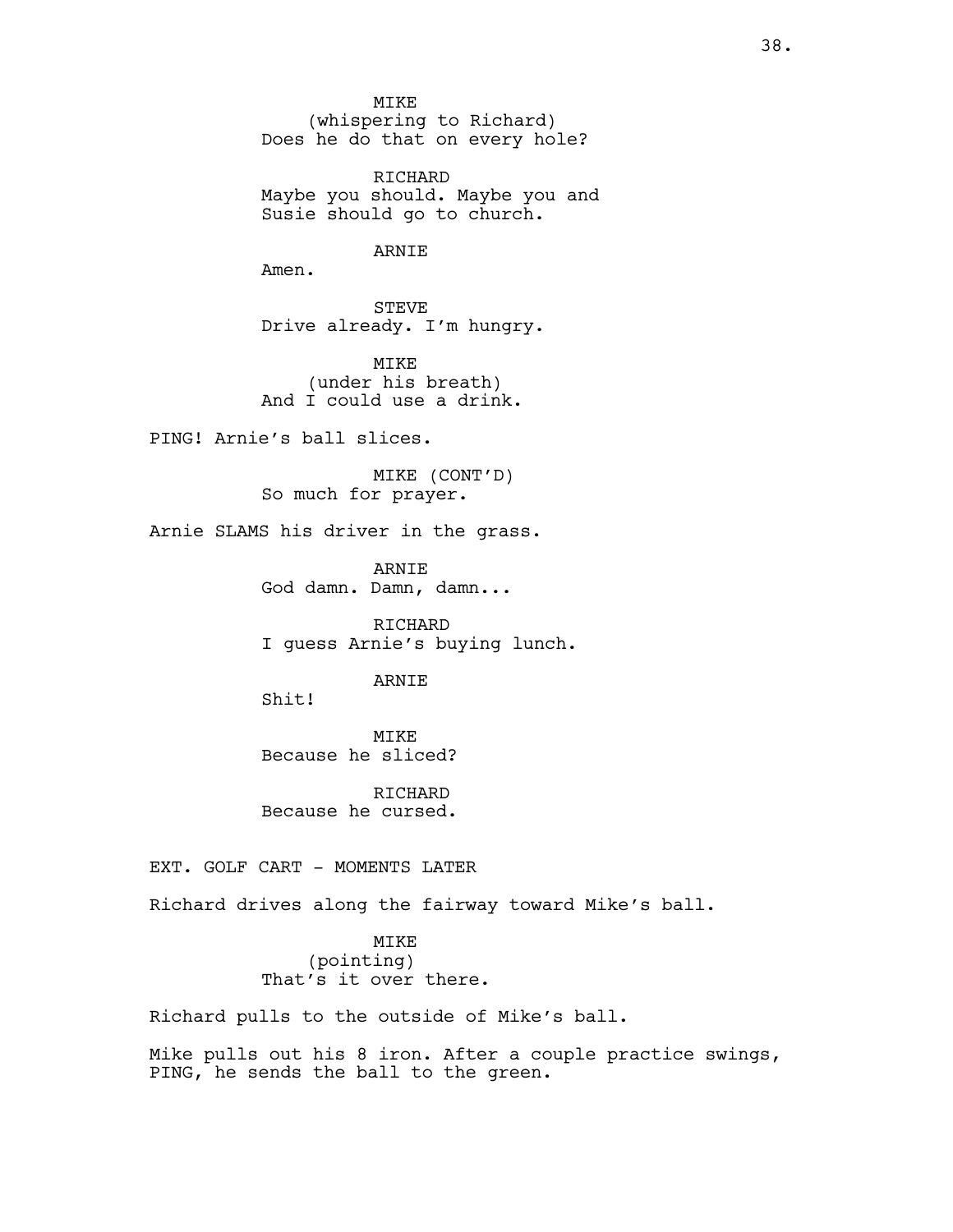RICHARD Might beat those knuckleheads. MIKE Your daughter told me that I needed to make sure you win. RICHARD Good girl. MIKE (smiling) That she is. RICHARD She's not cooking up something stupid, is she? MIKE I'm not sure-- RICHARD Yesterday, during pie, she... never

CROSS CUT TO:

INT. PARLOR - AFTERNOON

mind.

Billy Rae and his black eye, Christy, and Eddie sit on the couch. They watch Suzanne "on fire" in front of them. She runs down a schedule for the next day.

> SUZANNE (project management mode) Stay in your rooms with the doors locked. We'll manage the noise so it doesn't impact your rooms.

CHRISTY Are we going to talk about Billy Rae's shiner?

SUZANNE Some people may like rough and tough men.

CHRISTY Billy Rae?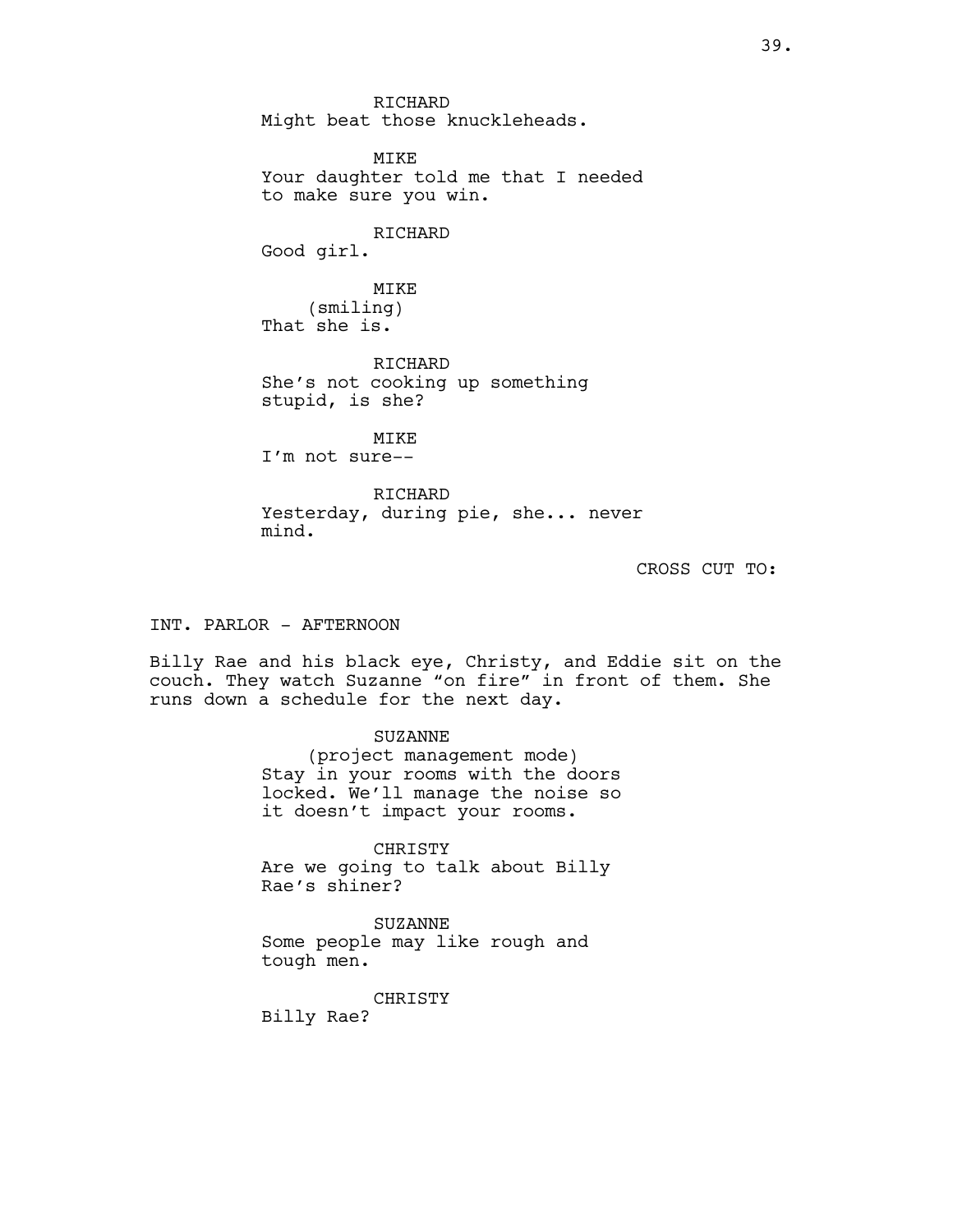EDDIE Let me use some concealer. We'll get his eye fixed up. No one will know he was kissed by the devil.

Billy Rae gives Eddie a "what the hell was that" look.

CHRISTY What did you do to get that? Unwanted advances?

BILLY RAE (incensed) What the hell? Let's just drop the subject, okay?

EXT. GREEN - CONTINUOUS

Richard pulls up next to the GREEN. Arnie and Steve are on the green sizing up their putt.

> STEVE Dick, you're up.

Richard lines up his putt and hits the ball. It stops just inches from the cup.

# RICHARD

Well, shoot.

Steven and Arnie take their turn. They both sink their putts.

ARNIE Dick, in your face!

Both laugh.

MIKE (not amused) Funny. (to Richard) You really like these guys?

RICHARD You got to make yours if we're going to win the hole.

ARNIE Yeah, no pressure Mikey.

Arnie looks to Steve with a big grin.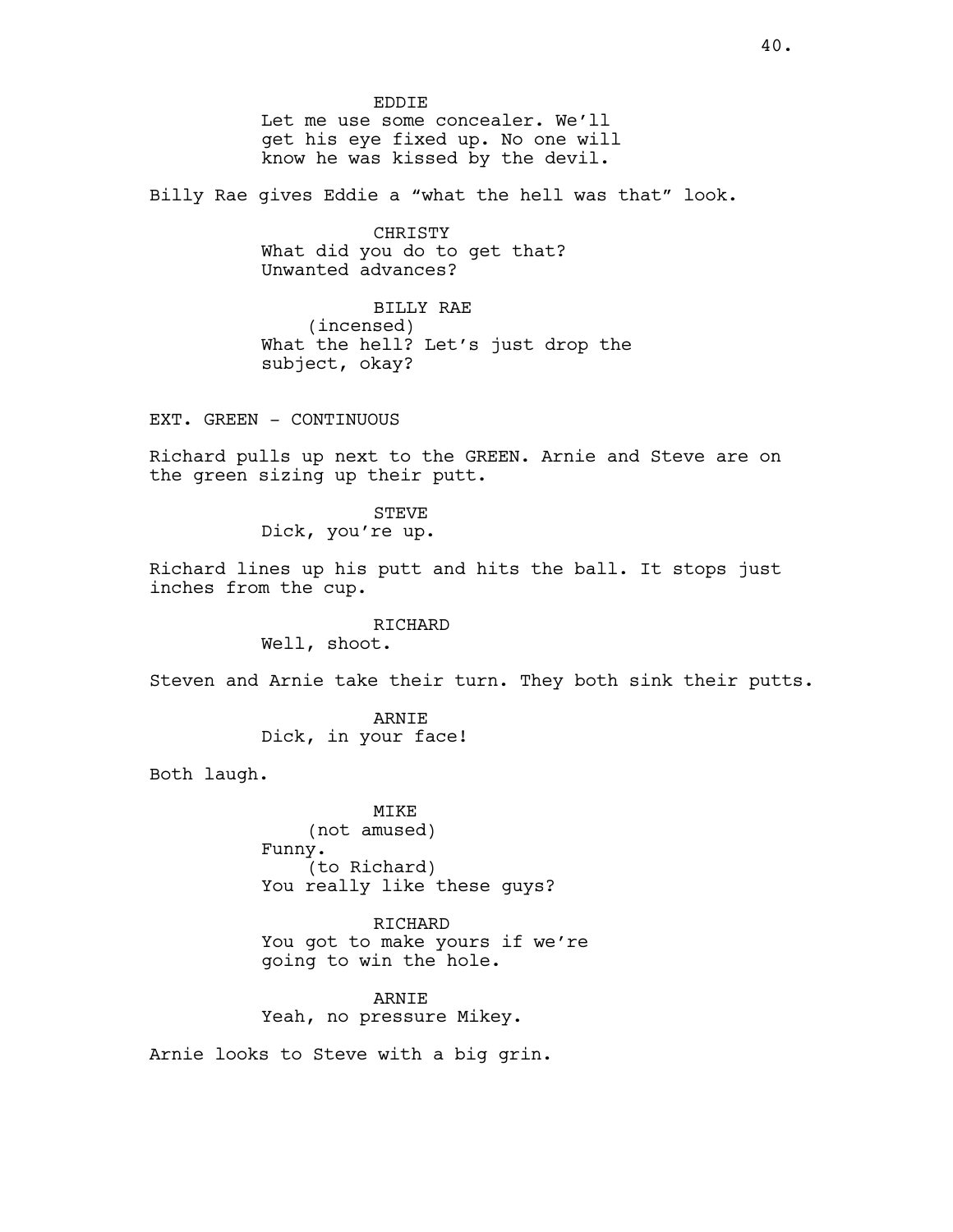ARNIE (CONT'D) (whispering) He ain't going to make it.

Mike lines up his putt and with an easy TAP, the ball rolls to the hole. It just barely reaches the rim, then drops in. Mike SIGHS with relief.

> RICHARD We take the front nine. Lunchtime. Remember, Arnie, you're buying.

STEVE Wait. Gotta tally up the score.

RICHARD Go ahead. We still won.

Steve works on the score card.

MIKE (taking in the view) This really is a beautiful course.

ARNIE The grounds keeper is great. I could introduce you.

MIKE That's okay. I've got a landscaper.

ARNIE Is that right? Who do you use?

MIKE Billy Rae Johnson. Dirty Habitats?

STEVE (looking up from his card) Dirty habits, more like it.

Richard turns and walks away. Arnie shakes his head.

RICHARD (frustrated) Come on boys. I'm hungry.

Mike is all ears.

MIKE What are you NOT saying?

STEVE Didn't Susie date him?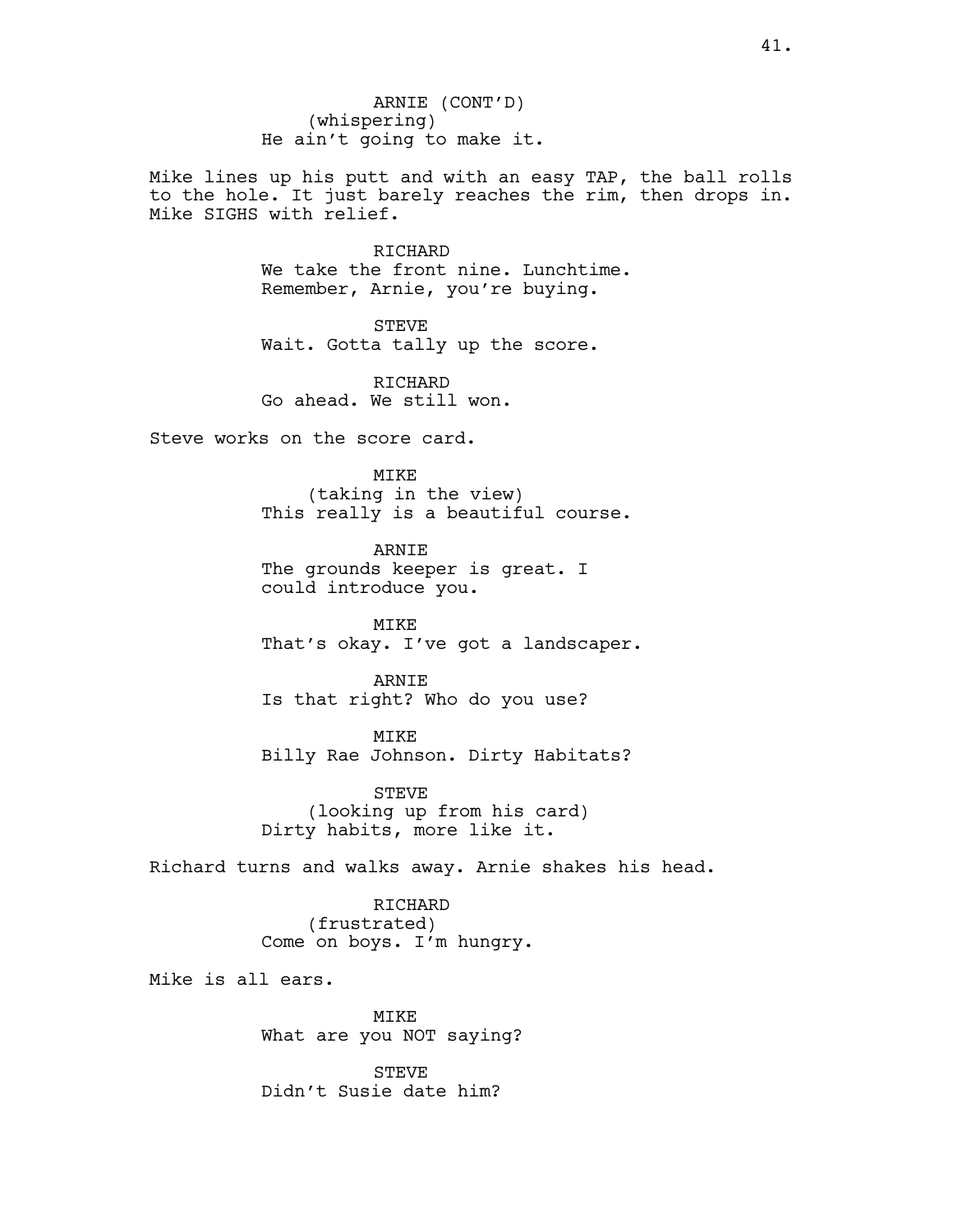MIKE Went to prom together.

**ARNTE** Ask her. She had to know.

RICHARD (agitated) Leave her out of this. I'm going in without you guys. Mike, you coming?

Richard, Arnie and Steve hop in their carts and drive away.

Mike, left behind, is flabbergasted. He watches them drive away.

> MIKE (yelling) Is anyone going to tell me?

EXT. LILIAN'S PLACE B&B - DAY

Mike and Suzanne stand on the porch wearing costumes from the 1880's. Mike, dressed like a pioneer, and Suzanne in a prairie dress and bonnet. The look at the long line of people down the sidewalk waiting to get in.

The crowd is entertained by Dick and the Derby Boys playing BLUEGRASS MUSIC in the front yard.

> MTK<sub>E</sub> Nice your dad is entertaining the people. It will be a wait.

SUZANNE Is everyone locked in their rooms?

MIKE Yes, and I've got a bad feeling about this.

INT. PARLOR - LATER

Suzanne stands in the Parlor giving a quick talk on the history of the house. With her are a group of about 12 TOURISTS. Suzanne lays her master key on a table.

> SUZANNE Our inn sits right on what was the Chisholm Trail. (MORE)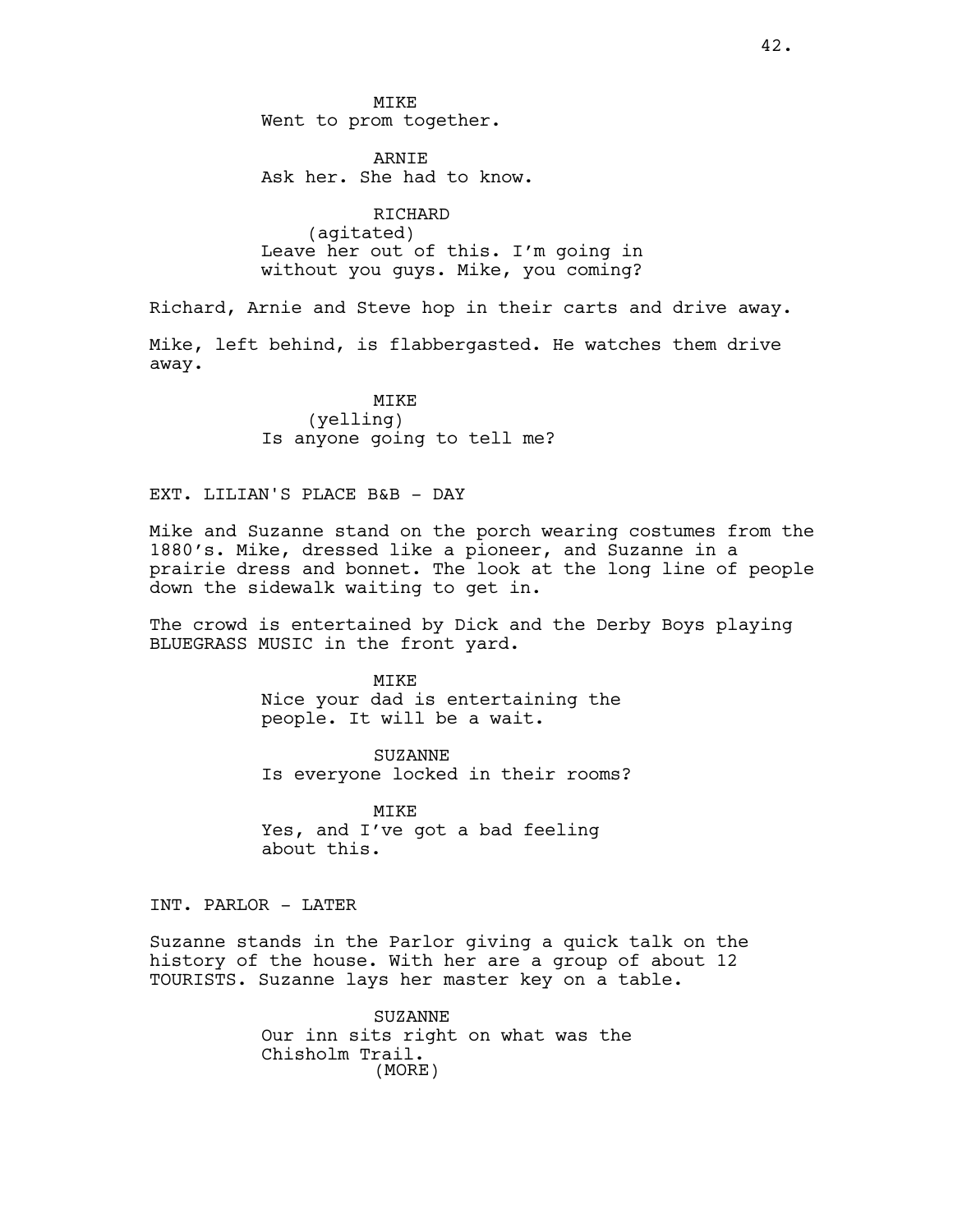# SUZANNE (CONT'D)

This was a stopping place for cowboys driving cattle to Kansas. Reginald Burnbottom, from Boston built the house in 1880.

TEENAGE TOURIST 1 Malarkey. Before the land run of 1889, no one could own land here.

### SUZANNE

Leased from the Creek Indians. The house was abandoned in 1885. It sat empty until the land run.

FEMALE TOURIST So, Mr. Burnbottom was a sooner.

### SUZANNE

Before, we always referred to it as the Sidel house. That's because Lawrence Sidel, an inspector for the land office, staked his claim on the land and the house. He lived in the house until he died in 1915.

TEENAGE TOURIST 1 Why here? On the Chisholm Trail?

# SUZANNE

It was a brothel.

CHATTER from the Tourists.

SUZANNE (CONT'D) To entertain the cowboys on the trail moving cattle. (directing) Would you like to see some of the rooms upstairs? Follow me to the stairs.

The Tourists file to the stairs behind Suzanne.

TEENAGE TOURIST 1 picks up the master key that Suzanne left behind on the table.

Suzanne sends everyone up the stairs just as Mike brings a group back down.

> SUZANNE (CONT'D) Going okay?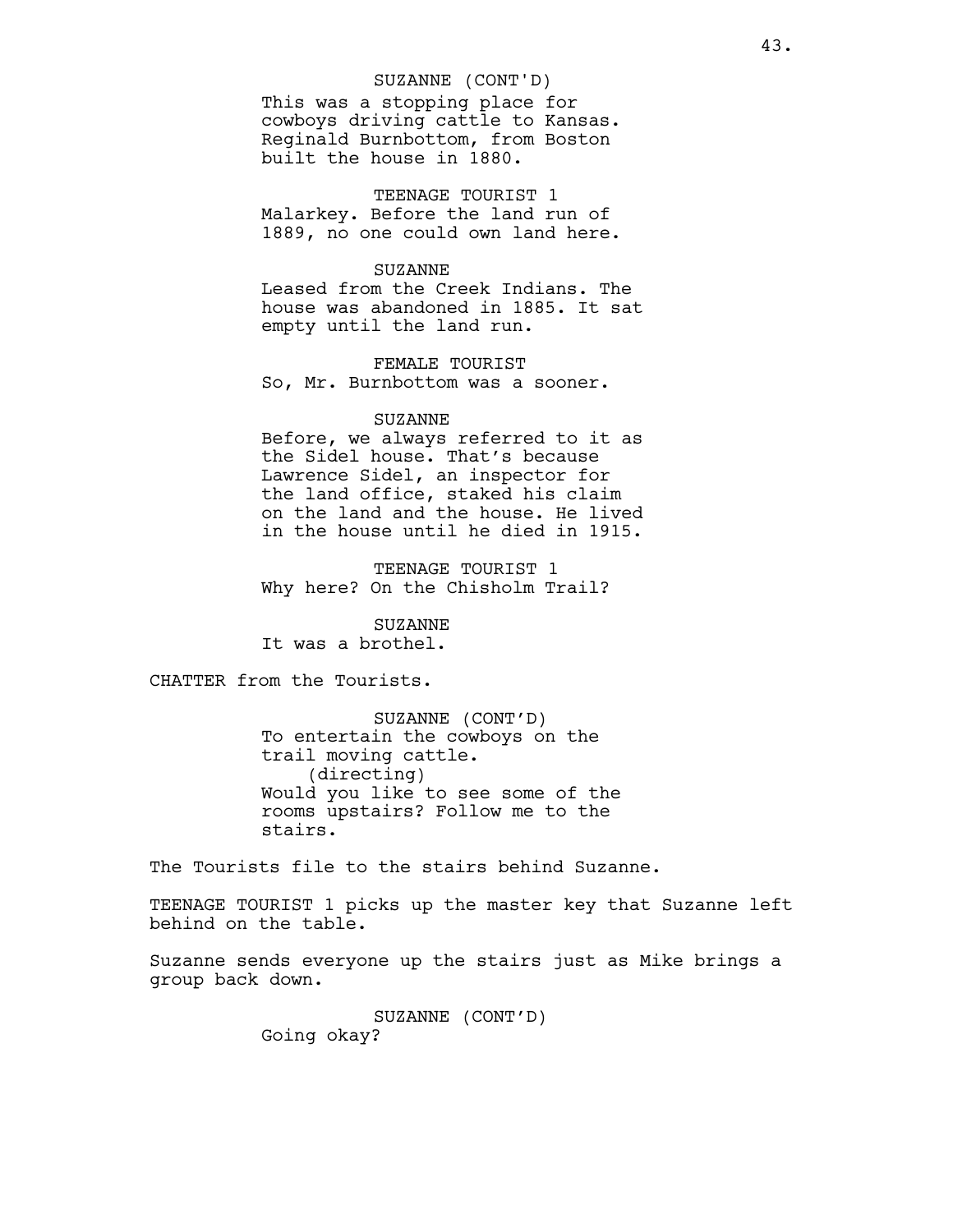MIKE So far. People want to see all the rooms, but we know that's not going to happen.

Suzanne digs into her dress pockets.

Mike calls out to the Tourists coming down the stairs.

MIKE (CONT'D) For those of you who finished the tour, please go into the dining room for punch and cookies. And the band is still playing out front.

SUZANNE Mike, have you seen my master key?

MIKE No. Did you lose it?

SUZANNE I hope not. Take care of your group and I'll look for it.

Mike follows the Tourists into the dining room. Suzanne dashes for the parlor.

INT. UPSTAIRS HALLWAY - CONTINUOUS

Some of the Tourists file into the Rose Room. Teenage Tourist 1 pulls another TEENAGE TOURIST 2 back.

> TEENAGE TOURIST 1 Let's check out some of the other rooms.

TEENAGE TOURIST 2 I tried, but they're locked.

CROSS CUT TO:

# INT. PARLOR

Suzanne looks on the tables, under magazines, on the floor. She drops down on her knees and looks under the couch. It's not there.

RICHARD

Suze?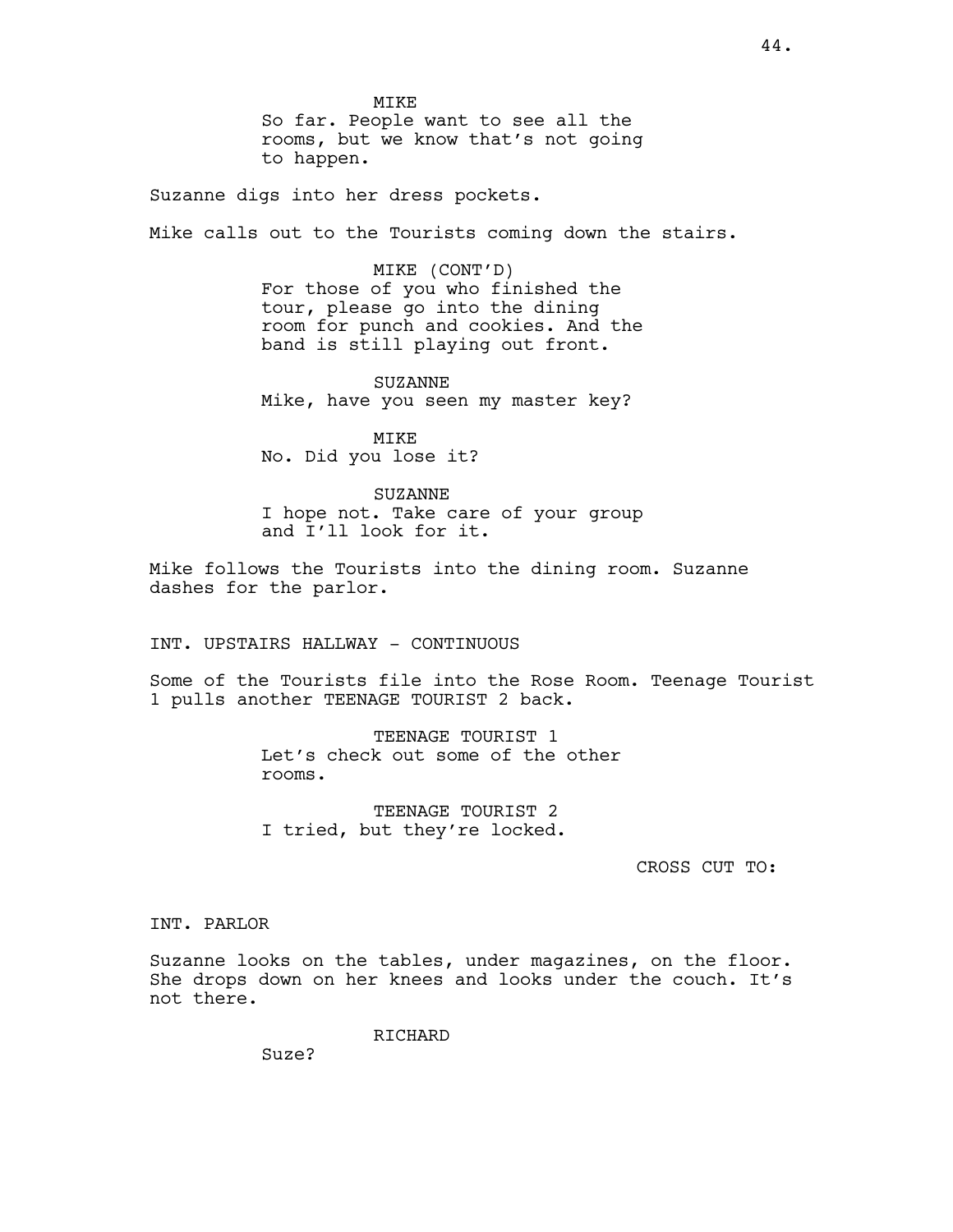### RICHARD

Your Aunt Leatha brought your mother over. She's sitting on the porch. Tires out easy. She'll be fine to sit. What are you doing?

# SUZANNE

(getting up) Daddy, I've lost my master key. Please help me find it.

# INT. HALLWAY

The Male and Teenage Tourists creep up to one of the bedroom doors. They press their ear against it. They hear Christy giggling. They look at each other and smile.

Teenage Tourist 1 unlocks the door and pushes it open.

Christy sits on the bed in a bustier and petticoats. She sees the Tourists and SCREAMS!

INT. PARLOR

Suzanne and Richard hear the scream. They run upstairs.

INT. HALLWAY

Suzanne rushes to Christy's room.

INT. TIGER LILY ROOM

Christy puts on a robe as Suzanne runs in. The two Tourists are in the room staring at Christy, mouths open.

> SUZANNE (grabbing the key) Boys, get the hell out!

The two Tourists rush out of the room and fly by Richard walking down the hall.

Richard approaches the door. Suzanne closes and locks it.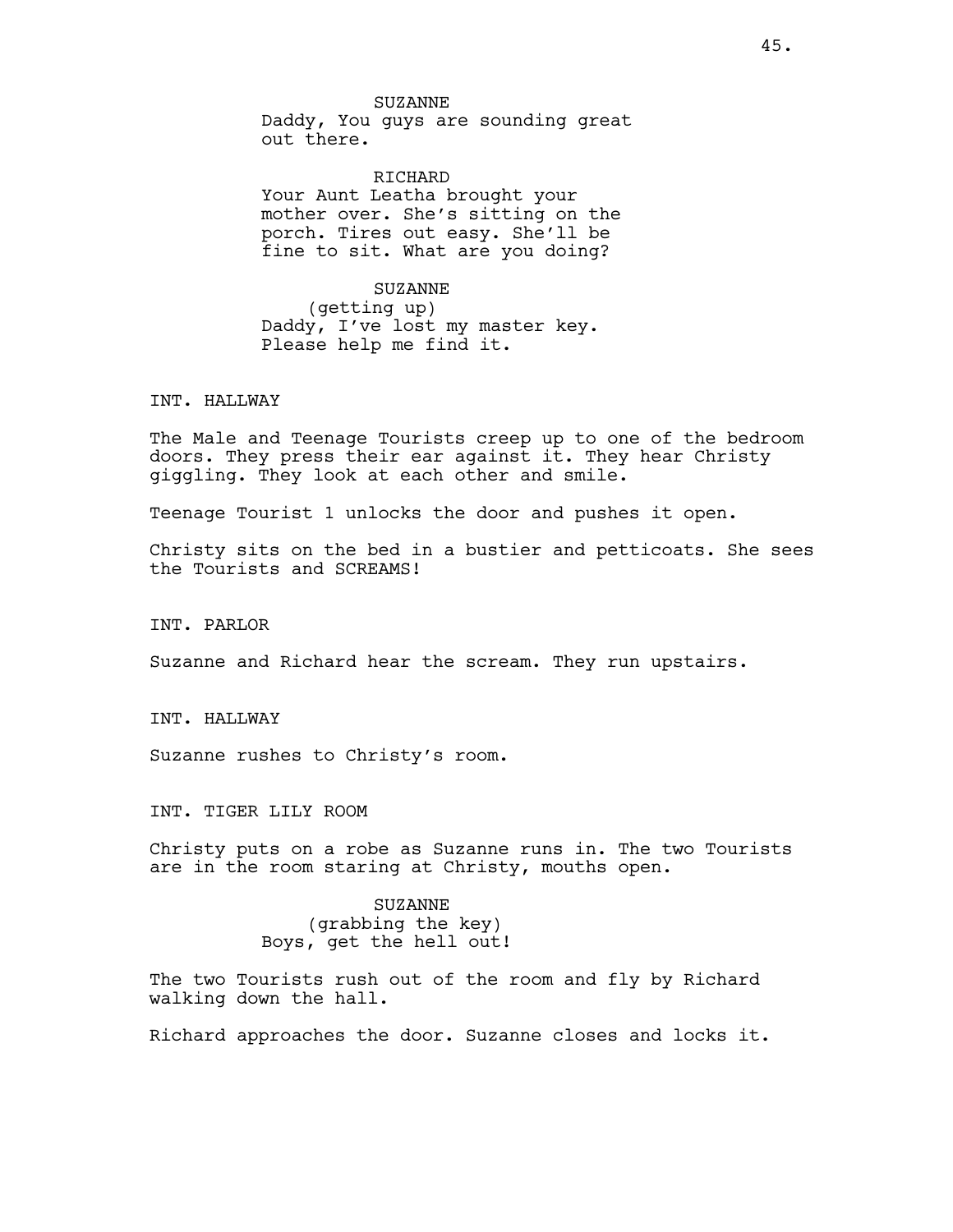RICHARD What do you have going on behind closed doors, Suzanne?

SUZANNE Nothing to worry about.

Across the hall in another room, the sound of SHOW TUNES.

Richard approaches the door and puts his ear to it. He listens and hears Eddie doing his rendition of CABARET.

> RICHARD Suzanne, open this door right now.

SUZANNE I can't do that.

RICHARD I'm not going to ask you again.

Suzanne folds her arms, defiant.

EXT. LILIAN'S PLACE B&B

Betty sits in a wicker chair looking at the hoards of people waiting to get in. The Two Tourists run out the front door.

> TEENAGE TOURIST 2 That was freaking awesome!

TEENAGE TOURIST 1 Talk about authentic. She looked like a real whore from a Western.

Betty overhears and grabs a fan from her purse to cool down.

BETTY (fanning herself) Oh, dear god!

TEENAGE TOURIST 1 Hey, lady, you okay?

Betty waves them on. The Two Tourists leave.

INT. HALLWAY

Richard and Suzanne are at a stand off. Tourists move around them like they were furniture.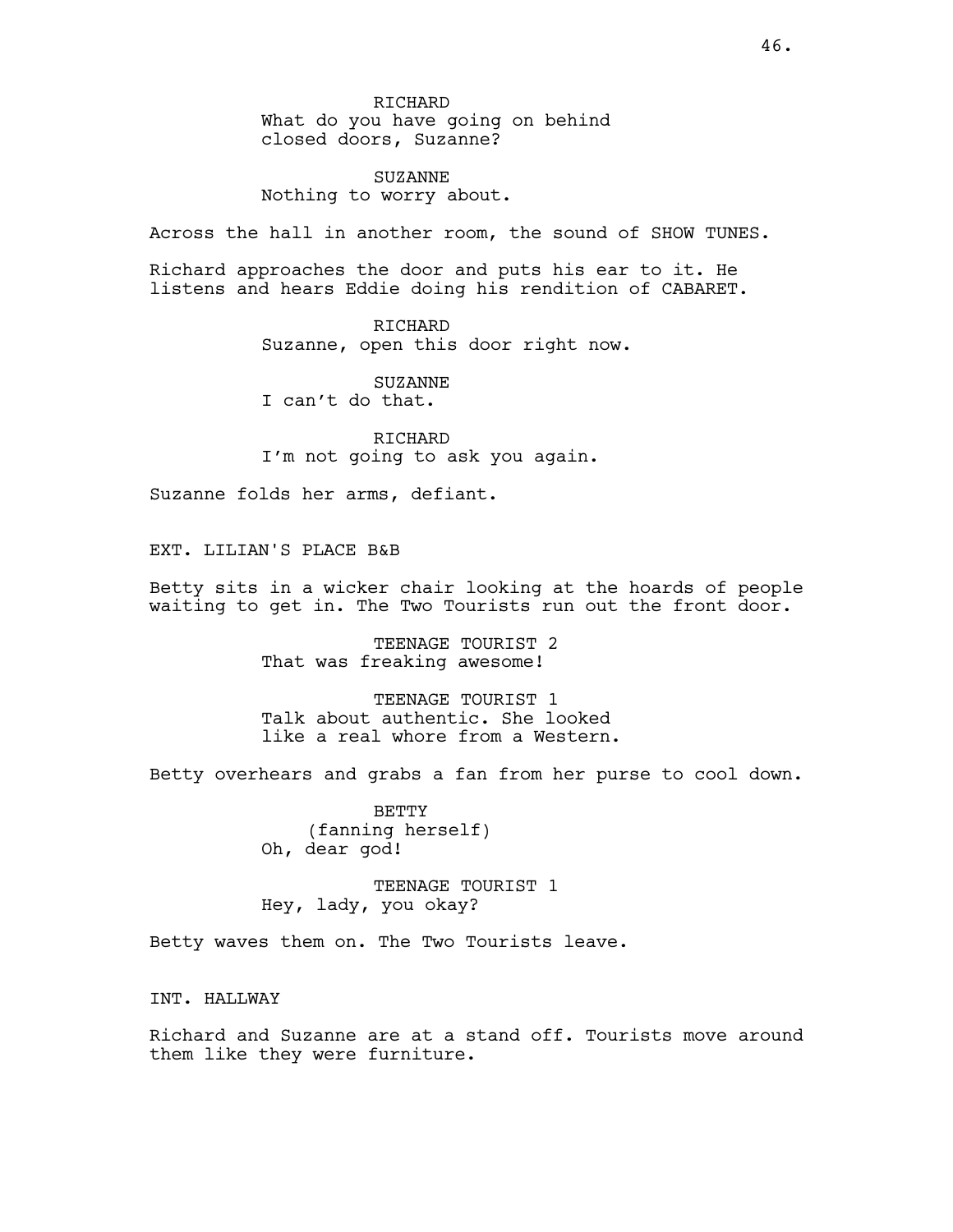RICHARD I don't know what you're up to young lady, but it ain't good. You can bet dollars to donuts I'm going to find out.

Richard storms down the stairs.

Billy Rae steps out of his room in a Chippendale outfit. His chest and abs are oiled up. The concealer is doing a great job on his eye.

The Female Tourist turns to Billy Rae.

FEMALE TOURIST Oh, Lord have mercy.

BILLY RAE I just need everyone to quiet down. I'm trying to work in here.

The Tourists and Suzanne stand in the hallway in shock. Billy Rae, confused, looks at Suzanne.

> BILLY RAE (CONT'D) What's everyone staring at?

FEMALE TOURIST Those pants are so tight, I can see his religion.

CUT TO BLACK:

END OF ACT III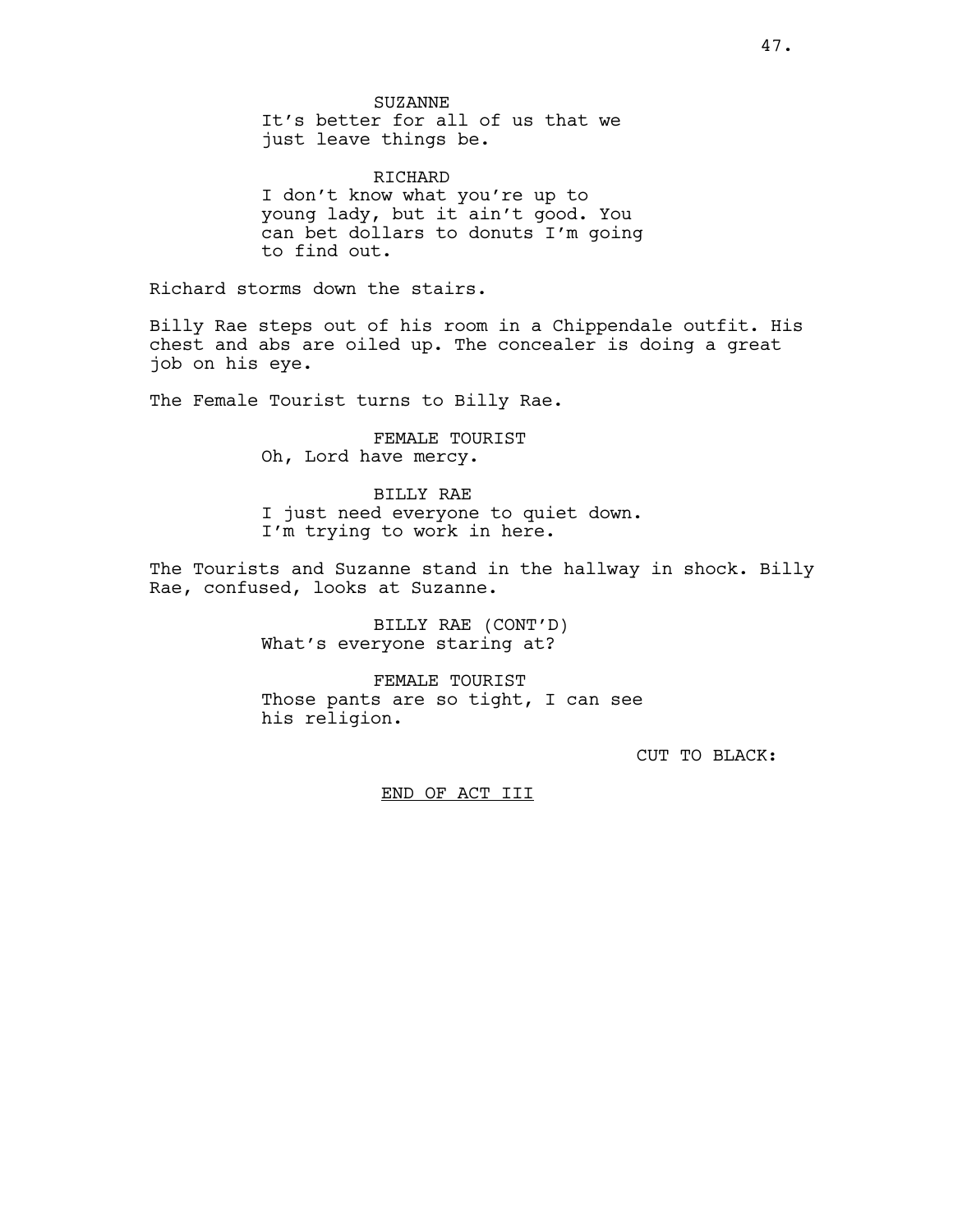# ACT IV

INT. DOCTOR'S OFFICE - DAY

Suzanne and Betty sit alone in the waiting area of Betty's doctor's office. Suzanne looks like a wreck. A receptionist thumbs through files and TYPES on the computer keyboard.

> SUZANNE I want you to talk with him about some antidepressants.

**BETTY** (incensed) I'm not crazy.

### SUZANNE

Has nothing to do with it. Your having a little post surgery blues and he needs to know.

BETTY

Maybe I need something for anxiety if you're going to keep up with the shenanigans like you did on Saturday.

#### SUZANNE

There's that word again. Let's not bring that up.

BETTY

# (scolding)

Do you know how embarrassing it was for me to have townspeople saying you had... I can't even say it.

SUZANNE You're such a prude, mother.

Suzanne, upset, violently turns the pages of a magazine.

BETTY (whispering) Fine, prostitutes. You happy?

Suzanne continues to flip pages.

BETTY (CONT'D) You're going to tear that magazine that's not even yours.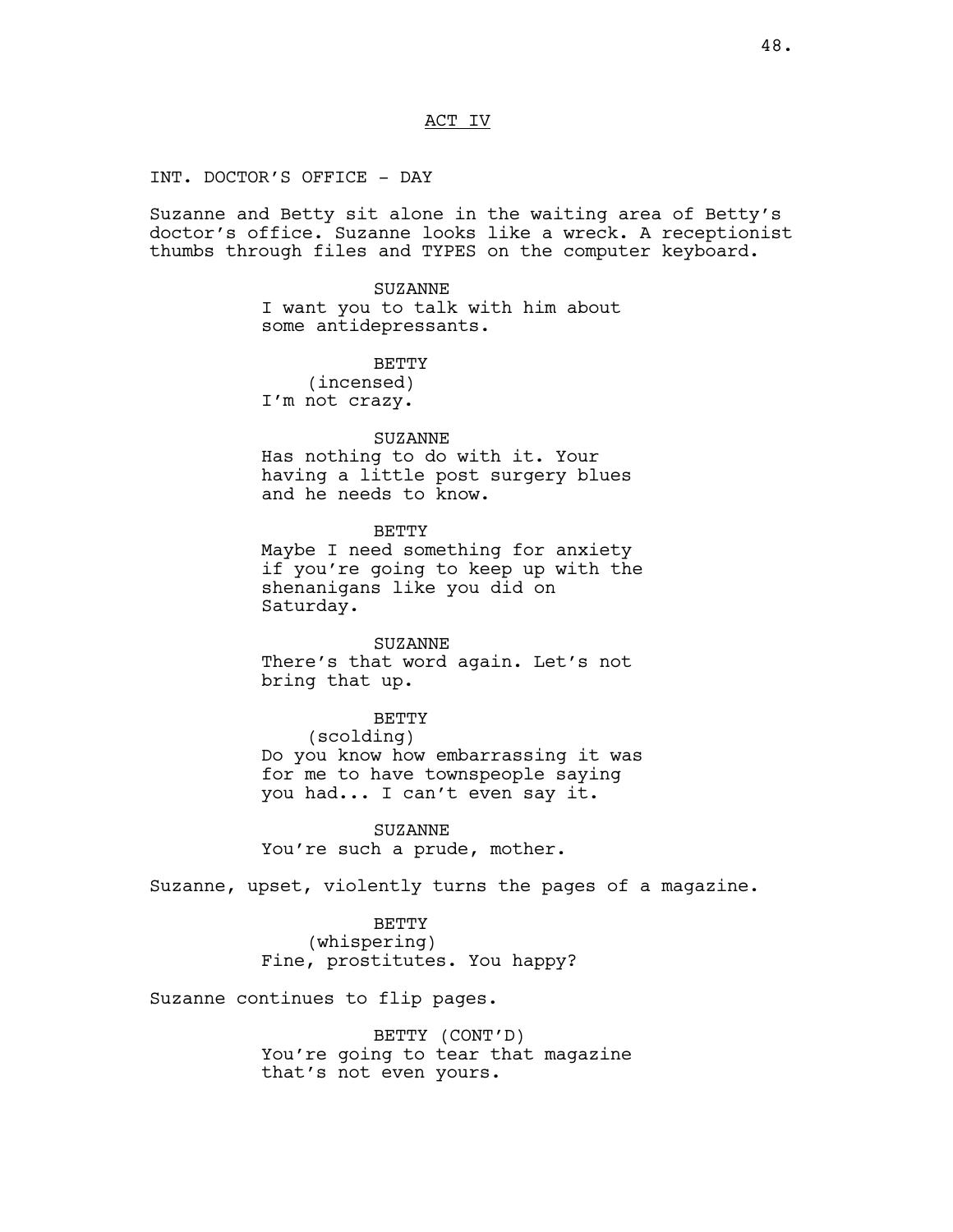SUZANNE It's probably a year old. No telling how many people...

Suzanne drops the magazine.

SUZANNE (CONT'D) And talk about the pot calling the kettle black. The business is mine, not yours. I can run it the way I want.

**BETTY** We are talking about the same thing, aren't we?

SUZANNE (catching herself) Yes, of course. The open house.

BETTY That's all I'm going to say.

SUZANNE What about daddy? I haven't seen or talked with him since Saturday.

**BETTY** Give him some time. You hurt him.

A door opens and a NURSE holds it open.

NURSE Mrs. Snavely, come on back.

Betty gets up and slowly moves to the door. She stops and turns back to Suzanne.

> BETTY Well, come on. I'm not doing this alone. I need you.

SUZANNE smiles and helps her mother through the door.

INT. MIKE AND SUZANNE'S BEDROOM - NIGHT

Suzanne wears a silk nightgown. She sits on the bed with her legs crossed leaning against the headboard on a laptop.

The sound of WATER comes from the bathroom.

Suzanne scrolls through a report.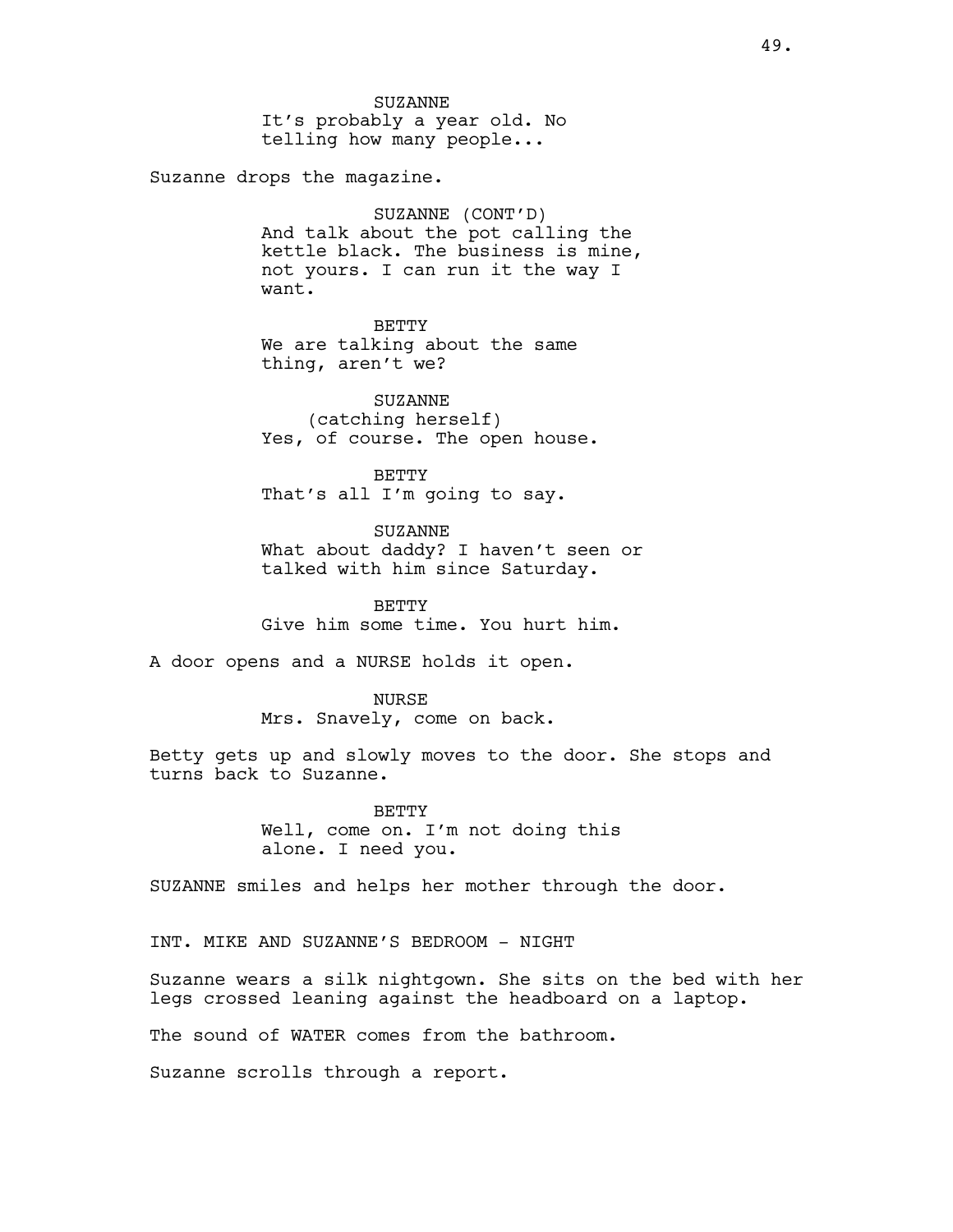# SUZANNE I don't believe it.

The water shuts off. Mike enters in a Stanford tee-shirt and sweatpants. He dries his hands and tosses the towel into the bathroom and turns out the light.

# MIKE

I told you the customer feedback was good.

# SUZANNE

They love the wholesomeness our people give them. Their authentic caring selves.

### MIKE

Some people just need a non judgmental ear who really listens.

# SUZANNE

Listen to this, "Thank you, Billy Rae, for helping me understand how to have a better relationship with my husband."

#### MIKE

I like the Veterans who are going into Christy's chat room. She can relate to them. Smart to put that in her profile.

# SUZANNE

Eddie seems to be doing alright too. He says there is a priest that comes into his chat room almost every night. I'd like to be a fly on a wall in that rectory.

Mike crawls into bed and kisses Suzanne.

# SUZANNE (CONT'D)

We're going to need more people. I'm sure there are others who are down and out and would like to make good money and get a leg up.

# MTK<sub>E</sub> Let's worry about that tomorrow. Good night, baby.

#### SUZANNE

It is good.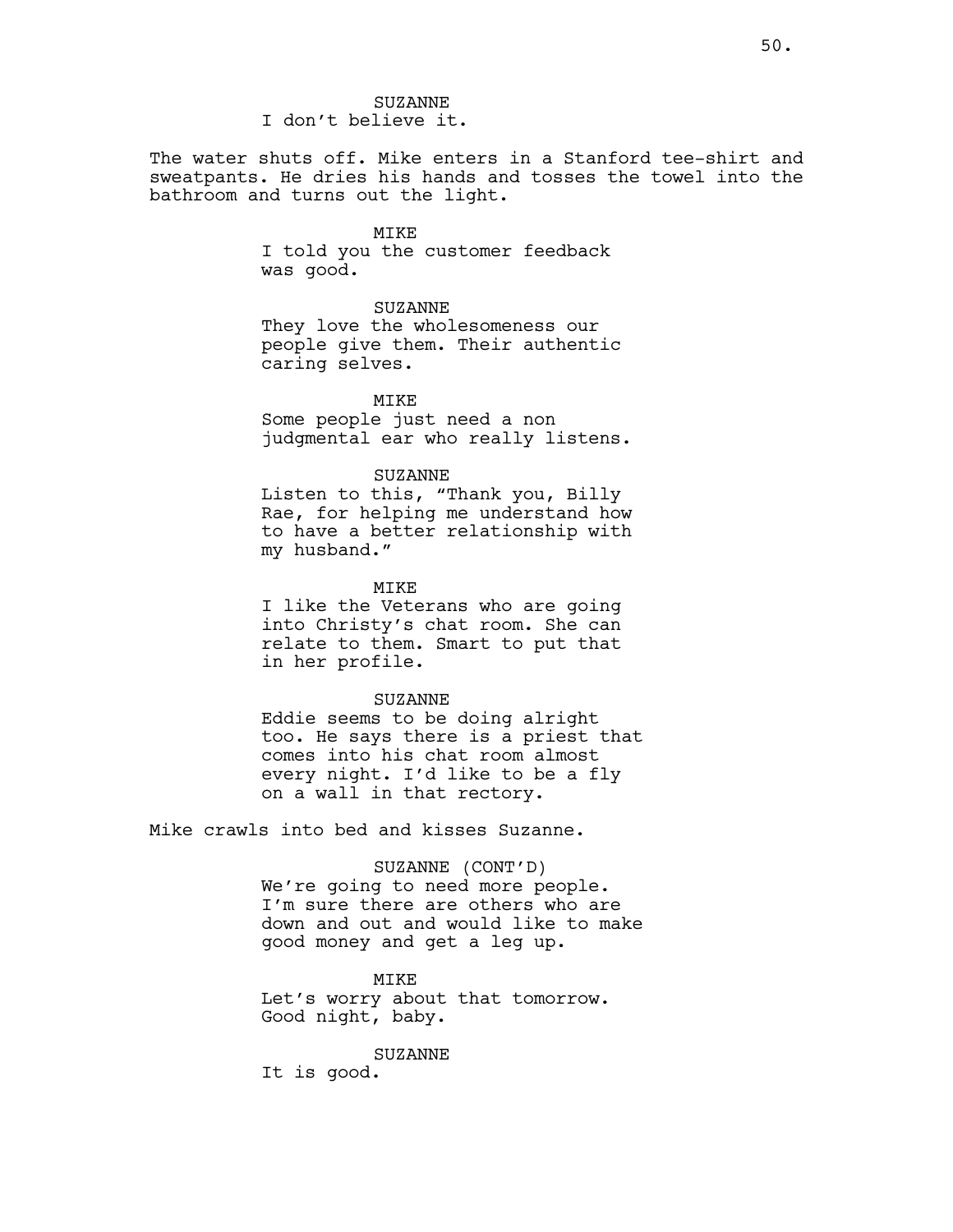EXT. LILLIAN'S PLACE B&B - MORNING

CLICK, the front door closes behind Suzanne. She walks along the porch, takes a deep breath and enjoys the morning. For the first time, in a long time, she's getting ahead.

NEWSPAPER flies through the air. Heads straight for the bird bath. Before it hits the water, a HAND grabs it in midair.

> SUZANNE Ha, ha. Take that, Trevor!

EXT. MAIN STREET - MORNING

The occasional car passes by the shops.

EXT. BANK - CONTINUOUS

Christy pulls a check out of her purse and enters.

INT. BANK

Christy approaches the teller's window. The Teller, ETHEL, counts money.

> ETHEL Just hold your horses.

Ethel puts her cash back in the drawer.

ETHEL (CONT'D) Christy, aren't you the early bird today. What can I do you for?

CHRISTY Hey, Ethel. I need to make a deposit. I've signed the back.

Christy hands the check to Ethel. She inspects it and types on the computer. She rubber stamps the check and gives Christy a receipt of deposit.

> ETHEL All done. You have a real fine day.

CHRISTY Thank you, Ethel.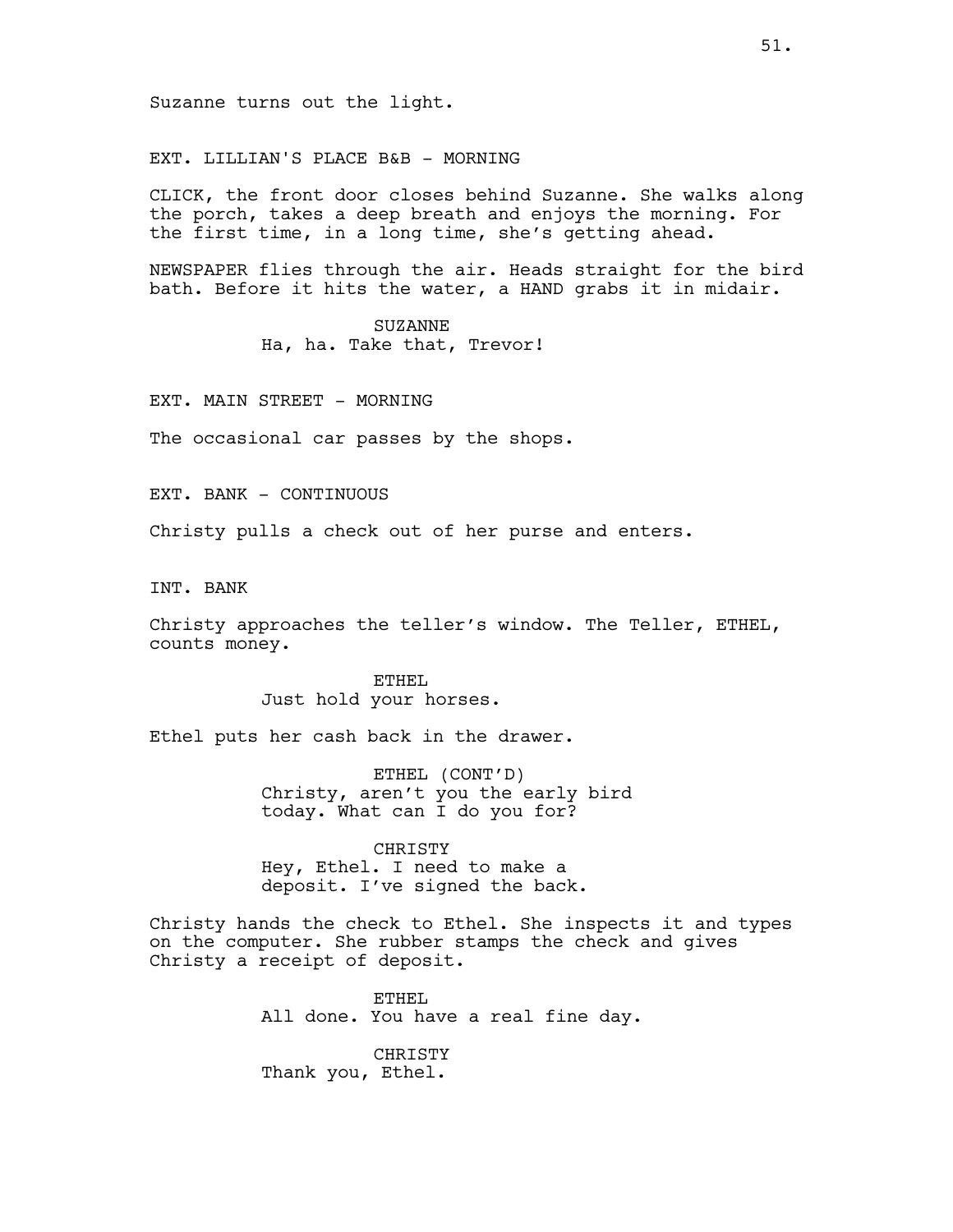Ethel smiles and waves as Christy exits. When Christy is out of sight, Ethel picks up the phone.

ETHEL

Good morning, Dick. It's Ethel over at the bank. I just got a five thousand dollar deposit from someone. It was written on Lilian's Place Bed and Breakfast. I just thought you should know. (pause) You are so very welcome, Dick.

INT. PARLOR - LATER THAT DAY

Richard stands in an aggressive stance, arms crossed, fuming.

Suzanne enters.

SUZANNE Daddy, I'm surprised to see you hear. Are you talking to me again?

RICHARD I told you to be careful. What in the world are you doing?

SUZANNE I would call that more like yelling than talking.

RICHARD I'm sorry. I can't protect you if I don't know what I'm protecting you from.

SUZANNE (gives it thought, then..) Fine. Got time for a walk? I'll tell you everything.

EXT. MAIN ST. - MOMENTS LATER

Suzanne slowly walks with Richard in a daze down Main street. They go buy businesses.

> SUZANNE You gonna say something?

RICHARD I can't talk about this right now.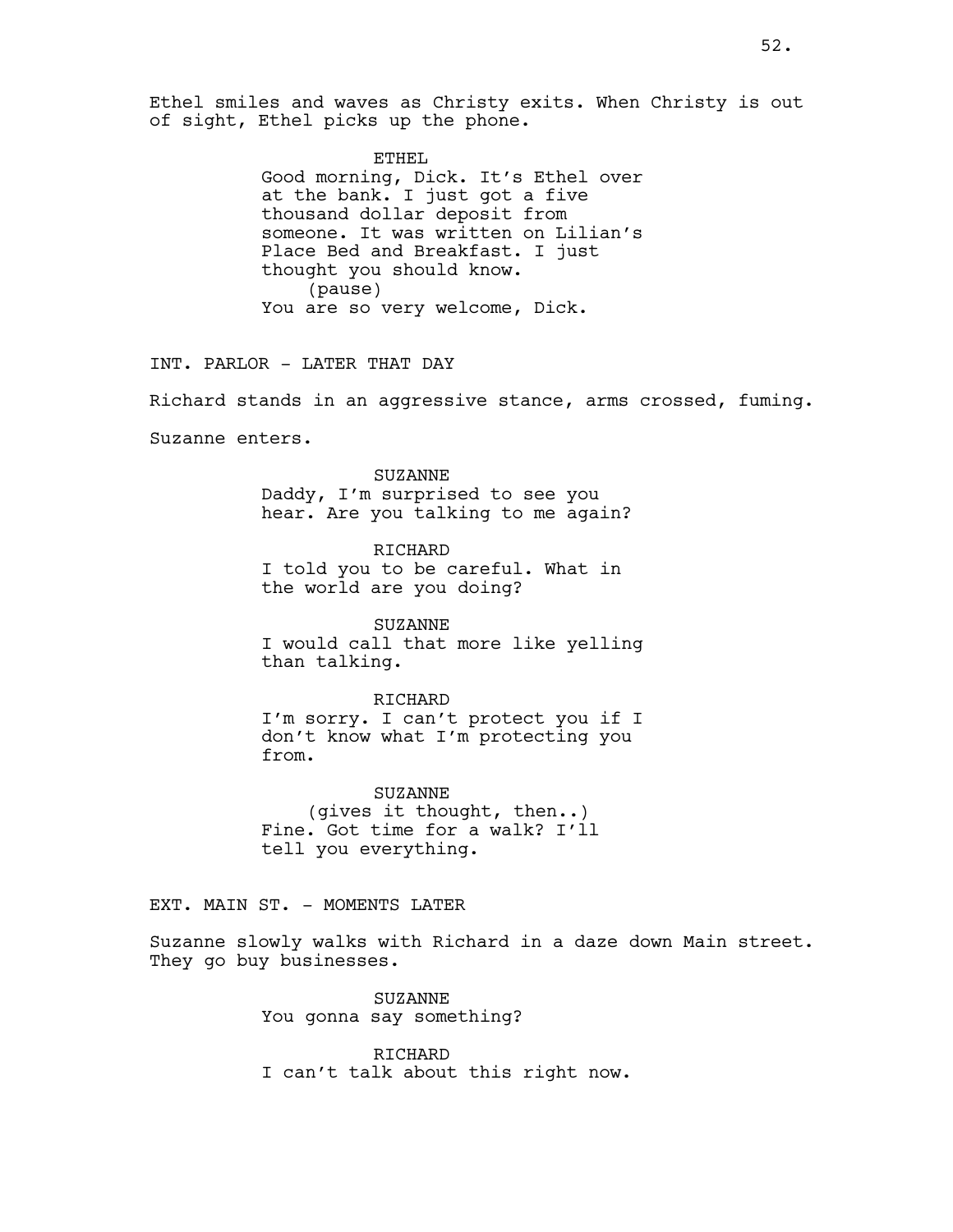SUZANNE We came back here to help out. It's been pretty hard making ends meet. I had no other choice.

RICHARD I don't know what I was expecting.

The DRY CLEANER'S OWNER stands near his door. Richard waves and the Owner waves back.

> RICHARD (CONT'D) People can be cruel. If some of those old biddies at the church... If anyone found out, we'd be ruined.

SUZANNE I'm real good at keeping secrets.

They approach the City Cafe.

SUZANNE (CONT'D) Let me buy you lunch. I'm making good money now.

Richard stops short of the door.

SUZANNE (CONT'D) You have to eat.

# RICHARD

(reluctant) Because your my pumpkin. Besides, I need to tell you about a call I got from Ethel at the bank.

SUZANNE

Oh, great.

They enter.

INT. CITY CAFE - LATER

Suzanne and Richard finish breakfast while engrossed in conversation.

> SUZANNE A five thousand dollar check raised a red flag? Christy deserves it.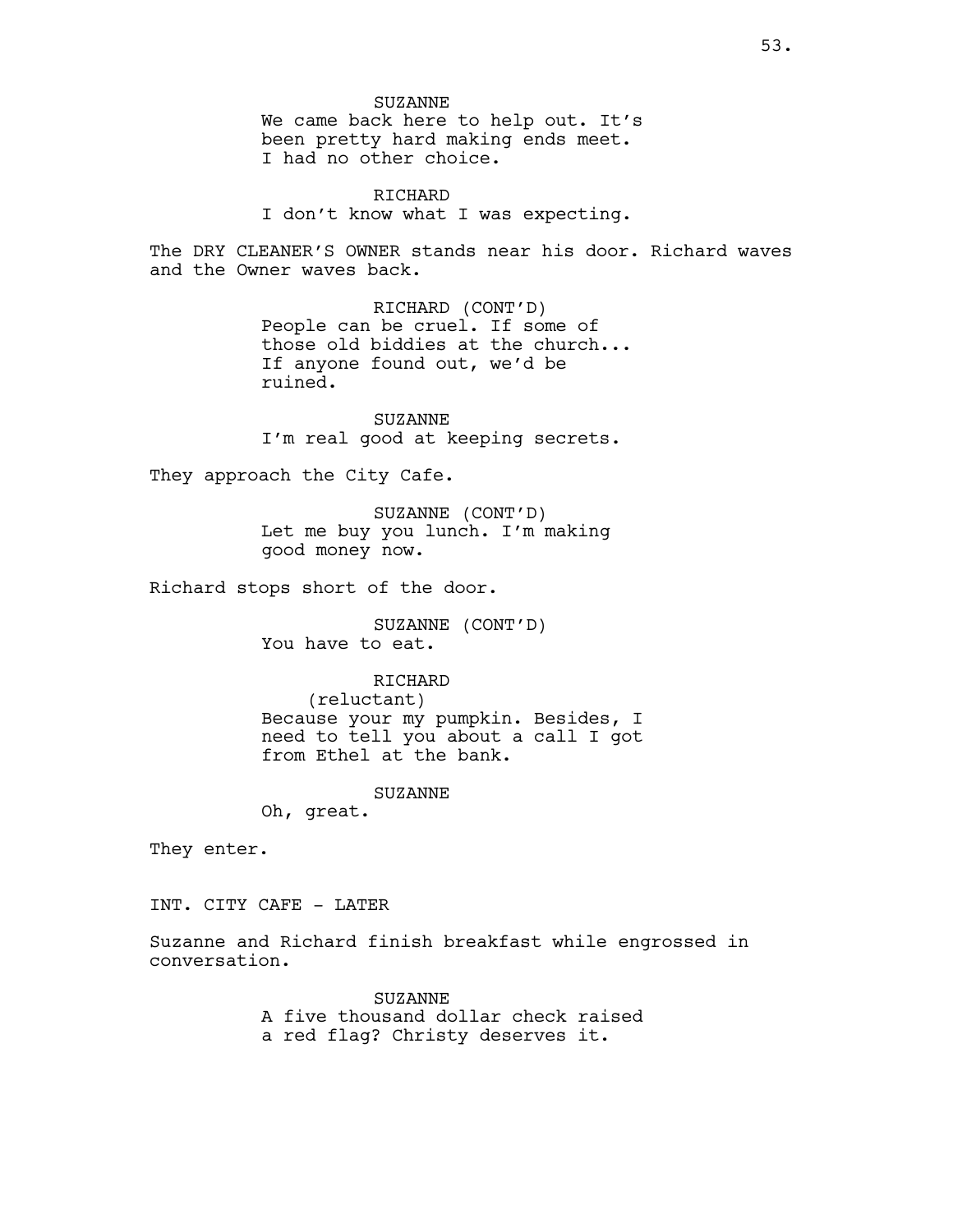### RICHARD

I'm sure she does. I think. It's the fact that it came from your B&B. You have to be careful.

# SUZANNE

I'm not sure I--

#### RICHARD

You need to set up a separate corporation, new bank accounts... pick a name that's nondescript.

# SUZANNE

(surprised at the help) Okay, that's good advice. It sounds like you're going to be okay with this.

#### RICHARD

I wouldn't say okay. But, I'm your father and I need to love you unconditionally.

SUZANNE That's very progressive. Thank you.

RICHARD I have a condition--

### SUZANNE

I'm listening.

# RICHARD

You have to let me in on all of your dealings. That way I can head off any problems that may come up. And there's one other thing.

SUZANNE That makes two conditions.

RICHARD You and Mike start coming to church, every Sunday.

SUZANNE (apprehensive) Oh, daddy. I don't--

RICHARD Not an option. Besides, you need to keep up appearances. (MORE)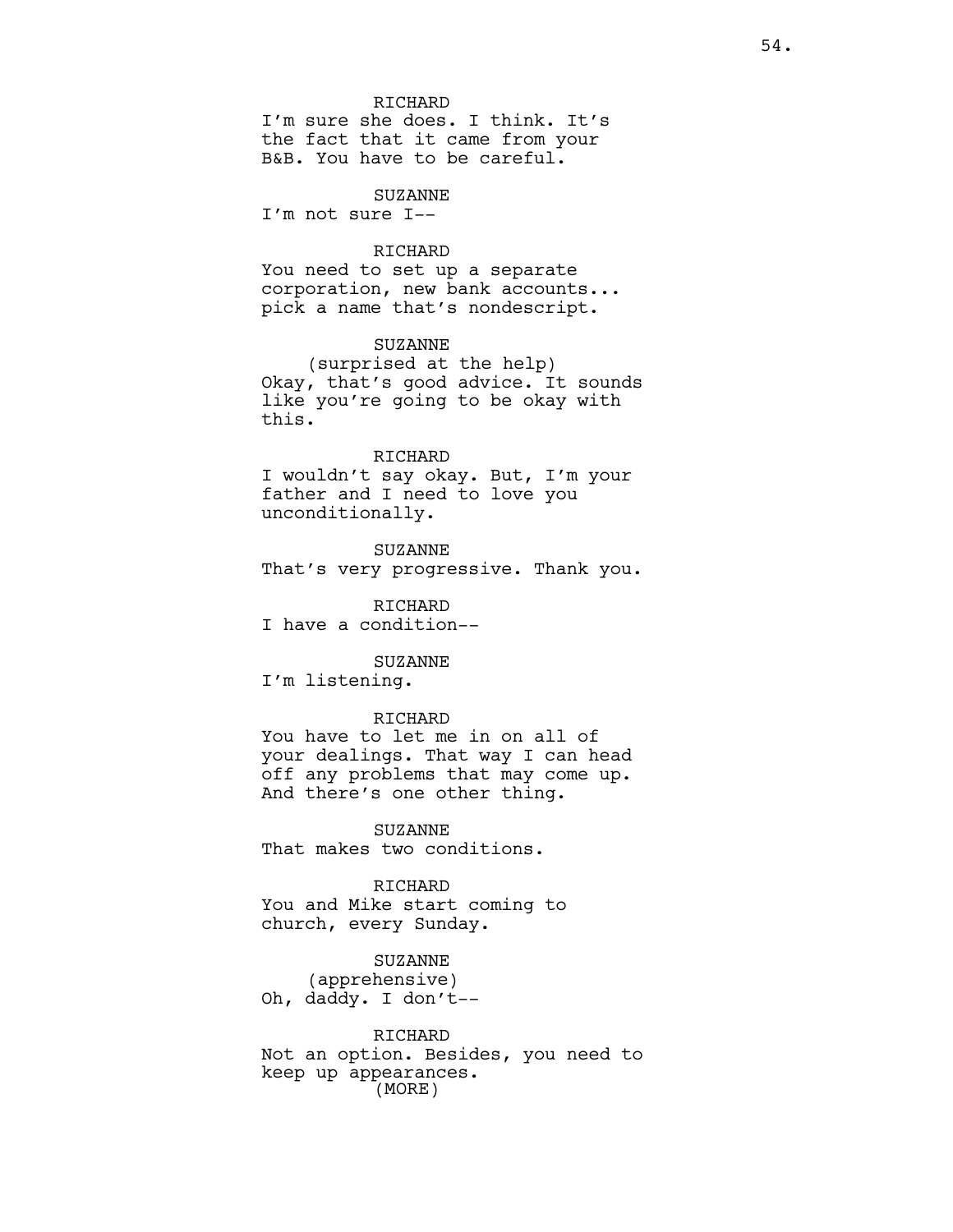If they think your one thing, they'll be blind to the other. RICHARD (CONT'D)

A Waitress, RACHEL DOUGLAS (25), cute, but plain in jeans, discount store blouse, and apron around her waist.

> RACHEL Y'all finished?

RICHARD Yes. I'll take a refill.

Rachel grabs the empty plates.

RACHEL Coming right up.

Approaches a TUB on a cart and dumps the DIRTY DISHES. She grabs the COFFEE POT.

> SUZANNE (watches Rachel) Is that cousin Rachel?

RICHARD Yes. That's a sad case--

He stops when Rachel approaches and fills the cup.

SUZANNE Is it really you?

Suzanne jumps up and hugs her.

SUZANNE (CONT'D) Of course it is. How are you?

RACHEL (smiling) Hey, Susie. Let me know if you need anything else.

Rachel drops off the pot and exits into the kitchen.

SUZANNE Why didn't you tell me she was still living here?

RICHARD She got pregnant in high school and now a single mother waiting tables. Why don't you leave that alone.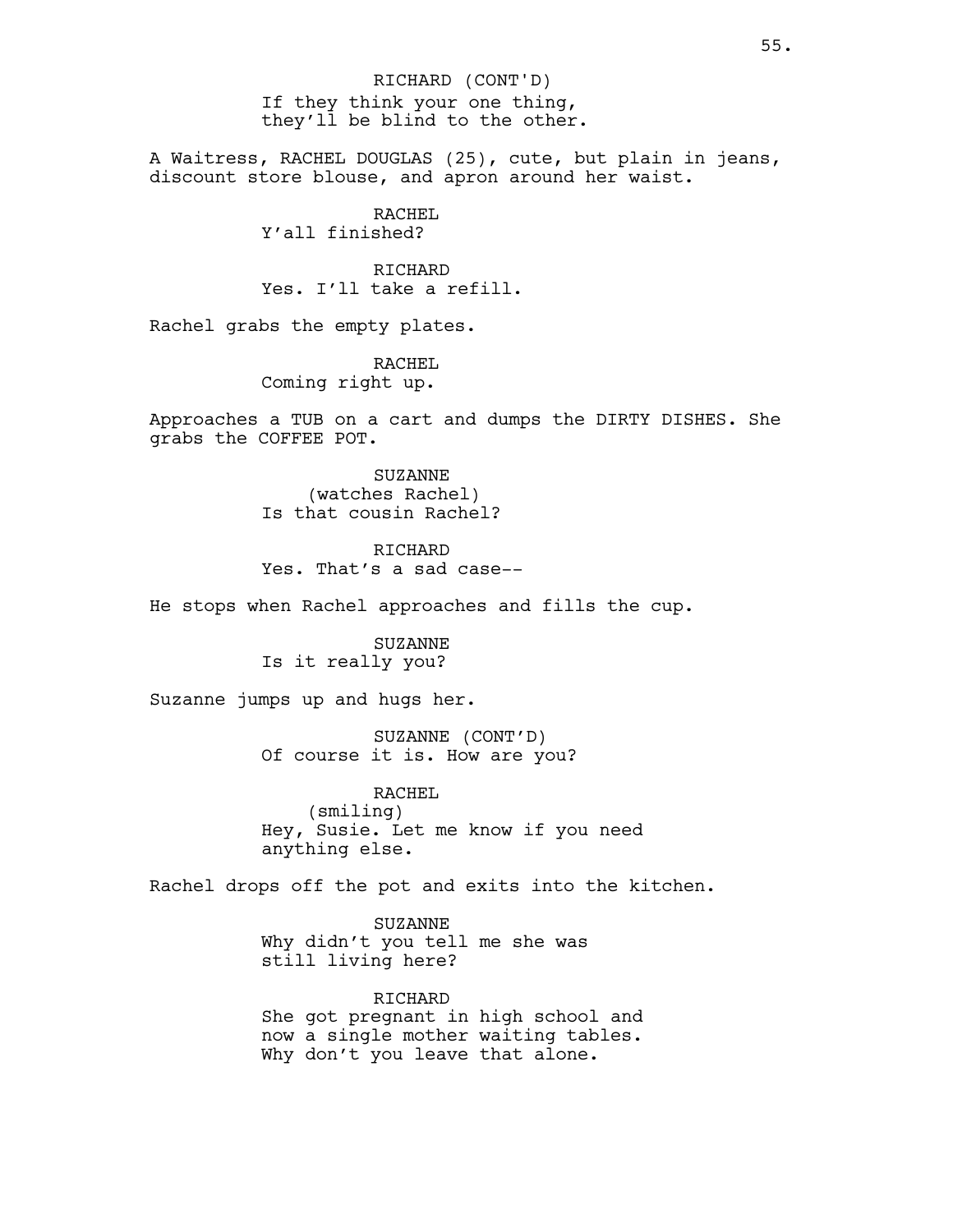SUZANNE That's terrible. I need to help her. I can't imagine what she might be going through.

RICHARD Of course you can't. I brought you up better than that.

SUZANNE The boy needed to take responsibility too.

RICHARD She needed to make better decisions.

Suzanne leans back in her chair, arms crossed.

RICHARD (CONT'D) (noticing) What?

SUZANNE I'm realizing that I'm seeing things differently than how I did growing up. This place needs a wakeup call of humanity.

Suzanne pulls CASH from her pocket. She lays money down.

RICHARD Where are you going?

SUZANNE I got a business to run. I have people to help.

Suzanne approaches the door to the cafe.

RICHARD Save a seat for you in church.

Suzanne hesitates, grits her teeth and leaves.

FADE TO BLACK:

EXT. CHISHOLM TRAIL BAPTIST CHURCH - MORNING

Suzanne and Mike, dressed up, walk down the sidewalk leading to the front door of the church. PARISHIONERS enter the church ahead of them. A DEACON at the door greets people.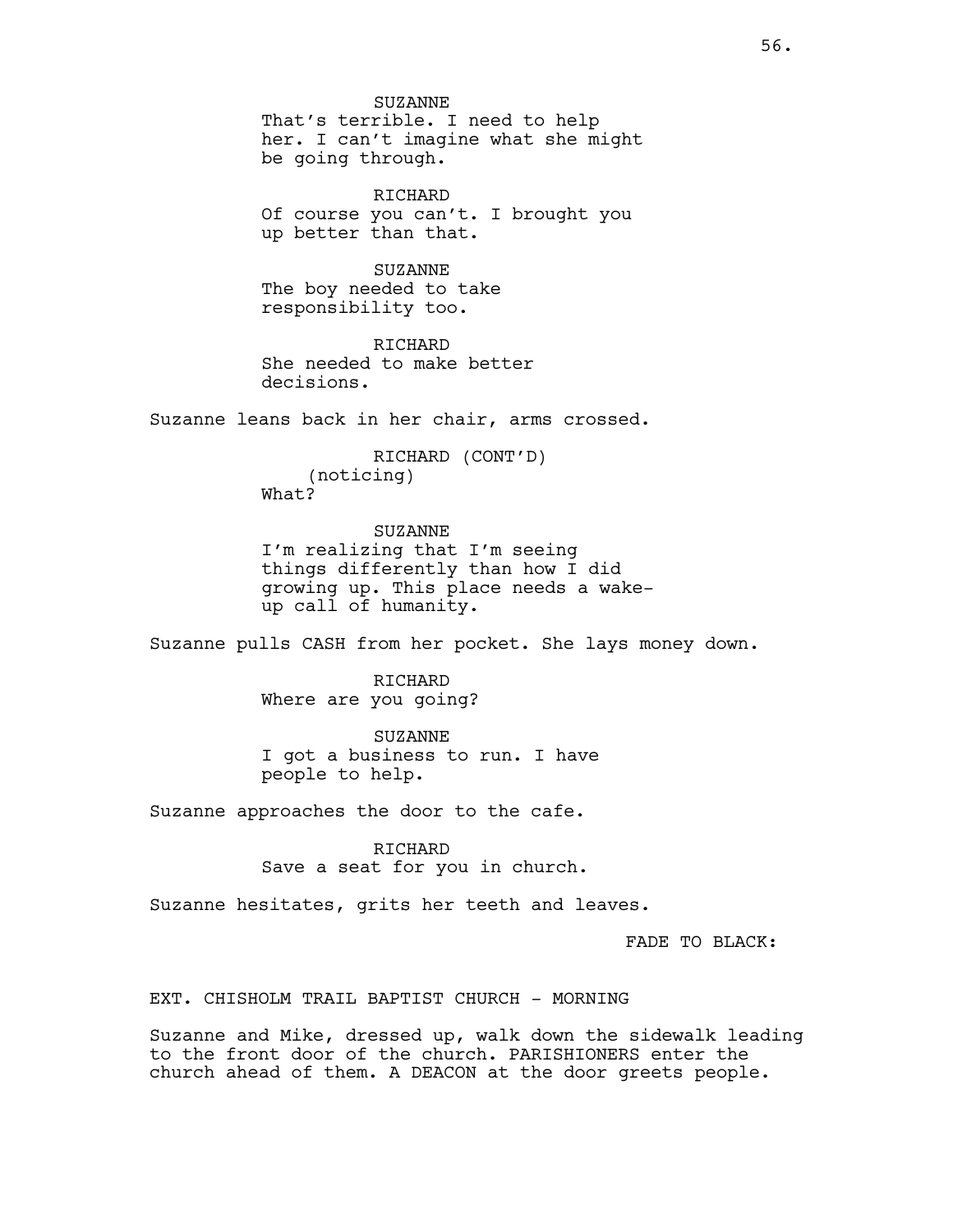I can't believe you agreed to this.

SUZANNE It takes a little give and take to make this world go around. We're doing our part today and give.

SMASH CUT TO:

INT. CHISHOLM TRAIL BAPTIST CHURCH - MOMENTS LATER

PASTOR BOB WILCOX (40), a Joel Olsten type with an oldfashioned pompadour haircut. He sports a forced smile.

> PASTOR BOB What a glorious morning. Amen.

Richard and Betty sit next to Mike and Suzanne. They repeat, "Amen" with the rest of the Congregation.

> PASTOR BOB (CONT'D) The Lord be with you.

The Congregation responds, "And with you".

PASTOR BOB (CONT'D) Let us turn to page 232 in our hymnals. "Jesus, lover of my soul, let me to thy bosom fly."

Eddie stands in front of the Choir. Suzanne scans the rows of singers and finds Richard among them. She gives him a little wave. He smiles back.

Eddie raises his arms with baton in hand. As he raises his arms, his robe pulls up just enough to see his lower leg.

Suzanne's smiles. She turns to Mike and elbows him. She directs his eyes to Eddie.

Eddie wears panty hose and expensive women's Gucci Loafers.

Suzanne and Mike chuckle as the Choir sings.

SUZANNE (whispering) Guess we know where his money went. I have those shoes.

BETTY (slapping Suzanne's leg) Shush.